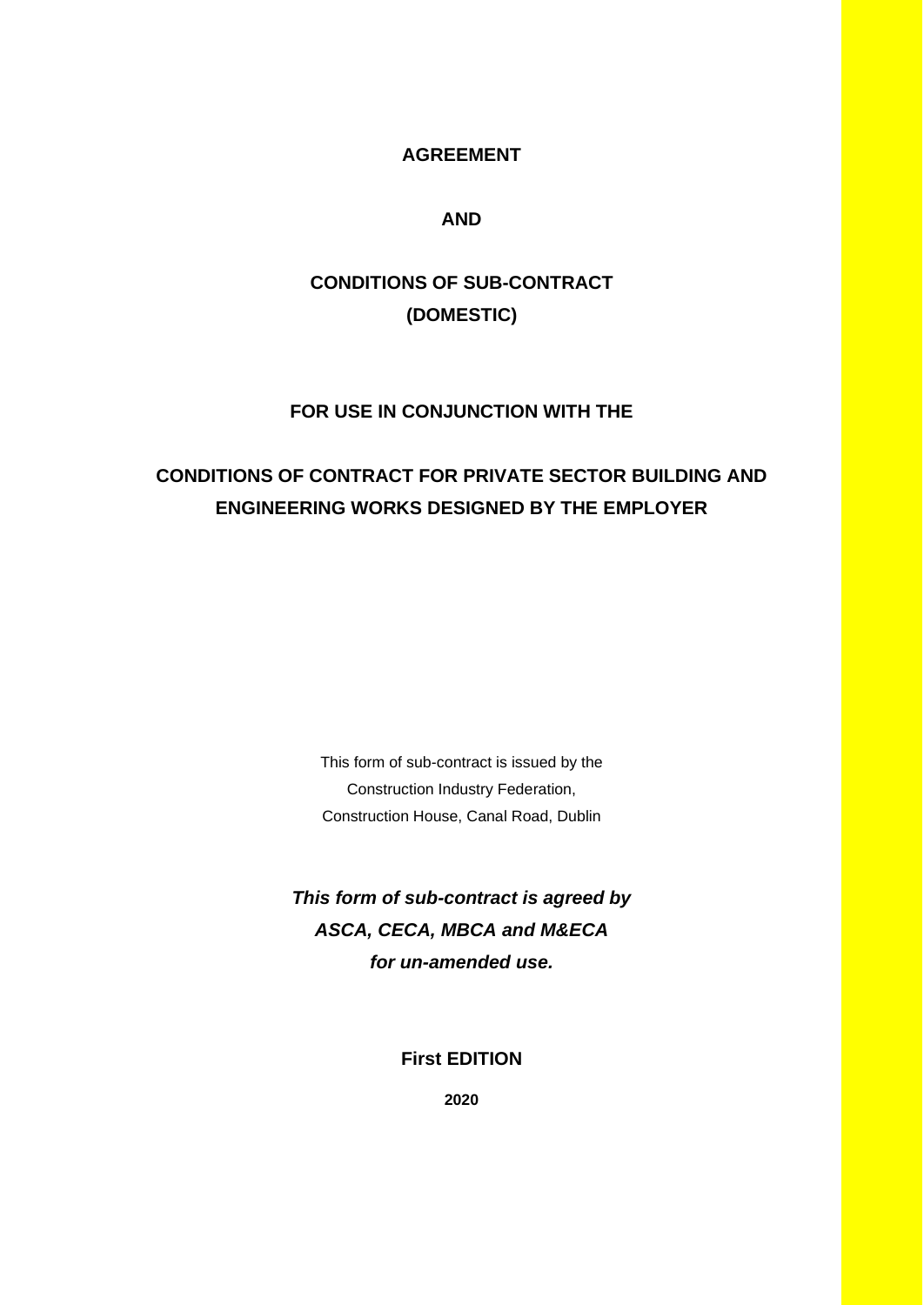## **CONTENTS**

|    | <b>AGREEMENT</b>                                                                                                                                                                                                                                                                                                                                                                            | 3       |
|----|---------------------------------------------------------------------------------------------------------------------------------------------------------------------------------------------------------------------------------------------------------------------------------------------------------------------------------------------------------------------------------------------|---------|
|    | <b>CONDITIONS</b>                                                                                                                                                                                                                                                                                                                                                                           | 5       |
| 1. | THE SUB-CONTRACT<br><b>Definitions</b><br>(a)<br>(b)<br>Interpretation<br>Assignment<br>(c)<br>Period of Liability<br>(d)<br><b>Execution of the Sub-Contract Works</b><br>(e)<br>(f)<br>Sub-Contractor's Obligations<br>Damages for breach of the Sub-Contract<br>(g)<br>Rights and Benefits under the Main Contract<br>(h)<br>Performance Bond<br>(i)<br>(j)<br><b>Works Requirements</b> | 5       |
| 2. | <b>THE LAW</b><br>Law Governing the Contract<br>(a)<br><b>Compliance with Legal Requirements</b><br>(b)<br>(c)<br>Consents<br>(d)<br>Safety, Health and Welfare Statutory Requirements<br><b>Building Regulations</b><br>(e)                                                                                                                                                                | 8       |
| 3. | <b>LOSS, DAMAGE AND INJURY</b><br>Sub-Contractor's Indemnities<br>(a)<br>(b)<br><b>Obligation to Repair</b><br>Insurance of the Works and Sub-Contractor's Things<br>(c)<br>Public Liability and Employer's Liability Insurance<br>(d)<br>Professional Indemnity Insurance<br>(e)<br>Evidence of Insurance Cover<br>(f)<br>(g)<br>Owner Controlled Insurance Programme                      | 9       |
| 4. | <b>MANAGEMENT</b><br>Co-Operation<br>(a)<br>Instructions<br>(b)<br>(c)<br>Works Proposals and Required Contractor Submissions<br>Programme and Progress Reports<br>(d)<br>Notice and Time for Contractors Obligations<br>(e)<br>Not Used<br>(f)<br>Meetings<br>(g)<br>Proposed Instructions<br>(h)<br>Sub-Contractor's Things Not to be Removed<br>(i)                                      | $12 \,$ |
| 5. | <b>SUB-CONTRACTOR'S PERSONNEL</b><br>(a)<br>Liability<br>(b)<br>Qualifications and Competence<br>Pay and Conditions of Employment of Sub-Contractor's Personnel<br>(c)<br>Sub-Sub-Contractors<br>(d)<br><b>Collateral Warranties</b><br>(e)<br>(f)<br><b>Removal of Work Persons</b>                                                                                                        | 14      |
| 6. | <b>PROPERTY</b><br>Ownership of Work Items and Infringement of Property Rights<br>(a)<br><b>Works Requirements</b><br>(b)<br>Property and Rights in Sub-Contractor's Documents<br>(c)                                                                                                                                                                                                       | 15      |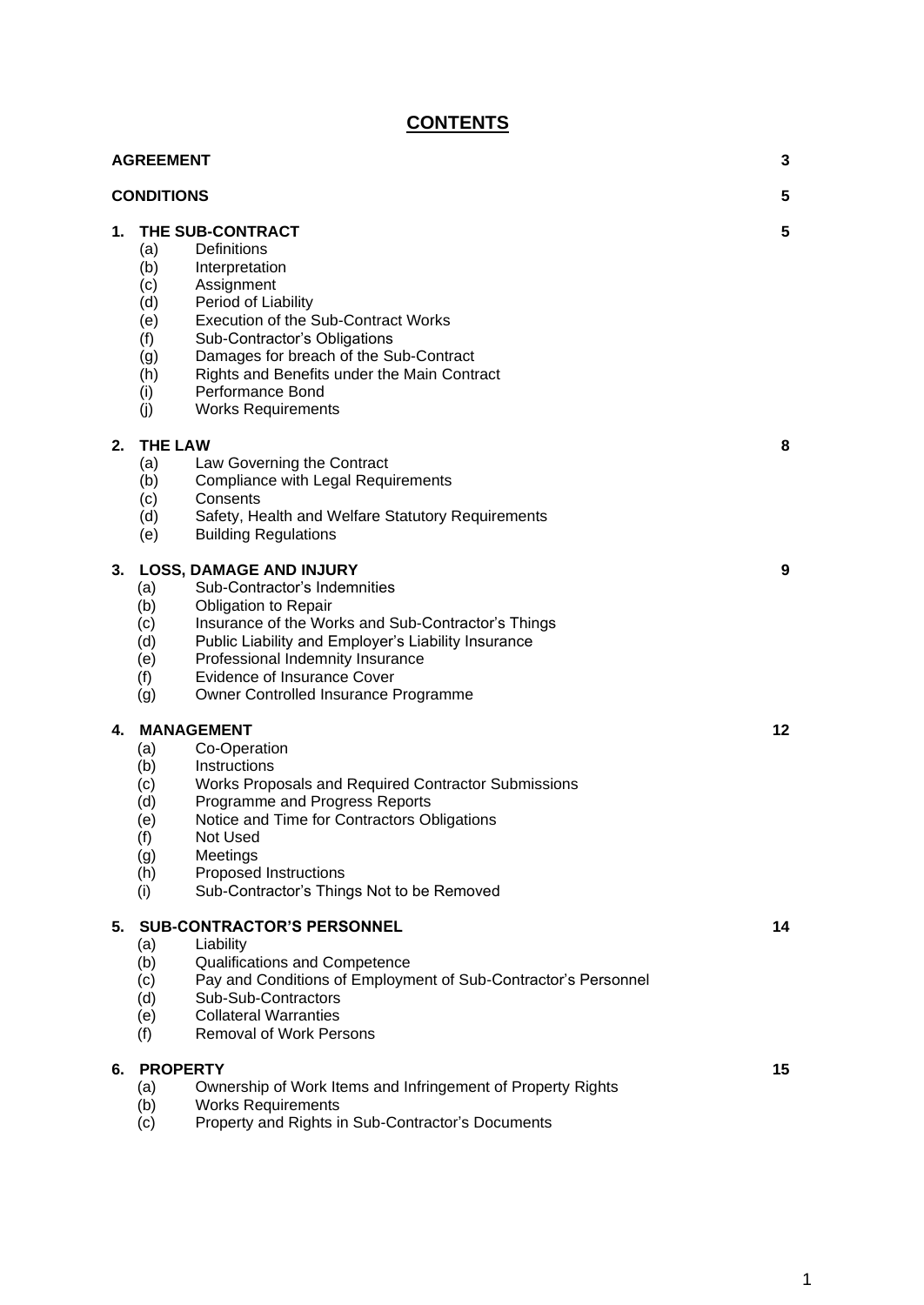| 7. | <b>THE SITE</b>           |                                                                                                                          | 15 |
|----|---------------------------|--------------------------------------------------------------------------------------------------------------------------|----|
|    | (a)<br>(b)<br>(c)         | Lands Made Available for the Works<br>Scaffolding<br>Attendances                                                         |    |
|    | (d)<br>(e)                | Security and Safety of the Site and Nuisance<br><b>Access and Traffic Control</b>                                        |    |
|    | (f)                       | Setting Out The Works                                                                                                    |    |
|    | (g)<br>(h)                | Archaeological Objects and Human Remains<br>Condition of Site on Completion                                              |    |
|    | (i)                       | <b>Working Times</b>                                                                                                     |    |
| 8. |                           | <b>QUALITY, TESTING AND DEFECTS</b>                                                                                      | 17 |
|    | (a)<br>(b)                | Standards of Workmanship and Works Items<br><b>Quality Assurance</b>                                                     |    |
|    | (c)                       | Inspection and Tests                                                                                                     |    |
|    | (d)<br>(e)                | Defects<br>Defects Period and Defects Certificate                                                                        |    |
| 9. |                           | <b>TIME AND COMPLETION</b>                                                                                               | 19 |
|    | (a)                       | <b>Commencement Date</b>                                                                                                 |    |
|    | (b)<br>(c)                | Suspension<br>Notification of Delay                                                                                      |    |
|    |                           | <b>10. CLAIMS AND ADJUSTMENTS</b>                                                                                        | 20 |
|    | (a)                       | Notification and Procedure                                                                                               |    |
|    | (b)<br>(c)                | Adjustments to the Sub-Contract Sum<br>Cost of Delay or Disruption                                                       |    |
|    |                           |                                                                                                                          |    |
|    | <b>11. PAYMENT</b><br>(a) | <b>Payment Claims</b>                                                                                                    | 22 |
|    | (b)                       | Deductions                                                                                                               |    |
|    | (c)<br>(d)                | Interim Payments<br>Enforcement                                                                                          |    |
|    | (e)                       | Payment for Unfixed Works Items                                                                                          |    |
|    | (f)<br>(g)                | Retention<br><b>Final Payment Claim</b>                                                                                  |    |
|    | (h)                       | Payment following Final Payment Claim                                                                                    |    |
|    | (i)<br>(j)                | Additional Work Instructed after Substantial Completion<br><b>Final Payment</b>                                          |    |
|    | (k)                       | Taxes<br>Monies held in Trust                                                                                            |    |
|    | (1)                       |                                                                                                                          |    |
|    | (a)                       | <b>12. TERMINATION</b><br><b>Termination on Sub-Contractor Default</b>                                                   | 27 |
|    | (b)                       | Consequences of Termination for Sub-Contractor Default                                                                   |    |
|    | (c)                       | Termination of the Contractor's Employment Under Clause 12.1<br>("Termination on Contract Default") of the Main Contract |    |
|    | (d)                       | Termination by the Sub-Contractor                                                                                        |    |
|    | (e)<br>(f)                | Consequences of Termination by Sub-Contractor or at Employer's Election<br>Survival                                      |    |
|    | <b>13. DISPUTES</b>       |                                                                                                                          | 29 |
|    | (a)                       | Method of Resolution                                                                                                     |    |
|    | (b)<br>(c)                | Adjudication of Payment Disputes<br>Notice to Refer                                                                      |    |
|    | (d)                       | Mediation                                                                                                                |    |
|    | (e)<br>(f)                | Conciliation<br>Joint Disputes                                                                                           |    |

(g) Arbitration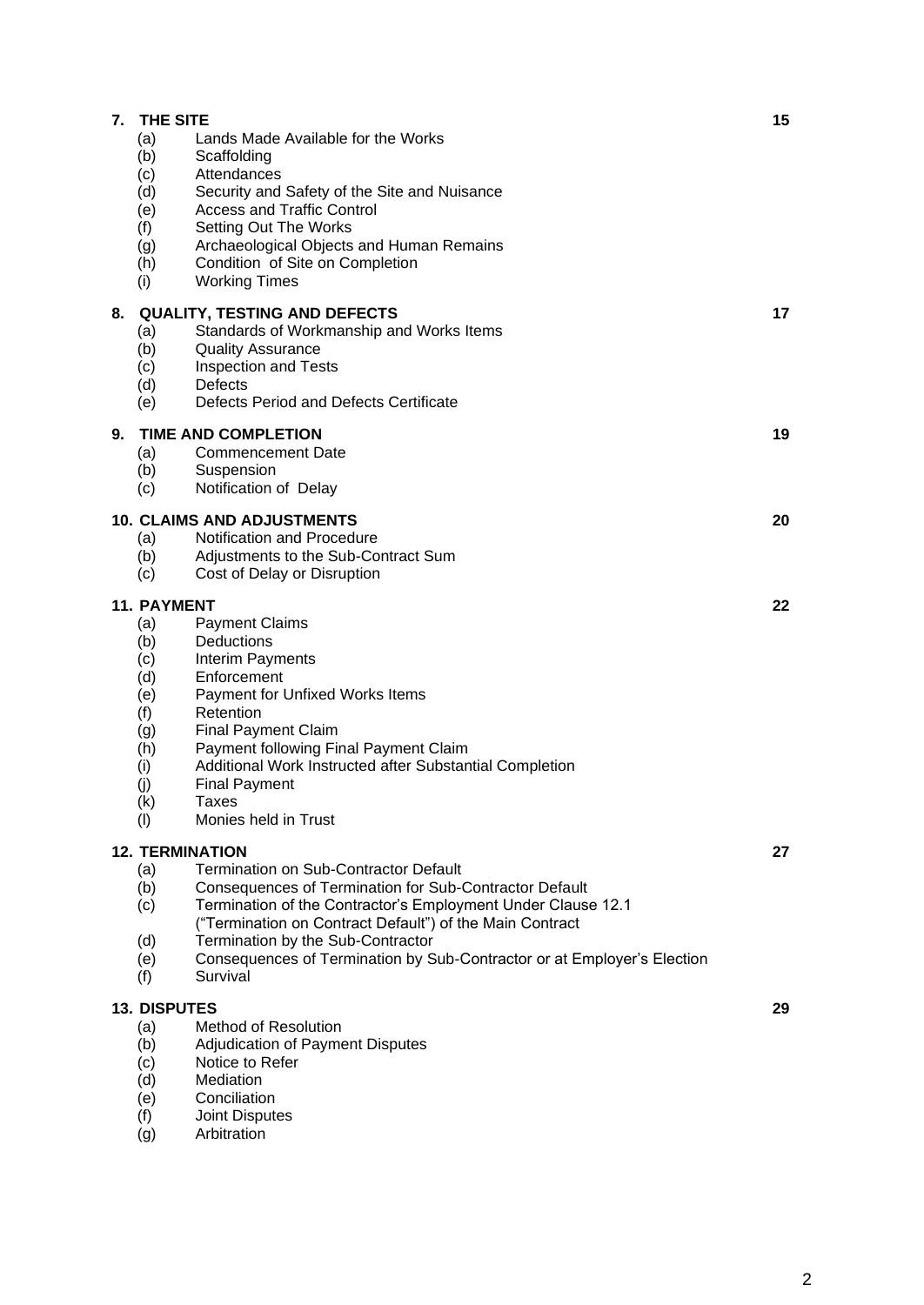**THIS AGREEMENT is made on………………………………………………………..(date)**

**BETWEEN:-** ……………………………………………………………………………………… of ……………………………………………………………………………………………………. ………………………………………………………………………………………………………. (the Contractor) and …………………………………………………………………………………………………. of ……………………………………………………………………………………………………. …………………………………………………………………………………………………………

(the Sub-Contractor)

#### **WHEREAS:-**

- A. The Contractor has entered or will enter into a Contract (which is defined in the Appendix Part 1) with the Employer for the Works described in the Main Contract.
- B. The Contractor and the Sub-Contractor agree to enter into this Sub-Contract under the terms and conditions herein agreed.

#### **THE CONTRACTOR AND THE SUB-CONTRACTOR AGREE AS FOLLOWS:-**

#### **Article 1:**

The Sub-Contractor shall execute and complete the Sub-Contract Works and otherwise comply with its obligations in accordance with the Sub-Contract Conditions.

#### **Article 2:**

The Contractor shall pay the Sub-Contractor the Sub-Contract Sum subject to and in accordance with the Sub-Contract and shall comply with its other obligations in the Sub-Contract.

#### **Article 3:**

The Initial Sub-Contract Sum including VAT is  $\epsilon$  ( ). The Initial Sub-Contract Sum is a lump sum and shall only be adjusted when the Sub-Contract says so.

#### **Article 4:**

The Sub-Contractor has satisfied itself before entering into the Sub-Contract of all the circumstances that may affect the cost of executing and completing the Sub-Contract Works and of the correctness and sufficiency of the Initial Sub-Contract Sum to cover the cost of performing the Sub-Contract. The Sub-Contractor has included in the Initial Sub-Contract Sum for the performance of all of its obligations under the Sub-Contract, except for events for which the Sub-Contract provides for adjustment of the Initial Sub-Contract Sum.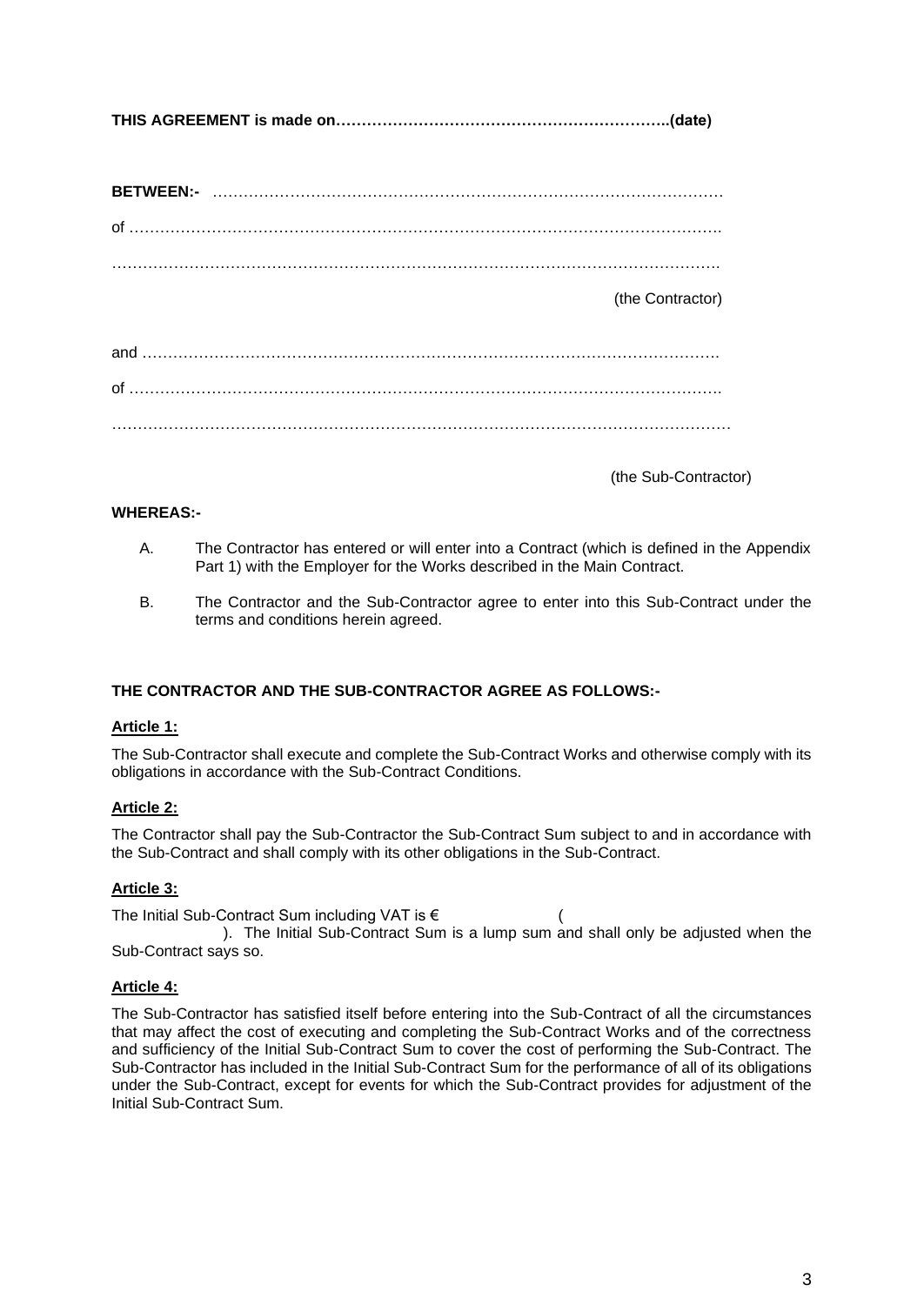## **Article 5:**

The Sub-Contract consists of the following documents:-

- This Agreement;
- The attached Conditions of Sub-Contract and completed Appendix Parts 1,2, 3(if applicable) and 5;
- The Main Contract Documents in so far as these relate to the Sub-Contract Works;
- The additional documents identified in the Appendix Part 1 hereto as relating specifically to the Sub-Contract Works;

#### **Article 6:**

The Contract takes effect from the Contract Date.

Present when the Common Seal of THE CONTRACTOR was affixed hereto:

……………………………………………………………………..

Present when the Common Seal of the SUB-CONTRACTOR was affixed hereto:

.................................................................................................

#### **OR**

Signed by an Authorised Representative of the CONTRACTOR

………………………………………………………………………

|--|--|

Address of Witness …………………………………………………………………………

……………………………………………………………………………………..................

Signed by an Authorised Representative of the SUB-CONTRACTOR

…………………………………………………………………………………… in the presence of ………………………………………………………………………. (Witness) Address of Witness ………………………………………………………………………… ……………………………………………………………………………………..................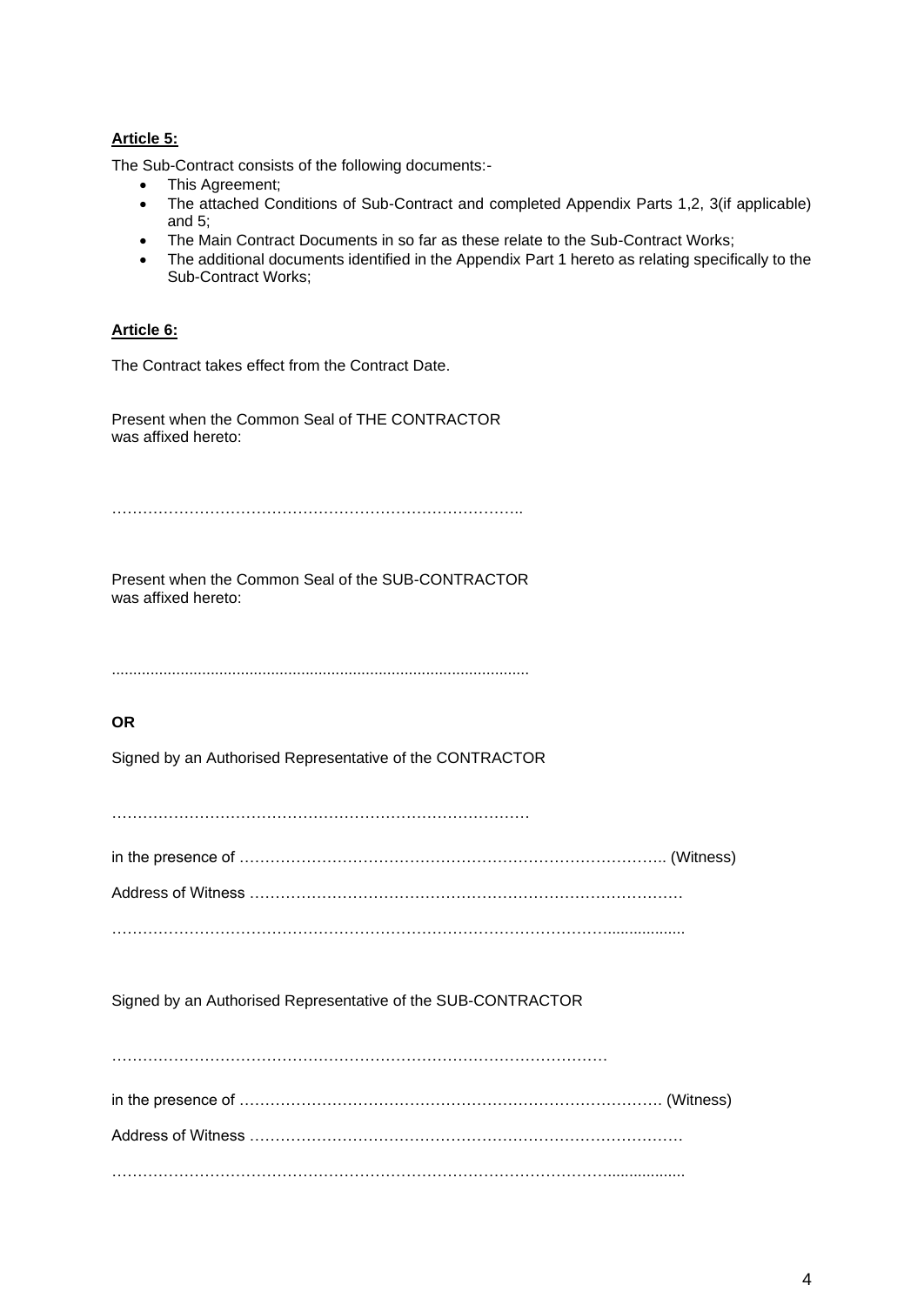#### **CONDITIONS**

#### **1. THE SUB-CONTRACT**

#### **1(a) Definitions**

In this Sub-Contract unless the context otherwise requires:-

**Commencement Date** is the date notified by the Contractor under Clause 9.

**Compensation Event** means an event which is so designated in the table in Section K of the Schedule Part 1 of the Main Contract.

**Contractor** is the "other party" under the Construction Contracts Act 2013.

**Contractor's Risk Events** are events (if any) which are listed in the Appendix Part 1I. They are events for which compensation is not payable by the Employer under the terms of the Main Contract but in respect of which compensation is payable by the Contractor to the Sub-Contractor.

**Initial Sub-Contract Sum** means the sum tendered by the Sub-Contractor and accepted by the Contractor, including any adjustments agreed before acceptance.

**Payment Claim Date** is the last day of each period in respect of which the Sub-Contractor issues an Interim Payment Claim or a Final Payment Claim and the date by which the Sub-Contractor is required to submit an Interim Payment Claim or a Final Payment Claim.

**Payment Disputes** are disputes relating to payment**.**

**Sub-Contractor** is the "executing party" under the Construction Contracts Act 2013.

**Sub-Contractor's Personnel** means the employees and other persons, including subcontractors to the Sub-Contractor, working on or adjacent to the Site for the Sub-Contractor or subcontractors to the Sub-Contractor and other persons assisting the Sub-Contractor to perform the Sub-Contract.

**Sub-Contractor's Risk Events** are events (if any) which are listed in the Appendix Part 1J. They are events for which the Sub-Contractor takes the risk and, if they arise, the Sub-Contractor will not be entitled to compensation (irrespective of whether they are Compensation Events under the Main Contract).

**Sub-Contractor's Things** means equipment, facilities and other things the Sub-Contractor [or Sub-Contractor's Personnel] uses on or adjacent to the Site to execute the Sub-Contract Works, except Sub-Contract Works Items

**Sub-Contract Documents** means the documents so identified in Article 5 of the Sub-Contract Agreement.

**Sub-Contract Sum** means the value of the Sub-Contract works calculated in accordance with these Conditions of Sub-Contract.

**Sub-Contract Works** means that portion of the Works which are to be constructed by the Sub-Contractor including, where applicable, any design to be carried out by the Sub-Contractor

**Sub-Contract Works Item** means a part of the Sub-Contract Works, anything that the Sub-Contractor intends will become part of the Sub-Contract Works, or temporary works for the Sub-Contract Works.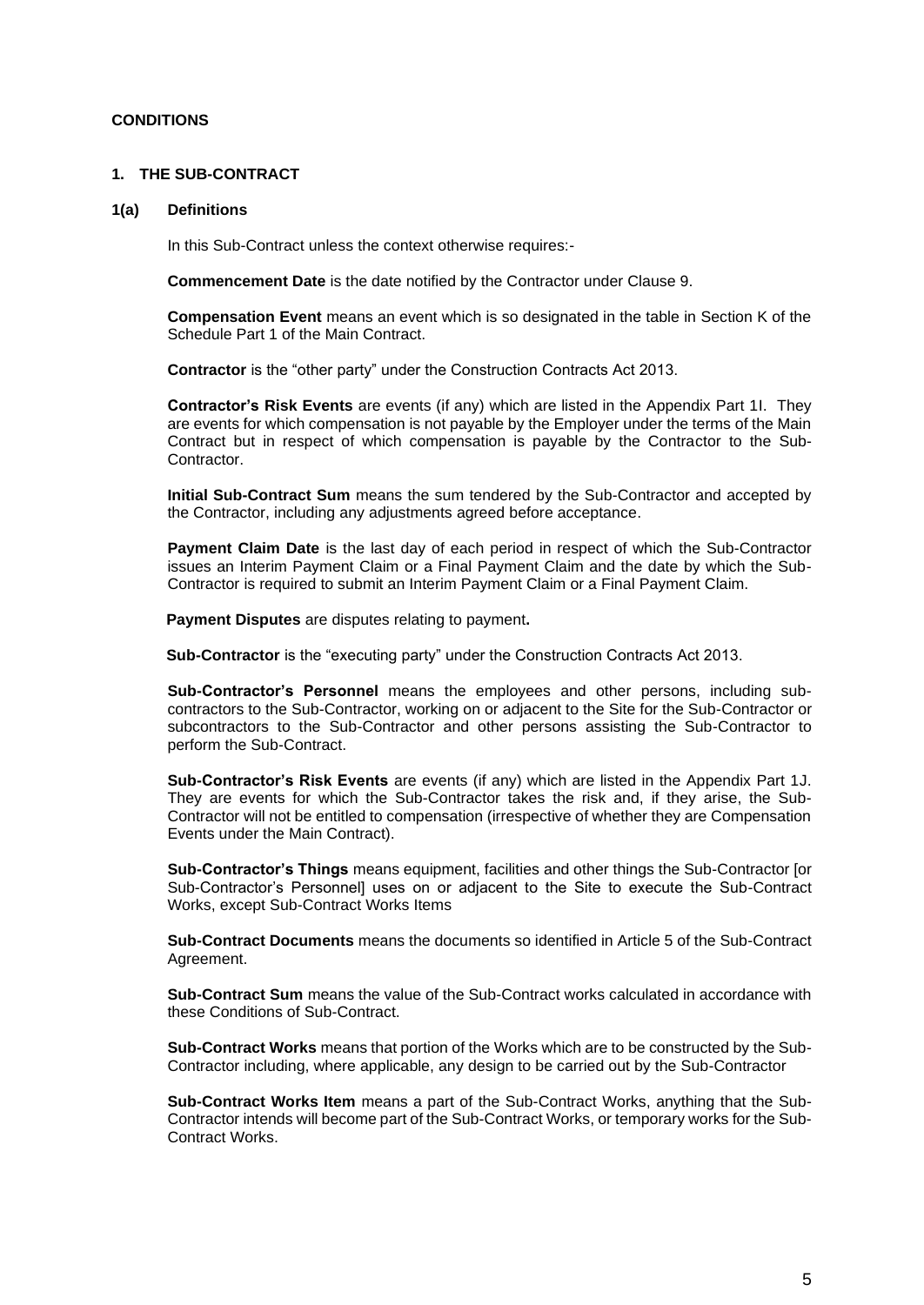**Unfixed Sub-Contract Works Items** means items of work which have not yet been incorporated in the Works

**Works** means the works which are to be constructed under and in accordance with the Main **Contract** 

#### **1(b) Interpretation**

- (1) The parties intend the Sub-Contract to be given purposeful meaning for efficiency and public benefit generally and as particularly identified in the Sub-Contract.
- (2) Words which are defined in clause 1.1 ("Definitions") of the Main Contract will have the same meaning when used in this Sub-Contract as in the Main Contract. The fact that a word is being used in its defined meaning will be indicated by the use of upper case printing in relation to the initial letters, irrespective of whether the words are defined in the Main Contract or the Sub-Contract.
- (3) The words and phrases to which interpretations are ascribed by clause 1.2.2 of the Main Contract have, unless the context indicates otherwise, the same interpretations in this Sub-Contract.
- (4) If the Sub-Contract includes a requirement for the Sub-Contractor to carry out design, the words "execute" and "execution" in respect of the Sub-Contract Works shall be deemed to include design irrespective of whether design is expressly stated or not.
- (5) Reference to any Act of the Oireachtas shall include any Act replacing that Act or amending it, and any Order, Regulation, Instrument, Directions, Scheme or Permission made under it or deriving validity from it.
- (6) The headings and index (including its references to the Main Contract) appearing in this Sub-Contract are for reference purposes only and shall not affect the construction or interpretation of this Sub-Contract.

#### **1(c) Assignment**

Neither party may assign the benefit of the Sub-Contract, or any part of it, without the written consent of the other party; such consent shall not be unreasonably withheld.

#### **1(d) Period of Liability**

If the Main Contract is executed under seal, the period of liability of the Sub-Contractor shall be twelve years.

#### **1(e) Execution of the Sub-Contract Works**

The Sub-Contractor shall design (to the extent that this is the Sub-Contractor's responsibility), execute and complete the Sub-Contract Works to the reasonable satisfaction of the Contractor and in conformity with the reasonable directions and requirements of the Contractor.

#### **1(f) Sub-Contractor's Obligations**

(1) The Sub-Contractor will observe, perform and comply with all of the provisions of the Main Contract in so far as they relate and apply to the Sub-Contract Works (or any portion of the same) and are not repugnant to or inconsistent with the express provisions of this Sub-Contract as if all the same were severally set out herein.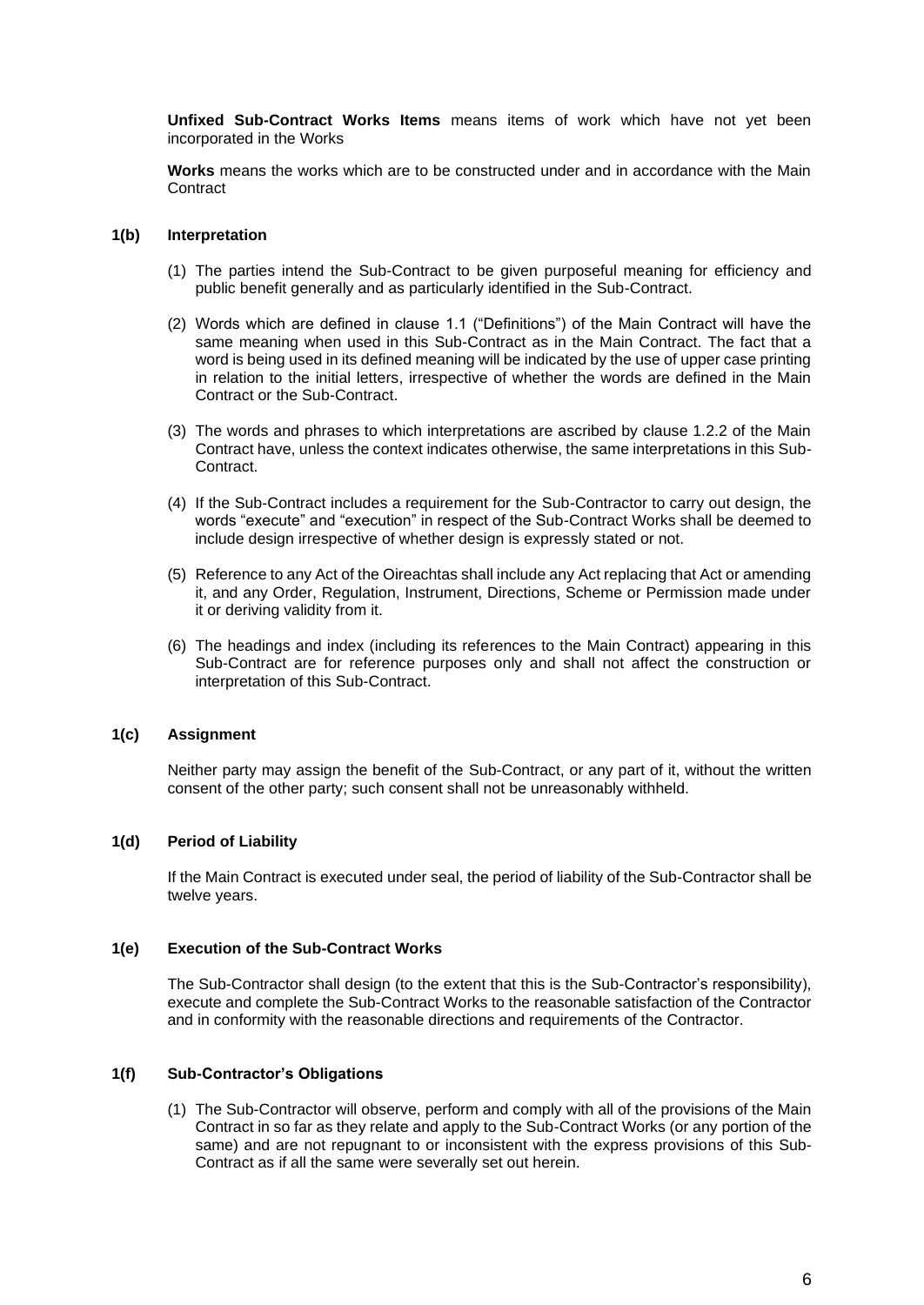- (2) The Sub-Contractor shall avoid through any neglect, omission or act on its part occasioning the Contractor to be in breach of any of the terms and provisions of the Main Contract. The Sub-Contractor is entitled to a copy of the documents comprising the Main Contract (the **Contract Documents**) in so far as these relate to the Sub-Contract Works. The Sub-Contractor however is not entitled to particulars relating to the Contractor's prices and these may be deleted from any documents to which the Sub-Contractor is entitled.
- (3) The Sub-Contractor will deliver to the Contractor any notice, information or other requirement relating to the Sub-Contract Works, which the Contractor is entitled to or is required to furnish to the Employer's Representative, in sufficient time and detail as to enable the Contractor to meet the time requirements and other obligations of the Main Contract.

#### **1(g) Damages for breach of the Sub-Contract**

In the event that either party is in breach of the Sub-Contract the other party will be entitled to damages suffered as a consequence, provided due notification is given to the other party in accordance with the terms of the Sub-Contract.

#### **1(h) Rights and Benefits under the Main Contract**

So far as is lawfully permissible, the Contractor will, at the request and cost of the Sub-Contractor, obtain for the Sub-Contractor any rights or benefits of the Main Contract, only in so far as the same are applicable to the Sub-Contract.

#### **1(i) Performance Bond**

If the Appendix Part 1E requires a Performance Bond, the following shall apply. Before commencement on site, the Sub-Contractor will procure a bond from an insurance company or a bank approved by the Contractor (such approval not to be unreasonably withheld) guaranteeing the due performance of the Sub-Contract by the Sub-Contractor. The form of bond may be provided by the Contractor at the time of tender, in default of which the bond wording shall be subject to the reasonable approval of the Contractor. The initial amount of the performance bond will be that stated in the Appendix Part 1E and will be in place up to certification by the Employer's Representative of Substantial Completion of the Works. Thereafter the bond value shall reduce to half of this amount to be in place for the subsequent 15 months.

#### **1(j) Works Requirements**

Where the Main Contract is for works designed by the Contractor, the Sub-Contractor is deemed to have satisfied itself before entering the Sub-Contract of the adequacy of the Works Requirements in so far as they relate to the Sub-Contract Works. The Contractor is not liable to the Sub-Contractor for the Works Requirements. The Sub-Contractor however will not be liable to the Contractor for either of the following:-

- (i) Statements in the Works Requirements of intended purpose of the Works or parts of them;
- (ii) Criteria in the Works Requirements for testing or performance of the completed Works or part of them;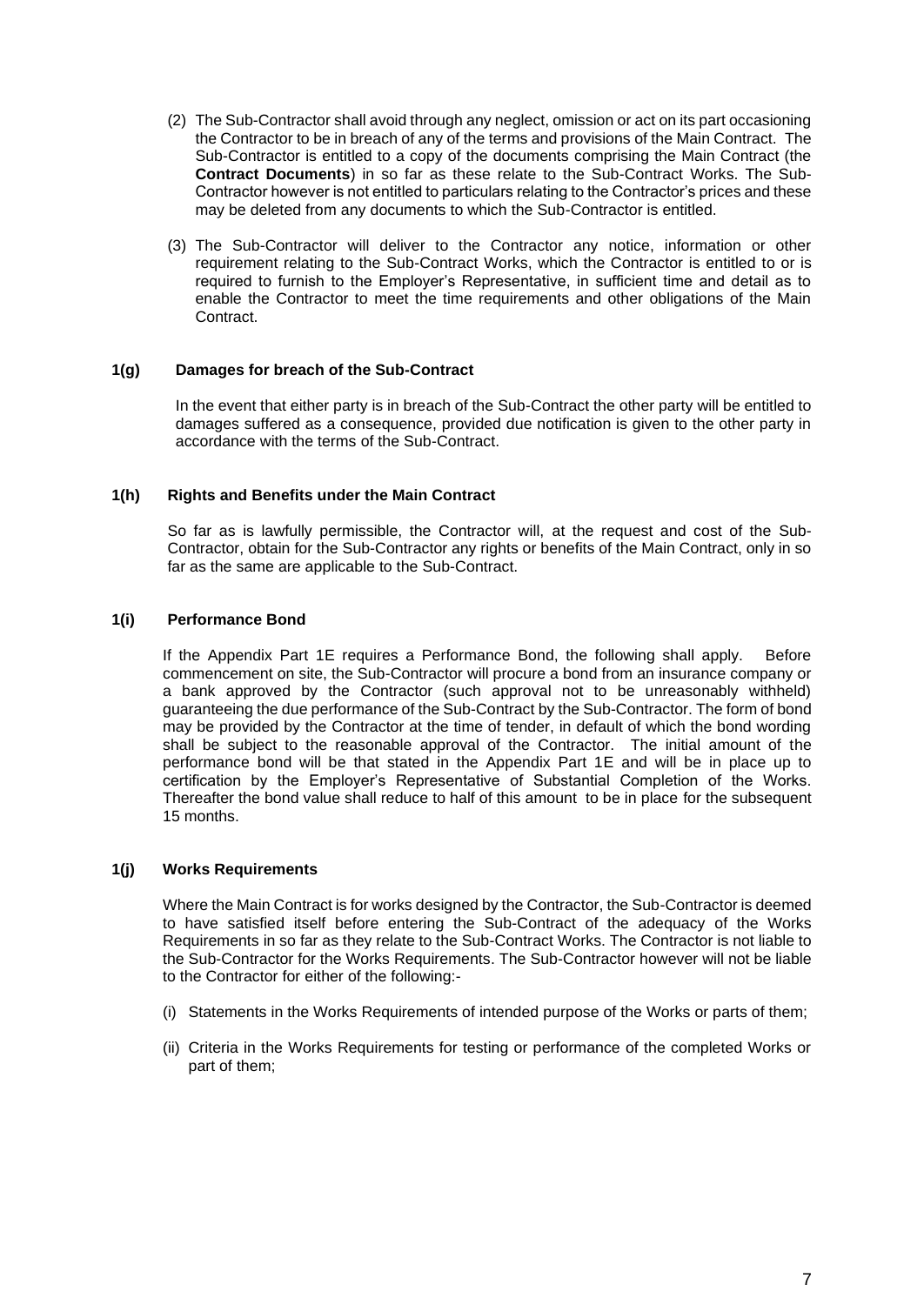#### **2. THE LAW**

#### **2(a) Law Governing the Contract**

Irish Law governs the Sub-Contract and its interpretation.

#### **2(b) Compliance with Legal Requirements**

- (1) The Sub-Contractor shall in performing the Sub-Contract comply with all Legal Requirements.
- (2) The Sub-Contractor shall give and comply with all notices and pay all taxes, fees and charges required under Legal Requirements in connection with performing the Sub-Contract unless the Works Requirements say otherwise. Where such taxes, fees and charges relate in part to the Sub-Contract Works and in part to other works the same will be apportioned proportionately between the Contractor and the Sub-Contractor on a fair and reasonable basis.

#### **2(c) Consents**

The Employer has obtained, or shall obtain the Consents the Works Requirements specify that the Employer is to obtain. The Contractor is obliged under the Main Contract to obtain all other Consents. In so far as such other Consents relate to the Sub-Contract Works, the Sub-Contractor shall obtain those Consents. If the Contractor is obliged to obtain Consents under the Main Contract which are required partly but not exclusively in relation to the Sub-Contract Works or to enable the Sub-Contractor to meet its obligations under this Sub-Contract, the cost of obtaining such Consents will be borne as between the Contractor and the Sub-Contractor on the basis of what is fair and reasonable having regard to the extent to which the Consents relate to the Sub-Contract Works and other works respectively. Any delay, loss or expense incurred by the Contractor and the Sub-Contractor in obtaining or failing to obtain such Consents will be borne in similar proportions respectively.

#### **2(d) Safety, Health and Welfare Statutory Requirements**

- (1) The Sub-Contractor will comply with all current health and safety legislation and with the current Safety, Health and Welfare at Work (Construction) Regulations and will provide to the Contractor all documents required for the Safety File (as defined in the Regulations) relevant to the Sub-Contract Works in sufficient time as to enable the Contractor meet its obligations under the Main Contract.
- (2) The Sub-Contractor (without limiting its other obligations) shall ensure, so far as is reasonably practicable, that the Sub-Contract Works:-
	- (i) are designed (to the extent that they are designed by the Sub-Contractor or the Sub-Contractor's Personnel) to be safe and are capable of being constructed safely and without risk to health and
	- (ii) are constructed in a safe manner and
	- (iii) are constructed to be safe and without risk to health and
	- (iv) can be maintained safely and without risk to health during use and
	- (v) comply in all respects, as appropriate, with the relevant statutory provisions;
- (3) The Sub-Contractor represents and warrants to the Contractor that the Sub-Contractor is, and will be, while performing this Sub-Contract, a competent person for the purpose of ensuring,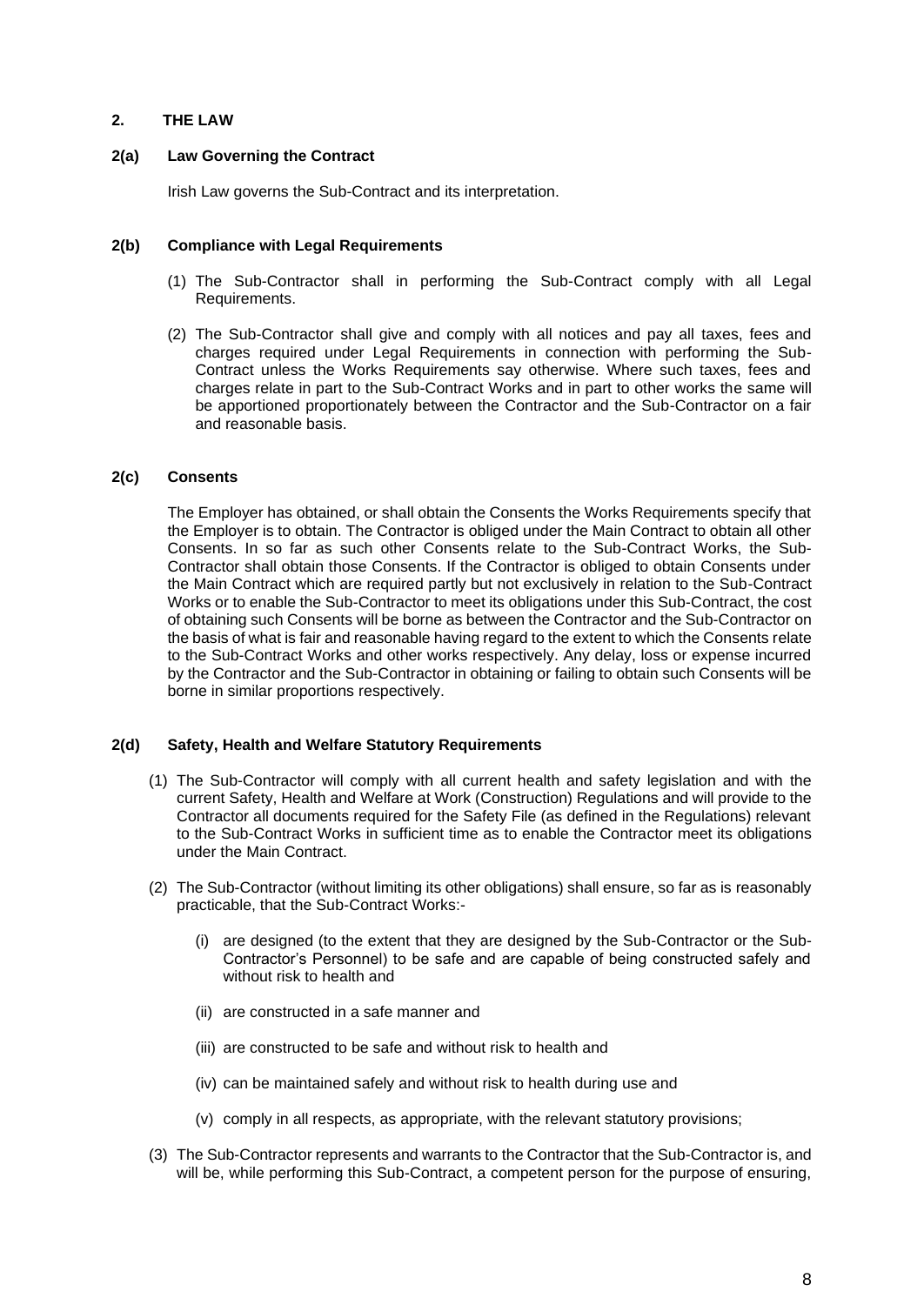so far as is reasonably practicable, that the Sub-Contract Works are as stated in sub-clause  $2(d)(1)$ .

#### **2(e) Building Regulations**

This Clause only applies where the Main Contract Works are works to which the Building Control (Amendment) Regulations 2014 apply.

- (1) Within 5 days of the Commencement Date the Subcontractor will provide to the Contractor completed and signed Ancillary Form of Certificate of Compliance (Undertaking by Sub-Contractor) in respect of the sub-contract works, in the form CIF SC02 as set out in Appendix 6 of this sub-contract
- (2) The Sub-Contractor undertakes to cooperate with and facilitate the Inspection Plan prepared with the Assigned Certifier.
- (3) The Sub-Contractor will provide for the Contractor such Certificates of Compliance in respect of the sub-contract works to allow the Contractor to comply with the Building Control Regulations as set out in Appendix 5 of this sub-contract. The provision of such Certificates shall form part of the Works Requirements.

#### **3. LOSS, DAMAGE AND INJURY**

#### **3(a) Sub-Contractor's Indemnities**

- (1) The Sub-Contractor shall indemnify the Contractor against and from any loss or expense incurred by the Contractor due to any failure on the part of the Sub-Contractor to observe the terms of this Sub-Contract or the terms of the Main Contract insofar as they apply to this Sub-Contract, including, where applicable, any liquidated damages (or charges made under Clause 7.12 of the Main Contract if applicable) the Contractor is obliged to pay to the Employer as a result of such failure.
- (2) The Sub-Contractor shall indemnify the Contractor and the Employer in relation to any damage to the Works or to any property of the Contractor or of the Employer arising from or in the course of the Sub-Contractor's performance or non-performance of the Sub-Contract. The Sub-Contractor's liability under this sub-clause will not apply to the extent that the loss or damage arises from circumstances to which the Employer's indemnity under clause 3.5 ("Employer's Indemnity") of the Main Contract applies or to the extent that the same was caused by the negligence or default of the Contractor. Nor will the Sub-Contractor be liable for such loss and damage to the extent that it is occasioned by a risk which is that of the Employer under the Main Contract.
- (3) The Sub-Contractor shall indemnify the Contractor and the Employer in respect of any loss arising as a result of:-
	- (i) Death, injury or illness of any person; and
	- (ii) Loss, destruction of or damage to any physical property; and
	- (iii) Obstruction, loss of amenities, nuisance, trespass, stoppage of traffic and infringement of light, other easement or quasi easement;

arising from or in the course of the performance or non-performance of the Sub-Contract. The Sub-Contractor will not be liable to indemnify the Contractor or the Employer in respect of the risks identified in sub-clauses (i), (ii) and (iii) above to the extent that the loss is caused by the negligence of the Contractor or the Employer or as a result of the risks in relation to which the Employer has indemnified the Contractor under clause 3.5 ("Employer's Indemnity") of the Main Contract or the risks assumed by the Employer under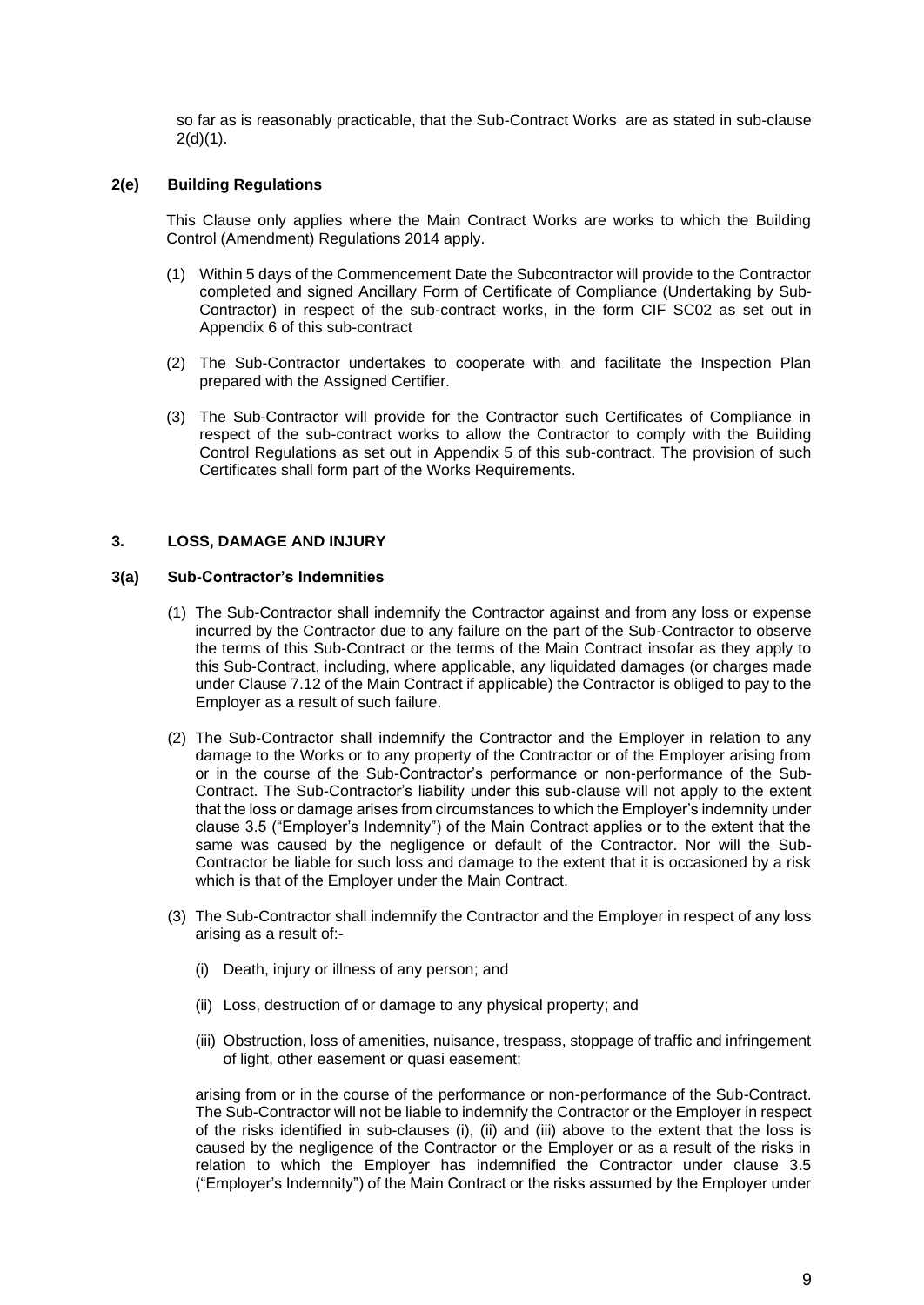clauses 3.1 ("Employer's Risks of Loss and Damage to the Works") and 3.8 ("Existing Facilities and Use or Occupation by the Employer") thereof.

#### **3(b) Obligation to Repair**

In case of any loss or damage to the Sub-Contract Works, including any Sub-Contract Works Items, due to any event which is at the risk of the Sub-Contractor, including any loss or damage due to defective design by the Sub-Contractor, the Sub-Contractor shall proceed with due diligence to rectify such loss or damage at its own expense.

#### **3(c) Insurance of the Works and Sub-Contractor's Things**

- (1) The Contractor shall for the benefit of itself and its Sub-Contractors keep in force in accordance with the requirements of the Main Contract a policy of insurance covering the Works and Works Items (including the Sub-Contract Works and Sub-Contract Works Items) which as regards loss or damage shall be at the sole risk of the Contractor while covered by the said insurance policy.
- (2) The Sub-Contractor shall take out insurance on terms and with an insurer approved by the Contractor (such approval not to be unreasonably withheld) of the Sub-Contractor's Things against destruction, loss and damage to their full reinstatement value.
- (3) The Sub-Contractor shall be deemed to have knowledge of all terms and conditions in the Contractor's policy of insurance covering the Works and the Sub-Contractor shall be entitled to inspect the said policy upon reasonable notice. The Sub-Contractor shall observe and comply with the conditions contained in the Contractor's policy of insurance covering the Works in so far as compliance is within the control of the Sub-Contractor. The Sub-Contractor will indemnify the Contractor in relation to any act or omission on the Sub-Contractor's part which causes the Contractor's said policy to become invalid or ineffective in whole or in part.

#### **3(d) Public Liability and Employer's Liability Insurance**

- (1) Before commencing the Sub-Contract Works, the Sub-Contractor shall take out with an insurer approved by the Contractor (such approval not to be unreasonably withheld) Public Liability and Employer's Liability policies of insurance as provided herein. The Sub-Contractor will maintain such insurance until the Defects Certificate is issued by the Employer's Representative.
- (2) The minimum indemnity limits of these policies shall be the sums stated in the Appendix Part 1C hereto or, if no sums are so stated, shall be those sums stated in the Schedule Part 1D of the Main Contract.
- (3) The excesses in the Sub-Contractor's policies of insurance shall not exceed the sums stated in the Appendix Part 1C hereto or, if no sums are so stated shall not exceed the sums stated in the Schedule Part 1D of the Main Contract.
- (4) The said policies shall cover the Sub-Contractor's liability under statute and at common law and its liability to indemnify the Contractor under clause 3(a)(3) of this Sub-Contract, except damage to the Works and Works Items which is covered by the insurance policy required to be effected by the Contractor under the provisions of clause 3(c)(1) hereof.
- (5) The Sub-Contractor's public liability policy shall be issued in the joint names of the Sub-Contractor, the Contractor and the Employer. If under the Main Contract the Contractor's public liability insurance is required to include as joint insured another party named by the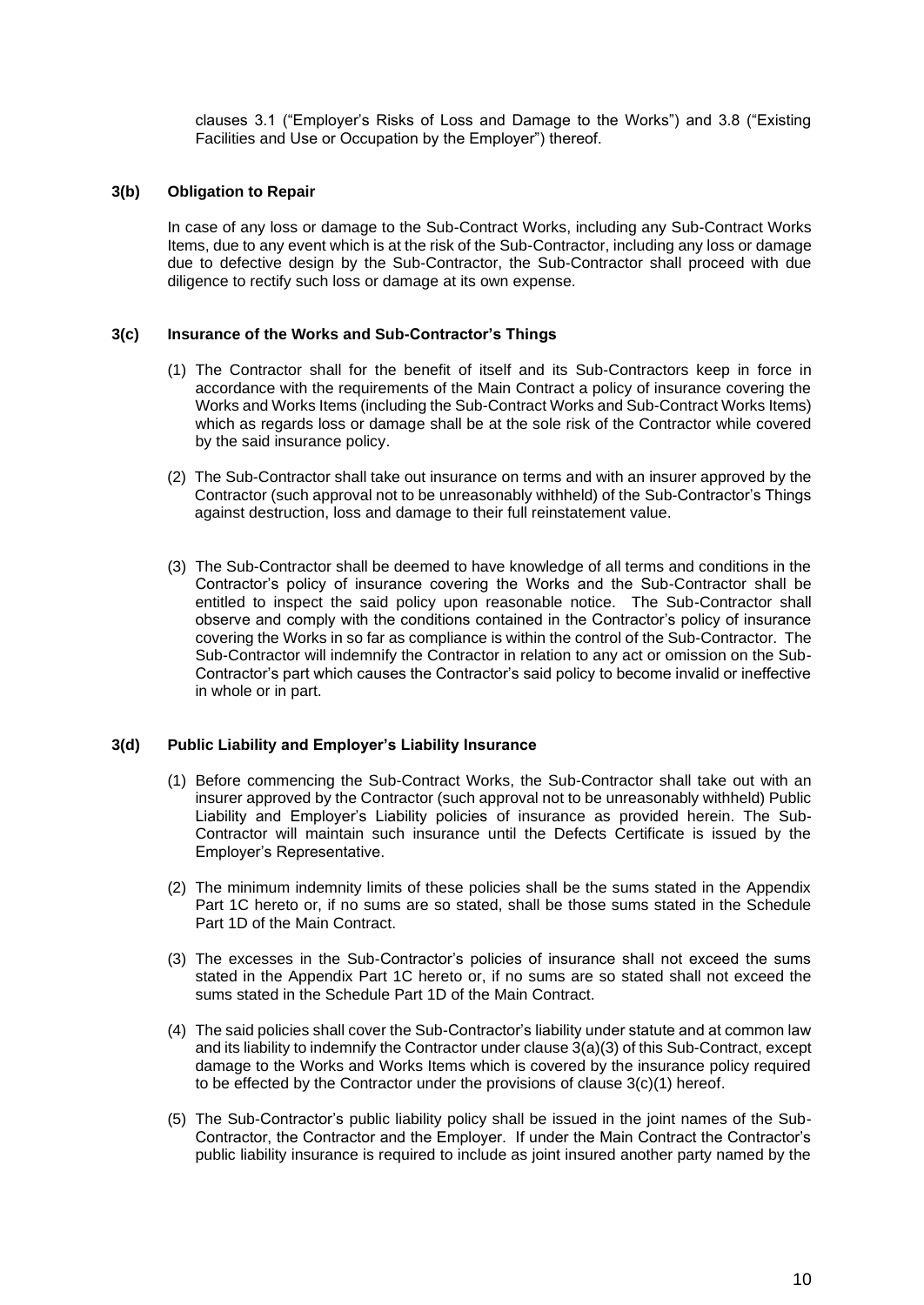Employer that party will also be a joint insured in the Sub-Contractor public liability insurance policy.

- (6) The Sub-Contractor's employer's liability policy shall include a provision by which in the event of any claim in respect of which the Sub-Contractor would be entitled to receive indemnity under the policy being made against the Contractor or the Employer the insurer will indemnify the Contractor and the Employer against such claims and any costs, charges and expenses in respect thereof.
- (7) The Sub-Contractor may only include in its policies under this clause the exclusions permitted by the Main Contract in relation to the insurances taken out by the Main Contractor in so far as the same apply, *mutatis mutandis*, to the Sub-Contractor and / or to the Sub-Contract Work.

#### **3(e) Professional Indemnity Insurance**

If the Appendix Part 1C hereto states that professional indemnity insurance is required in relation to the design of the Sub-Contract Works by the Sub-Contractor, the Sub-Contractor shall arrange such cover for the sum indicated by that Appendix Part 1C to commence with the commencement of the design of the Sub-Contract Works and to remain effective for a period of six years from substantial completion of the Works, unless otherwise stated in the Appendix Part 1C hereto. This insurance shall include retroactive cover to when the Sub-Contractor's design of the Sub-Contract Works and Sub-Contract Works Items started. If the Sub-Contractor is required to provide a Collateral Warranty the minimum indemnity limit and maximum excess professional indemnity insurance requirements in relation thereto in the Schedule part 1 F are deemed not to exceed those stated in the Appendix Part 1C.

#### **3(f) Evidence of Insurance Cover**

The Sub-Contractor shall provide written confirmation to the reasonable satisfaction of the Contractor of the existence of the insurance policies as required under this Sub-Contract and that the premium for each policy has been paid. Furthermore the Sub-Contractor shall obtain written confirmation from its insurers that the said insurers will notify the Contractor in the event of any amendment or cancellation of the said insurance policies (including the amount of any excess deductible therein contained).

#### **3(g) Owner Controlled Insurance Programme**

If the Works Requirements include provision for an owner controlled insurance programme, the parties hereto shall comply with those provisions and this clause 3 shall be amended, as reasonably required, to give effect to such programme.

#### **3(h) Limitation of Liability**

- (1) The total liability of the Sub-Contractor to the Contractor and/or the Employer under or in connection with the Sub-Contract, other than under Clause 3(a)(1), shall not exceed the initial Sub-Contract Sum or such other figure which may be agreed in writing by the parties.
- (2) Where the Sub-Contractor's liability is covered by a policy of insurance, the limitation of liability shall be the initial Sub-Contract sum, (or such other figure which may be agreed in writing by the parties) or the limitation of the insurers liability under the policy, whichever is the greater.
- (3) This sub-clause shall not limit liability in any case of fraud, gross negligence, deliberate default or reckless misconduct by the Sub-Contractor.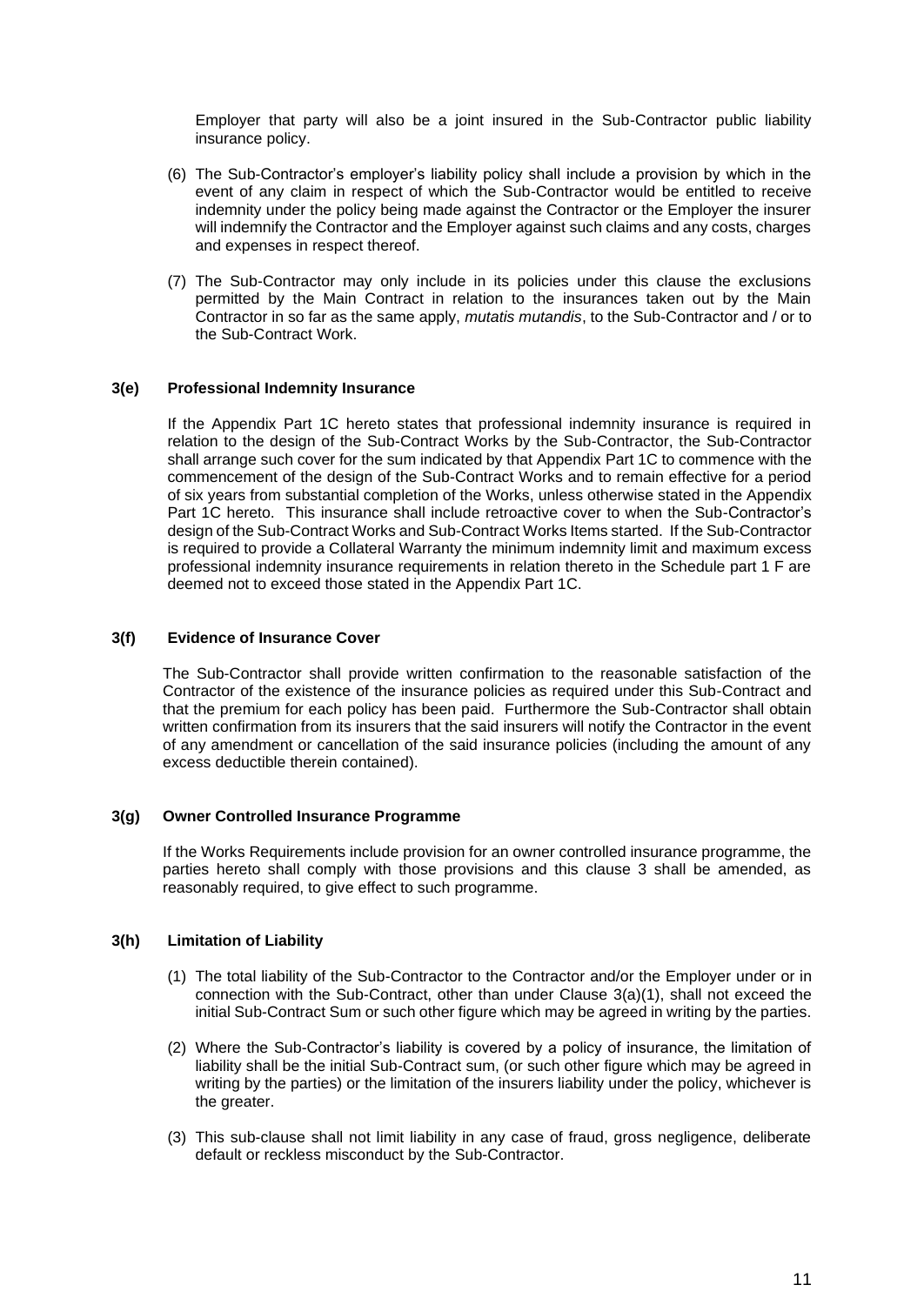#### **4. MANAGEMENT**

#### **4(a) Co-operation**

The Contractor and the Sub-Contractor shall provide reciprocal co-operation and support for the Sub-Contract purposes. The provisions of clause 4.1. ("Co-operation") of the Main Contract shall apply as between the Contractor and Sub-Contractor in that regard.

#### **4(b) Instructions**

- (1) The Contractor may issue instructions to the Sub-Contractor in relation to any matter connected with the Sub-Contract Works (whether or not mentioned elsewhere in the Sub-Contract) at any time up to the date of issue of the Defects Certificate. The Sub-Contractor shall comply with the instructions of the Contractor.
- (2) Instructions of the Contractor may vary the Sub-Contract Works (including by adding to, omitting and changing the Sub-Contract Works and imposing, removing and changing restrictions on how they are to be executed).
- (3) Instructions by the Contractor shall be given in writing except when there is imminent danger to safety or health or of damage to property, in which case the Contractor may give oral instructions and shall confirm them in writing as soon as is practicable.

#### **4(c) Works Proposals and Required Contractor Submissions**

To enable the Contractor fully to meet its obligations under clauses 4.6 ("Works Proposals") and 4.7 ("Required Contractor Submissions") of the Main Contract, the Sub-Contractor shall provide any required documents, information, design data or other data and will take all steps necessary in relation to the Sub-Contract Works*.* The Sub-Contractor is fully responsible for the accuracy and adequacy of its own design (if any) and fully indemnifies the Contractor for any loss sustained by it by reason of any defect in the design of the Sub-Contract Works undertaken by the Sub-Contractor.

#### **4(d) Programme and Progress Reports**

- (1) The Sub-Contractor shall carry out and complete the Sub-Contract Works to meet the requirements of the Main Contract programme (which may be revised from time to time) in compliance with sub-clause 4(d)(5) hereof.
- (2) The Sub-Contractor shall liaise and cooperate with the Contractor and other subcontractors of the Contractor and / or other contractors of the Employer engaged on or in connection with the Works and shall so programme and order the Sub-Contract Works so that the Contractor and / or its Sub-Contractors and / or other contractors of the Employer are not delayed or disrupted.
- (3) The Contractor shall give reasonable notice of any information it requires from the Sub-Contractor in respect of programming and progress of the Sub-Contract Works to enable the Contractor to meet its obligations under the Main Contract, including those set out at clauses 4.9 ("Programme") and 4.10 ("Progress Reports") and the Sub-Contractor shall provide the required information in such detail and in such time as will enable the Contractor to avoid being in breach of its obligations under the Main Contract.
- (4) If required by the Contractor, the Sub-Contractor shall provide information for the Contractor's programme including the details of the following:-
	- (i) when the Sub-Contractor will require any instructions, Works Items or any other things to be given by the Employer or the Contractor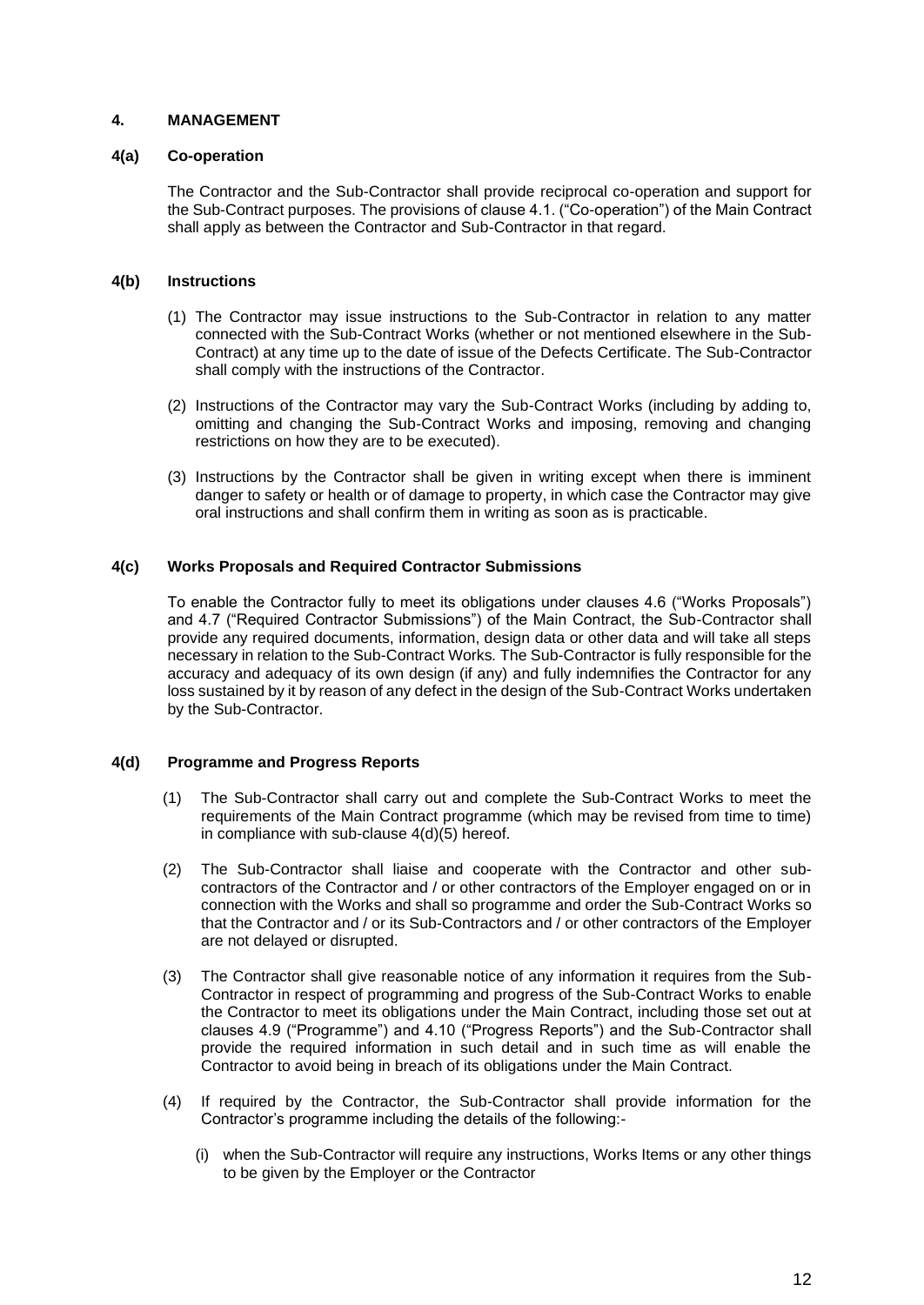- (ii) a programme showing the order in which the Subcontractor proposes to execute the Sub-Contract Works and the duration of the various Sub-Contract activities
- (iii) Details of procurement, manufacture, delivery, construction, testing and commissioning of the Sub-Contract Works Items and the sequence and timing of inspections and tests.
- (iv) Where the Main Contract is for civil engineering works, the methods by which the Sub-Contractor proposes to execute the Sub-Contract Works and any temporary works.
- (5) (i) The Sub-Contractor's programme shall allow reasonable periods of time for the Employer, the Employer's Personnel or the Contractor to comply with their respective obligations under the Main Contract and under the Sub-Contract
	- (ii) The Sub-Contractor's programme shall comply with the Contractor's programme at all times and shall be revised from time to time, as necessary, to do so. The Contractor shall not revise its programme unreasonably or to an unreasonable extent.
	- (iii) If at any time the Sub-Contractor's then applicable programme does not comply with the actual progress of the Sub-Contract Works or with the Sub-Contractor's obligations or the Contractor's obligations, the Sub-Contractor, if so directed by the Contractor, shall submit a revised programme which complies with this Sub-Contract and reflects the actual progress position at that time.
- (6) The Sub-Contractor shall provide to the Contractor monthly progress reports from the commencement of the Sub-Contract Works until the completion thereof. The first report shall relate to the period from the commencement date up to the end of the month in which it occurs and each subsequent report shall relate to each subsequent month. The Sub-Contractor shall provide each progress report within four working days after the end of the month to which it relates. Each progress report shall be in the format required by the Contractor to meet its obligations under the Main Contract.
- (7) Each progress report shall include in relation to the Sub-Contract Works such detail as is reasonably required by the Contractor to meet its obligations under clause 4.10 ("Progress Reports"), sub-clause 4.10.2 of the Main Contract and shall include a detailed description of progress of each stage of the Works against the Sub-Contractor's current programme and anything else relevant to a progress report that the Contractor reasonably directs.
- (8) If, provided reasonable notice has been given by the Contractor of the requirement for programme or progress report information, due to the Sub-Contractor's failure to submit such information to the Contractor in accordance with this clause, the Contractor suffers a payment reduction under clauses 4.9.3 or 11.4.2 of the Main Contract, the Contractor shall, subject to clause 11(b) hereof, be entitled to deduct the same amount from the next payment to the Sub-Contractor. To the extent that the deduction is partially caused by default of the Sub-Contractor, a fair and reasonable proportion of the sum withheld by the Employer shall be withheld from the Sub-Contractor.

#### **4(e) Notice and Time for Contractors Obligations**

- (1) The Sub-Contractor shall give the Contractor at least 12 working days advance notice of the date by which the Sub-Contractor requires any instructions or any other thing that the Contractor is to provide.
- (2) To the extent that the Sub-Contractor requires any instructions or other thing from the Contractor to enable it proceed with the Sub-Contract Works, the same will be provided by the Contractor within a reasonable time. However, to the extent that such instructions or other thing are to be provided by the Employer or Employer's Representative to the Contractor under the Main Contractor, the Contractor's only obligation to the Sub-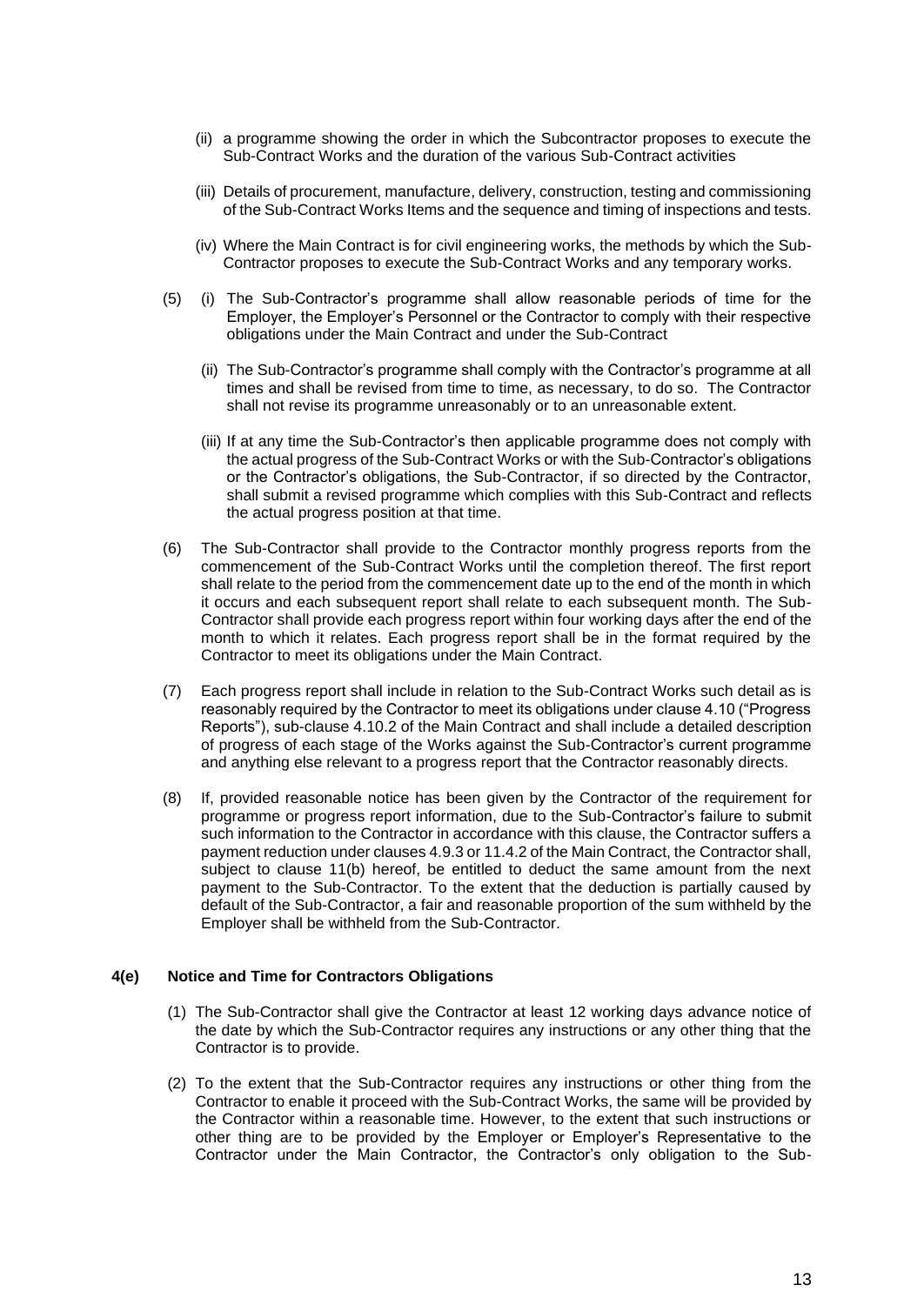Contractor will be to pass on such instructions or other thing to the Sub-Contractor within a reasonable time of receipt from the Employer or the Employer's Representative.

#### **4(f) Not used**

#### **4(g) Meetings**

The Sub-Contractor shall attend meetings with the Contractor and with the Employer's Representative or other relevant parties at such times and venues as the Contractor may reasonably require. If the Sub-Contractor is provided with minutes of any such meeting, the Sub-Contractor shall notify the Contractor of any objection to the minutes within 3 working days of receipt. Otherwise, unless clearly wrong, the minutes shall be considered correct.

#### **4(h) Proposed Instructions**

If any request is made by the Employer's Representative under clause 10.4 ("Proposed Instructions") of the Main Contract for proposals for a Proposed Instruction, the Sub-Contractor shall provide such calculations and information (including design details if appropriate) as is necessary for the Contractor to comply with that request in so far as the request relates to the Sub-Contract Works and will do so in sufficient time to enable the Contractor meet the time requirements of that provision

#### **4(i) Sub-Contractor's Things not to be removed**

The Sub-Contractor shall submit details to the Contractor before removing any Sub-Contractor's Things from the Site prior to the issue by the Employer's Representative of the Certificate of Substantial Completion of the whole of the Works or of a Section of the Works.

#### **5. SUB-CONTRACTOR'S PERSONNEL**

#### **5(a) Liability**

The Sub-Contractor is liable for the acts and omissions of Sub-Contractor Personnel [including any design carried out] as if they were the Sub-Contractor's own acts and omissions.

#### **5(b) Qualifications and Competence**

The Sub-Contractor shall ensure that the Sub-Contractor Personnel are suitably qualified and experienced and competent to carry out their respective tasks.

#### **5(c) Pay and Conditions of Employment of Sub-Contractor's Personnel**

The Sub-Contractor shall ensure that the rates of pay and conditions of employment comply with all applicable law in force during the currency of the contract.

#### **5(d) Sub-Sub-Contractors**

The Sub-Contractor shall not subcontract the Sub-Contract Works, in whole or in part, without the consent in writing of the Contractor.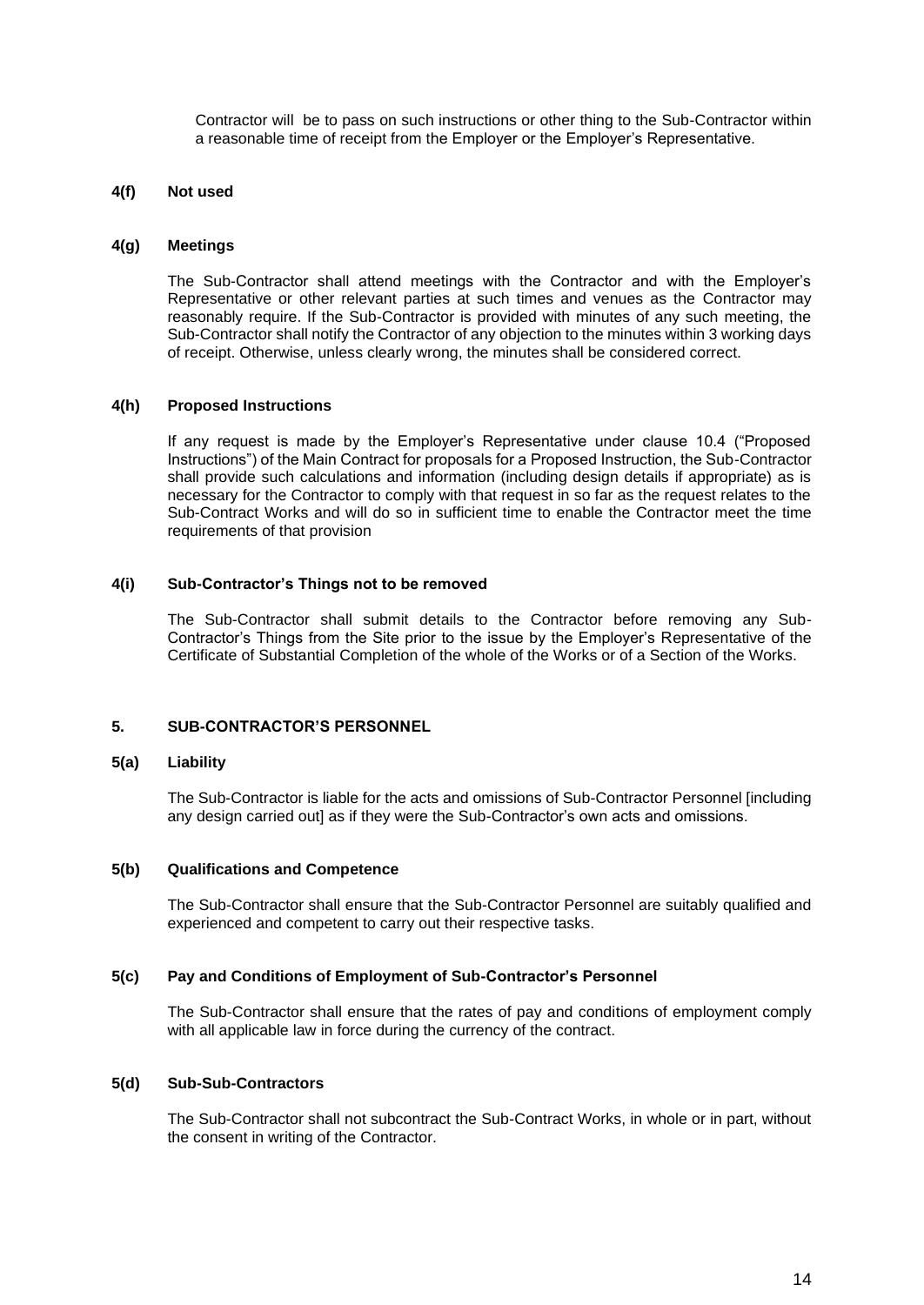#### **5(e) Collateral Warranties**

If the Appendix Part 1F states that a collateral warranty is required from the Sub-Contractor, the Sub-Contractor shall provide to the Contractor a collateral warranty in the form included in the Works Requirements executed by the Sub-Contractor on or before the date it is required under the terms of the Main Contract.

#### **5(f) Removal of Work Persons**

The Sub-Contractor shall remove from the site any Sub-Contractor Personnel where the Employer's Representative so directs under the terms of the Main Contract. The Sub-Contractor will also remove from the site any Sub-Contractor Personnel where the Contractor so directs because of the Sub-Contractor Personnel's negligence or incompetence or on the basis that the Sub-Contractor Personnel's presence on the site is not conducive to safety, health or good order.

#### **6. PROPERTY**

#### **6(a) Ownership of Work Items and Infringement of Property Rights**

The Sub-Contractor will ensure that in so far as sub-clauses 6.1 and 6.2 of the Main Contract relate to Sub-Contract Works Items, Sub-Contractor Things or otherwise relate to the Sub-Contract Works, that the Contractor is not in breach of those provisions.

#### **6(b) Works Requirements**

The Works Requirements shall remain the property of the Employer and the Sub-Contractor shall not use them (and shall ensure that the Sub-Contractor's Personnel do not use them) for any purpose other than to perform the Sub-Contract or to prosecute or defend a dispute under the Sub-Contract.

#### **6(c) Intellectual Property Rights**

The entitlements of the Employer in relation to the Contractor's Documents under clause 6.4 of the Main Contract will apply in relation to the Sub-Contract Documents and the obligations of the Contractor under that clause will apply *mutatis mutandis* to the Sub-Contractor in relation to the Sub-Contractor's Documents.

#### **7. THE SITE**

#### **7(a) Lands Made Available for the Works**

Subject to any restrictions in the Works Requirements, the Contractor shall from time to time make available to the Sub-Contractor such part or parts of the Site and such means of access thereto within the Site as shall be necessary to enable the Sub-Contractor to execute the Sub-Contract Works in accordance with the Sub-Contract, but the Contractor shall not be bound to give the Sub-Contractor exclusive possession or exclusive control of any part of the Site, save as expressly provided for otherwise in the Sub-Contract Documents.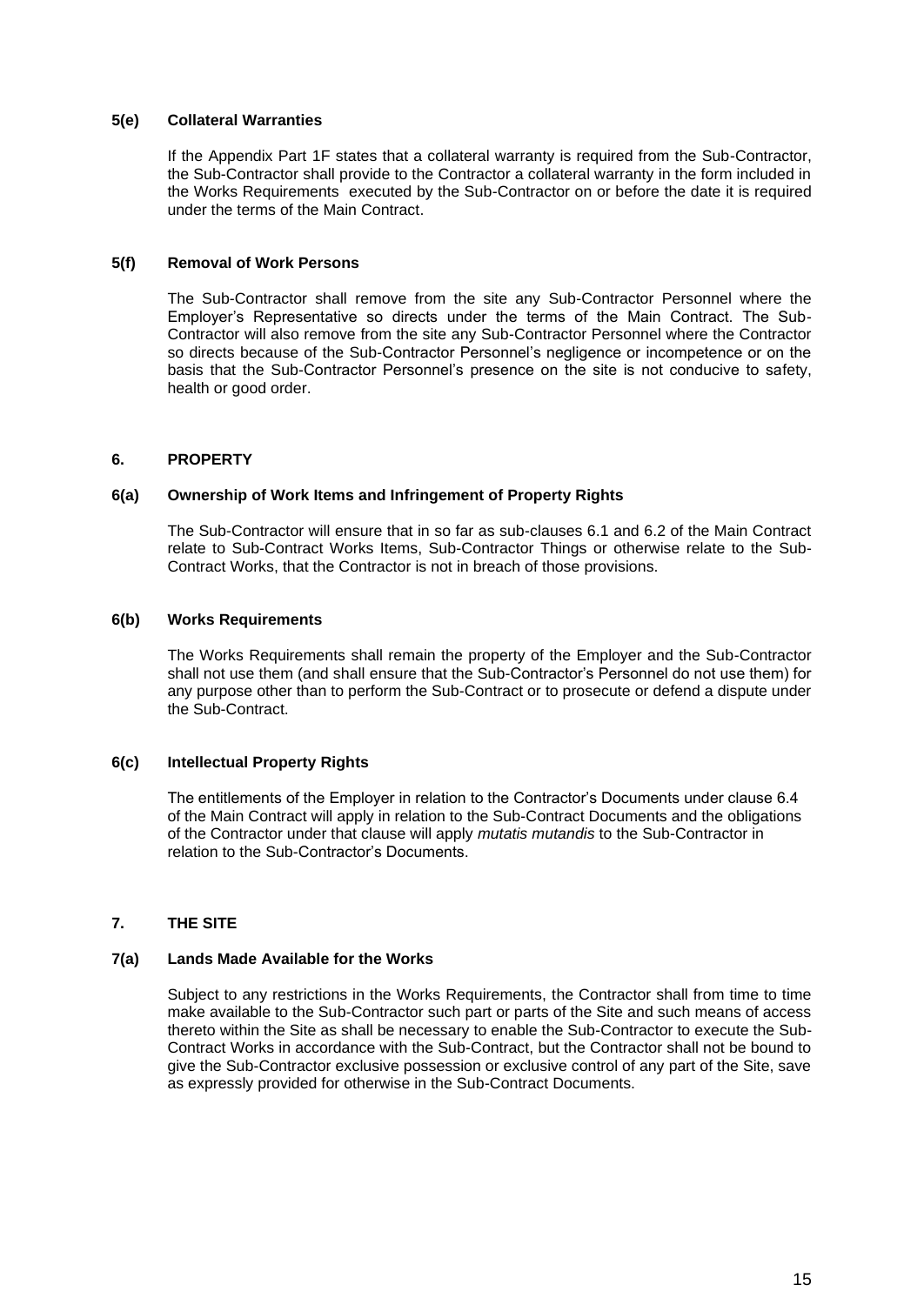#### **7(b) Scaffolding**

The Contractor shall permit the Sub-Contractor for the purpose of executing and completing the Sub-Contract Works to use such standing scaffolding as is from time to time provided by the Contractor in connection with the Works, but the Contractor shall not be bound to provide or retain such scaffolding for the Sub-Contractor's use unless otherwise stated in the Sub-Contract Documents.

#### **7(c) Attendances**

- (1) The Contractor shall provide general attendances as stated in the Method of Measurement identified in the Appendix Part 1D. Special attendances listed in the Appendix Part 1D will be provided by the Contractor. Otherwise the Sub-Contractor shall provide everything necessary for the execution of the Sub-Contract Works. The Contractor will provide all attendances required by this clause in a timely manner so as not to cause delay or disrupt progress of the Sub-Contract Works.
- (2) The Sub-Contractor will be responsible for and bear the cost (to the extent that this cost is not recoverable as Compensation Event under the Main Contract) of removal from site and disposal of hazardous waste (as defined by Section 4(2)(a) of the Waste Act 1996) arising from the execution of the Sub-Contract Works.

#### **7(d) Security and Safety of the Site and Nuisance**

The Sub-Contractor will ensure that neither it nor the Sub-Contractor Personnel will cause the Contractor to be in breach of clause 7.5 ("Security and Safety of the Site and Nuisance") of the Main Contract.

#### **7(e) Access and Traffic Control**

The Sub-Contractor shall provide at its own cost for any necessary traffic control and access to the Sub-Contract Works, and shall take all reasonable steps to ensure that its traffic and that of the Sub-Contractor Personnel:-

- (i) complies with the restrictions concerning laden weight and dimensions in the Law; and
- (ii) does not damage roads (except for ordinary wear) bridges or other property.

#### **7(f) Setting Out the Works**

Unless otherwise agreed between the parties, the Sub-Contractor will set out the Sub-Contract Works in compliance with clause 7.7 ("Setting Out the Works") of the Main Contract.

#### **7(g) Archaeological Objects and Human Remains**

If any fossils, coins, antiquities, monuments or other items of value or of archaeological or geological interest or human remains are discovered on or adjacent to the Site, unless the Works Requirements say otherwise, the Sub-Contractor shall not disturb them, but shall take all necessary steps to preserve them, and shall promptly notify the Contractor and comply with any instructions. As between the parties, these items shall be the Contractor's property.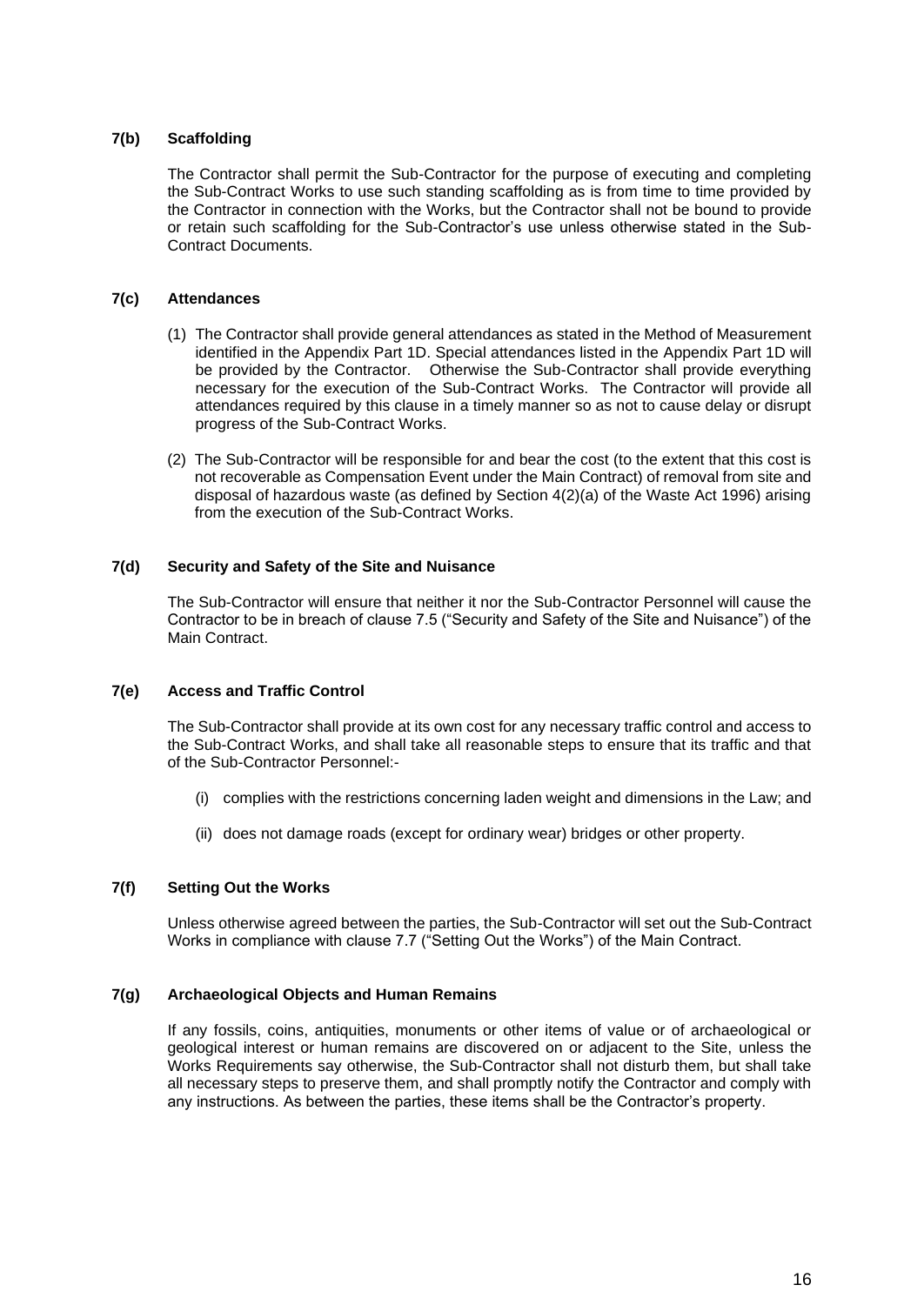#### **7(h) Condition of Site on Completion**

At Substantial Completion of the Works or of any Section of the Works, of which the Sub-Contract Works form the whole or part, the Sub-Contractor shall remove from the Site (or section of the Site, as the case may be) the Sub-Contractor's Things not required to perform the Sub-Contractor's remaining obligations, and leave the Works or Section in an orderly manner. At the end of the Defects Period, the Sub-Contractor shall remove from the Site any remaining Sub-Contractor's Things.

#### **7(i) Working Times**

The Sub-Contractor shall ensure that the Sub-Contractor's Personnel work on the Site only during the working times set out in the Works Requirements, if any, unless agreed otherwise with the Contractor or there is imminent danger to safety or health or damage to the Works or other property.

#### **8. QUALITY, TESTING AND DEFECTS**

#### **8(a) Standards of Workmanship and Works Items**

- (1) The Sub-Contractor shall execute and complete the Sub-Contract Works in accordance with all the requirements in, and reasonably inferred from, the Main Contract, the Contractor's Documents, the Sub-Contract and the Sub-Contractor's Documents in a proper and workmanlike manner and using good practice.
- (2) The Sub-Contractor shall design any part of the Works listed as its responsibility in the Schedule Part 1B of the Main Contract.
- (3) The Sub-Contractor shall design and provide any temporary works necessary for the completion of the Sub-Contract Works.
- (4) Design carried out by the Sub-Contractor shall be carried out with the skill, care and diligence reasonably to be expected of a person with the qualifications and experience to perform such service.
- (5) All Works Items provided by the Sub-Contractor for incorporation in the Sub-Contract Works shall comply with the Sub-Contract and Legal Requirements and shall be of good quality, and unless the Sub-Contract provides otherwise, new. They shall also be fit for the purpose for which they are to be used in the Works.

#### **8(b) Quality Assurance**

The Sub-Contractor shall establish and implement quality assurance procedures as required by the Main Contract Works Requirements in so far as they relate to the Sub-Contract Works, including procedures for establishing quality assurance systems for itself and any sub-subcontractors. The quality assurance procedures shall be reflected in appropriate quality plans submitted to the Contractor. The Sub-Contractor shall give to the Contractor copies of all reports prepared in accordance with the Sub-Contractor quality assurance procedures. The Employer's Representative or the Contractor may monitor, spot check and audit the Sub-Contractor's quality assurance procedures and the Sub-Contractor will cooperate with the Employer's Representative and with the Contractor in the conduct of any such spot check.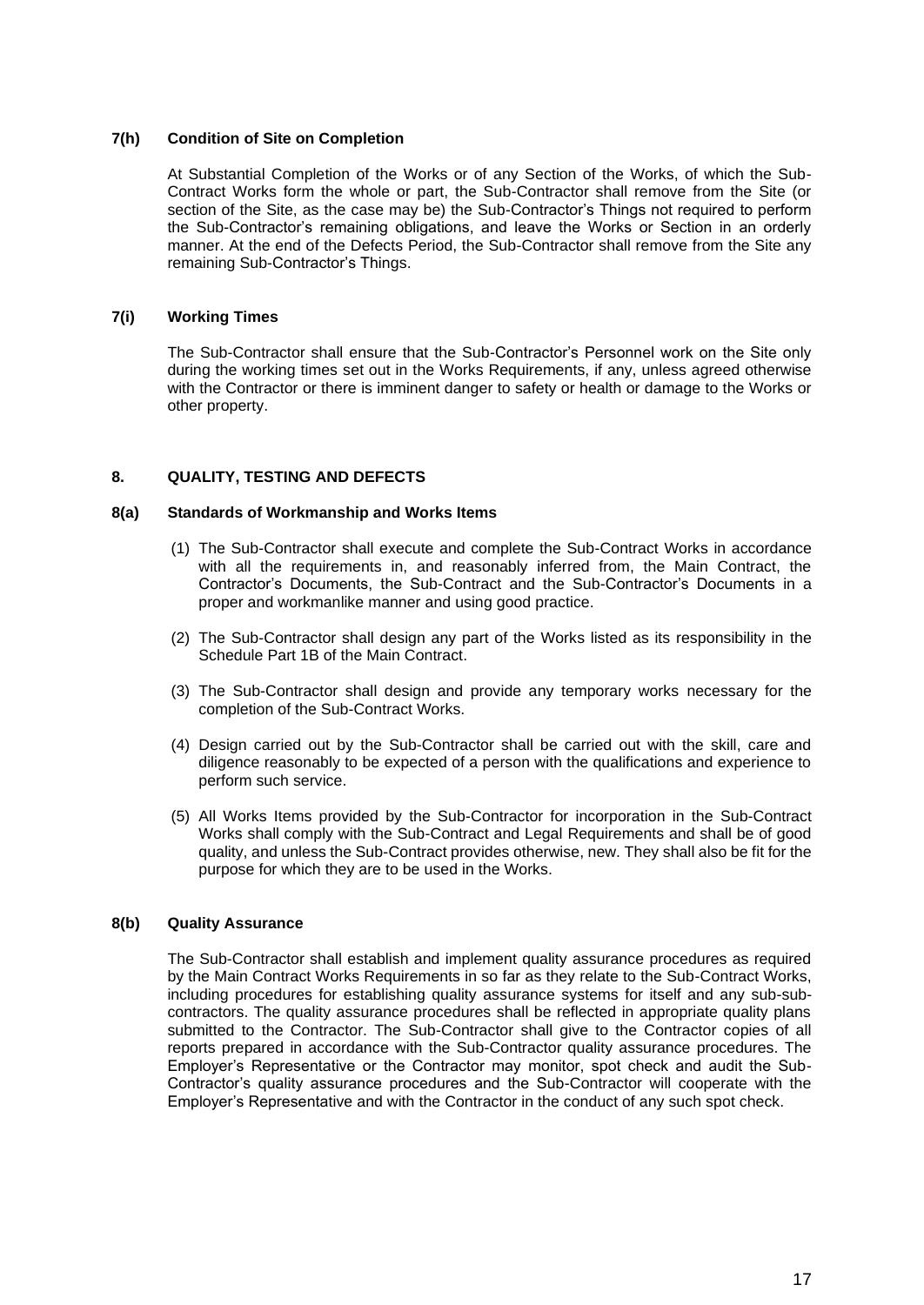#### **8(c) Inspection and Tests**

- (1) The Sub-Contractor will have the same rights and obligations in relation to the Sub-Contract Works, *mutatis mutandis*, as the Contractor has under clause 8.3 ("Inspection") of the Main Contract in relation to the Works.
- (2) The Sub-Contractor will have the same rights and obligations in relation to the Sub-Contract Works, *mutatis mutandis*, as the Contractor has under clause 8.4 ("Tests") of the Main Contract in relation to the Works. The Employer's Representative, Assigned Certifier, others authorised by the Employer and the Contractor may attend and observe the tests and the Sub-Contractor shall facilitate such attendance and observation.

#### **8(d) Defects**

- (1) The Contractor may direct the Sub-Contractor to search for a Defect or suspected Defect or its cause. This may include uncovering, dismantling, re-covering and re-erecting work, providing facilities for tests, testing and inspecting. If, through searching or otherwise, the Sub-Contractor discovers a Defect, the Sub-Contractor shall notify the Contractor as soon as practicable.
- (2) If, through notification or otherwise, the Contractor becomes aware of a Defect, the Contractor may direct the Sub-Contractor to do any or all of the following:-
	- (i) to remove the defective Sub-Contract Works Item from the Site
	- (ii) to demolish the defective Sub-Contract Works Item, if incorporated in the Works.
	- (iii) to reconstruct, replace or correct the defective Sub-Contract Works Item
	- (iv) not to deliver the defective Sub-Contract Works Item to the Site
- (3) The Sub-Contractor shall comply with any direction under this sub-clause 8(d) within the reasonable times (if any) the Contractor directs and in any event within any time limit imposed by the Employer's Representative. If the Sub-Contractor fails to begin the work required to comply with the direction within the reasonable time directed (if any) or fails to complete it as soon as practicable, the Contractor may have the work done by others and the Sub-Contractor shall on request pay the Contractor the cost thereby incurred.
- (4) Alternatively, the Employer may accept the Defect, either in whole or in part and subject to a possible change in the Works Requirements, and shall do so where the cost of remedying the defect is grossly disproportionate to the impact of the defect. In this case, the Sub-Contract Sum shall be reduced by the amount that, in the opinion of the Employer's Representative, is the resulting decrease in the value of the Works to the Employer.
- (5) If a Defect in the Sub-Contract Works deprives the Employer of substantially the whole benefit of the Works or any Section or other material part of the Works, the Employer's Representative may reject the Works or the relevant part of the Works. In this event, the Sub-Contractor will indemnify the Contractor in relation to any loss incurred by the Contractor under clause 8.5 ("Defects") of the Main Contract or otherwise.

#### **8(e) Defects Period and Defects Certificate**

(1) As soon as practicable, the Sub-Contractor shall complete any outstanding works and rectify any Defects brought to his attention by the Contractor either prior to Substantial Completion or during the Defects Period and shall complete the rectification of such defects before the end of the Defects Period or before such extended date as may be allowed by the Employer's Representative. In so doing, and in conducting any tests after Substantial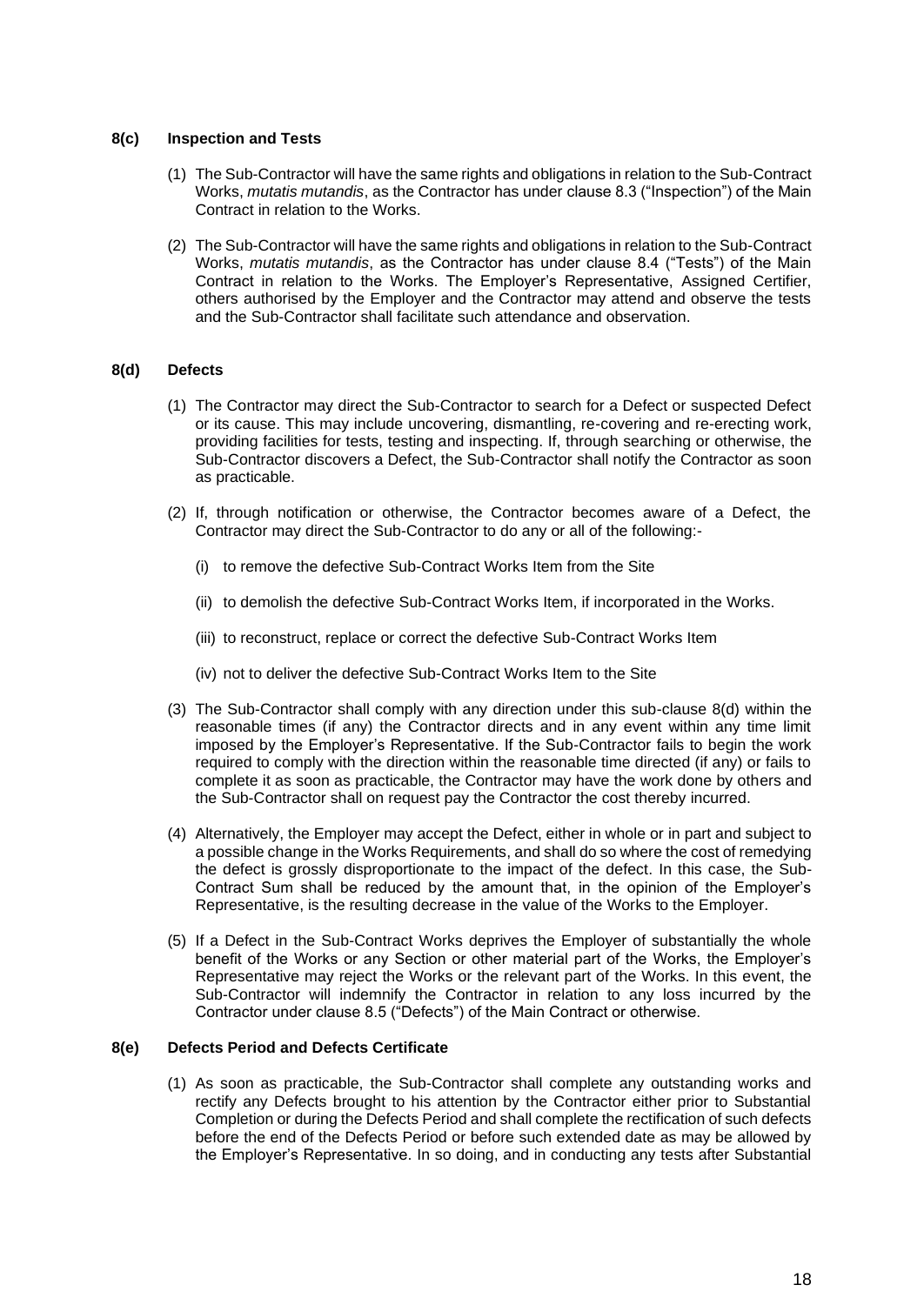Completion, the Sub-Contractor shall cause as little disruption as possible to occupants and users of the Works.

- (2) The Sub-Contractor will indemnify the Contractor in relation to any reduction to the Contract Sum made under clause 8.6 ("Defects") of the Main Contract in so far as that reduction relates to a Defect in the Sub-Contract Works.
- (3) Nothing in this clause nor any exercise or non-exercise by the Employer, the Employer's Representative or the Contractor of their rights under this clause 8(e), nor the Defects Certificate, relieves the Sub-Contractor of any obligation in relation to any Defect in the Sub-Contract Works, except to the extent that a Defect is accepted under sub-clause 8(d)(4) hereof.

#### **9. TIME AND COMPLETION**

#### **9(a) Commencement Date**

The Contractor shall issue a written instruction to the Sub-Contractor specifying the Commencement Date for the Sub-Contract and the Sub-Contractor shall commence work within ten working days, or such other period as may be entered in the Appendix Part 1, of the specified Commencement Date. In the same instruction the Contractor shall specify the first Payment Claim Date for the Sub-Contract which shall be not more than 30 days after the Commencement Date and may also provide a list of subsequent Payment Claim Dates which shall be not more than 30 days apart [see Clause 11(a)]. The Sub-Contractor shall proceed with due diligence with the execution and completion of the Sub-Contract Works in compliance with the Main Contract Programme, as required by Clause 4(d). If the Sub-Contract provides that the Sub-Contractor may start work on site at a later date, the Sub-Contractor will start work on site as required by the Main Contract Programme. The Contractor shall ensure that the Sub-Contractor has sufficient information to enable it to commence the Sub-Contract Works and to proceed with them diligently.

#### **9(b) Suspension**

- (1) The Contractor may instruct the Sub-Contractor to suspend all or part of the Sub-Contract Works if the Contractor has been instructed to suspend work by the Employer / Employer's Representative or the Contractor has suspended the Works by reason of not being paid by the Employer. The Sub-Contractor shall comply with the instruction and, during the suspension, shall protect, store and secure the affected Sub-Contract Works Items against deterioration, loss and damage and maintain the Sub-Contract Insurances. The Sub-Contractor shall take all reasonable steps to mitigate any loss suffered as a consequence of the suspension.
- (2) Unless the suspension is because the Contractor has unjustifiably suspended work for nonpayment by the Employer, the Contractor will have no liability to the Sub-Contractor for any loss or delay suffered by the Sub-Contractor by reason of any such suspension except to the extent that the Contractor actually recovers payment from the Employer in relation thereto. If payment is made by the Employer to the Contractor in relation to losses sustained by reason of such suspension the Sub-Contractor will be entitled to such proportion thereof as is fair and reasonable in all the circumstances. If the suspension of the sub-contract works has been because the Contractor has suspended work unjustifiably this will be deemed to be a breach of the sub-contract by the Contractor.

#### **9(c) Notification of Delay**

If the Sub-Contractor becomes aware or should have become aware that the Sub-Contract Works are being or are likely to be delayed for any reason, it shall notify the Contractor of the delay and its cause as soon as practicable. The Sub-Contractor will promptly provide any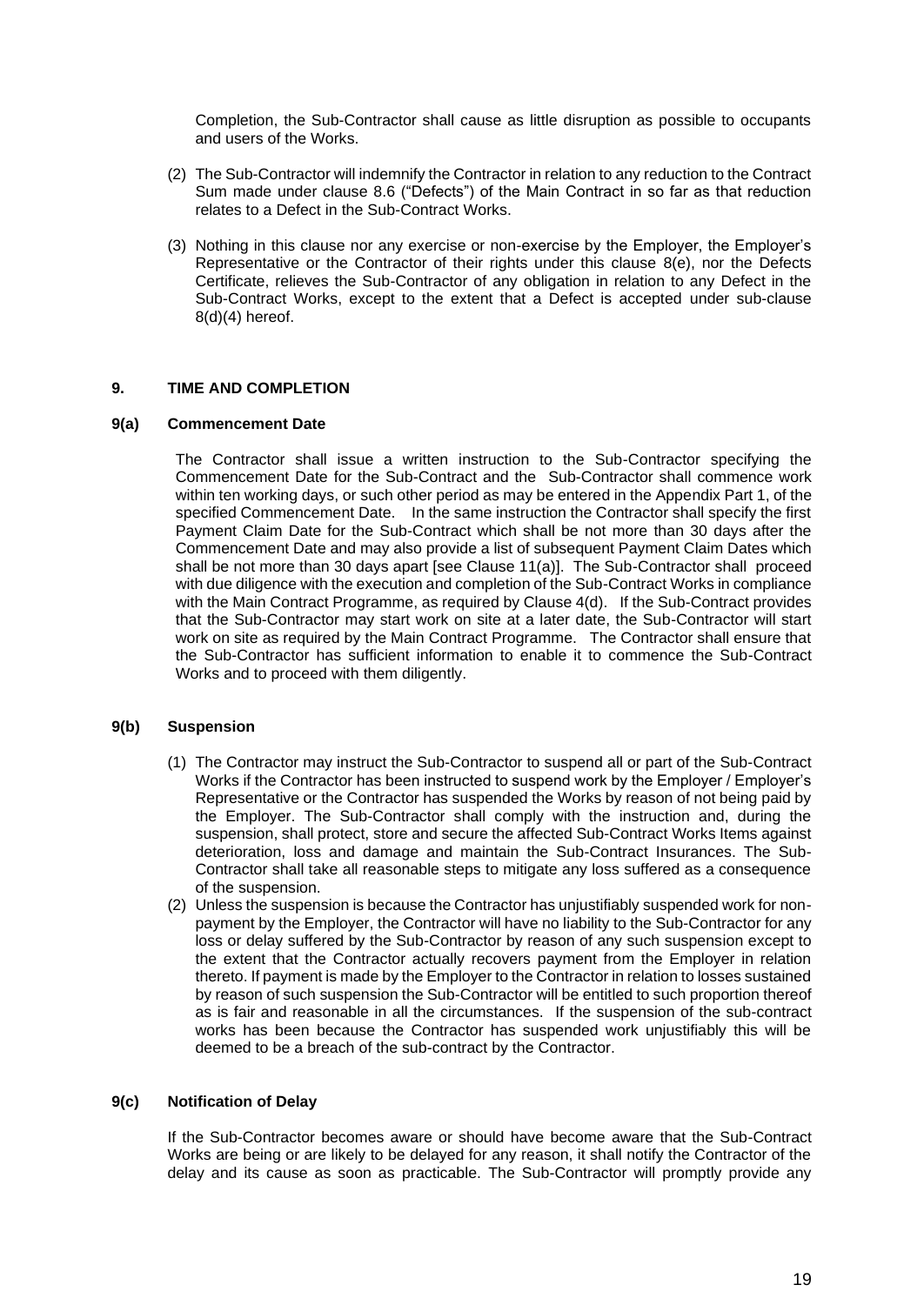further information in relation to the delay which either the Contractor or the Employer's Representative requests.

#### **10. CLAIMS AND ADJUSTMENTS**

#### **10(a) Notification and Procedure**

- (1) If the Sub-Contractor considers that it is entitled to an adjustment to the Sub-Contract Sum or that it has any other entitlement under or in relation to the Sub-Contract (including damages for breach of contract on the part of the Contractor), the Sub-Contractor shall, as soon as practicable and in any event within12 working days after it became aware or should have become aware of such entitlement, give notice of this to the Contractor. The notice must prominently state that it is being given under this sub-clause 10(a)(1). Within a further 20 working days after giving the notice, the Sub-Contractor will give to the Contractor details of the following:-
	- (i) all relevant facts about the claim
	- (ii) a detailed calculation and (so far as practicable) a proposal, based on that calculation, of any adjustment to be made to the Sub-Contract Sum and of the amount of any other entitlement claimed by the Sub-Contractor
	- (iii) if the total number of Site Working Days required for completion of the Sub-Contract works is increased by the delay, full details of the extent of the delay and the effect it is likely to have on the completion of the Sub-Contract works.
- (2) The Sub-Contractor shall provide any further information requested by the Contractor in relation to the event or circumstance.
- (3) If the Sub-Contractor does not give notice and details in accordance with and within the time provided in sub-clause 10(a)(1) notwithstanding anything else in the Sub-Contract the Sub-Contractor shall not be entitled to an increase to the Sub-Contract Sum and the Contractor shall be released from all liability to the Sub-Contractor in relation to the matter, except to the extent that the Contractor recovers additional payment from the Employer in respect of the Sub-Contract Works notwithstanding the failure of the Sub-Contractor to give such notice, in which case the Sub-Contractor will be entitled to corresponding payment valued in accordance with the Sub-Contract.
- (4) If the cause of the claim has a continuing effect, the Sub-Contractor shall update the above information at monthly intervals.
- (5) The Sub-Contractor shall keep detailed contemporary records to substantiate any aspect of an event or circumstance in relation to which it has, or is entitled to, give notice under this sub-clause 10(a) and its resulting costs. These shall include any records the Contractor directs the Sub-Contractor to keep. The Sub-Contractor shall provide the records to the Contractor if so directed.
- (6) If the Sub-Contractor gives notice in accordance with this sub-clause 10(a) but fails to give the details required within the time stipulated, the entitlement of the Sub-Contractor, if any, shall be reduced by the extent to which the Contractor has been prejudiced by the Sub-Contractor's failure to provide such details. After the period of 20 working days for the provision of such details has expired, the Contractor may at any time demand that those details are provided within 10 working days of the demand. If the details are not provided within that period, the Sub-Contractor shall not be entitled to an increase in the Sub-Contract Sum or extension of time and the Contractor shall be released from all liability to the Sub-Contractor in connection with the matter. Such a demand for details shall prominently stated that it is being given under this sub-clause 10(a)(6).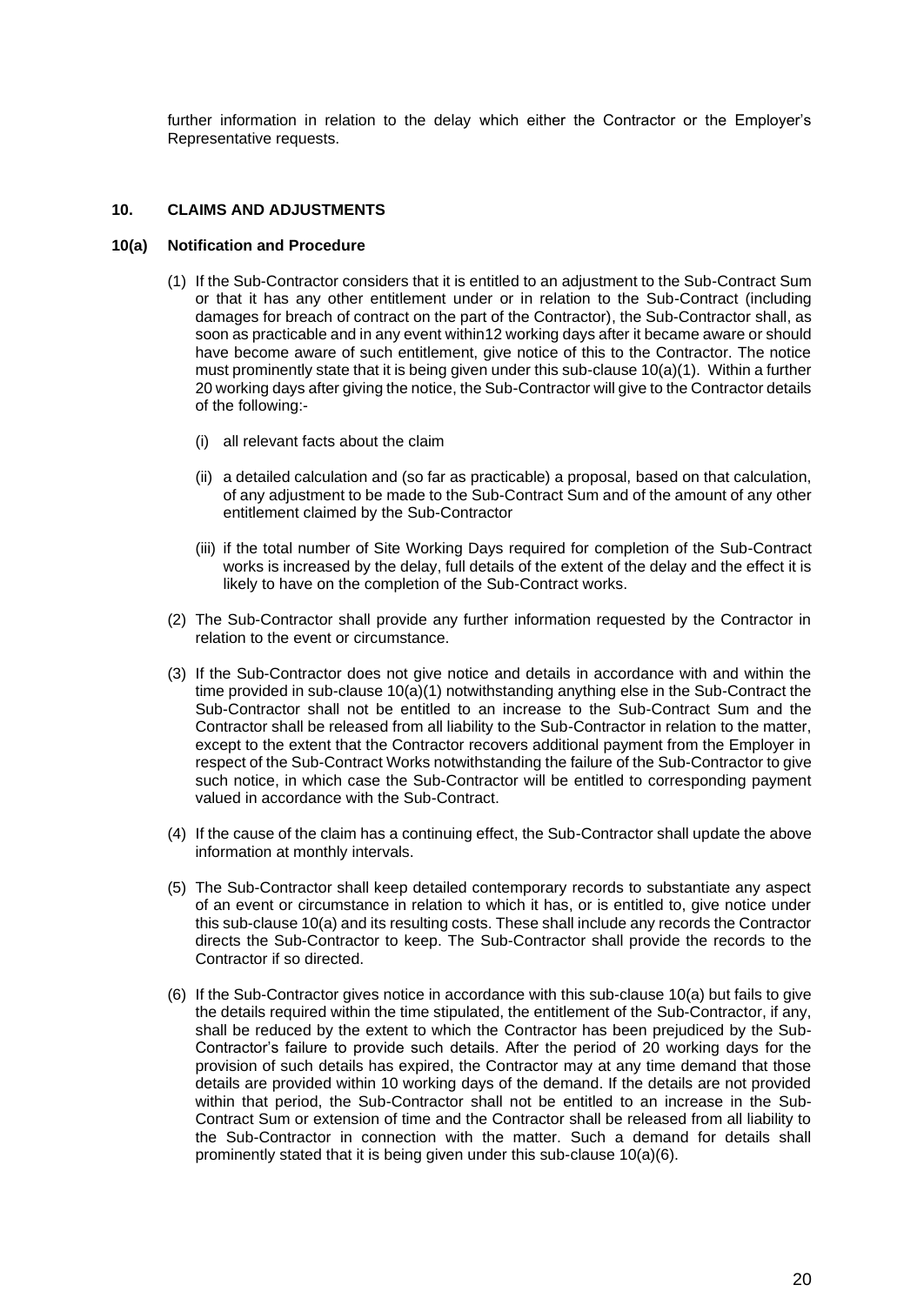#### **10(b) Adjustments to the Sub-Contract Sum**

- (1) Adjustments to the Sub-Contract Sum for a Compensation Event (as defined in the Schedule Part 1K of the Main Contract and provided it is not a Sub-Contractor's Risk Event) shall only be for the value of any additional, substituted and omitted work required as a result of the Compensation Event under sub-clause 10(b)(2) and any delay cost under sub-clause 10(c).
- (2) Additional, substituted and omitted work arising from a Compensation Event shall be valued by the Contractor, following consultation with the Employer's Representative and the Sub-Contractor in an effort to reach agreement. If agreement is not reached the Contractor shall make a determination as follows:
	- (i) If the Compensation Event requires additional, substituted or omitted work, similar to work for which there are rates in the Sub-Contractor's tender, to be executed under similar conditions, the determination shall use those rates.
	- (ii) If the Compensation requires additional, substituted or omitted work that is note similar to work for which there are rates in the Sub-Contractor's tender, or is not to be executed under similar conditions, the determination shall be on the basis of the rates in the Sub-Contractor's tender when that is reasonable.
	- (iii) If the adjustment cannot be determined under the above rules, the Contractor shall make a fair valuation. Any such valuation shall be based on rates for similar work in the locality, if available.
- (3) Adjustments for delay cost shall be in accordance with sub-clause 10 (c) below

#### **10(c) Cost of Delay or Disruption**

- (1) To the extent that the Sub-Contractor incurs delay because of a Compensation Event [and not otherwise], there shall be added to the Contract Sum an amount for delay cost, either (whichever it says in the Schedule, part 1K of the Main Contract)
	- (i) For each Site Working Day for which the Sub-Contractor incurs delay because of the Compensation Event, the daily rate of delay costs stated in the Appendix, Part  $\mathcal{D}$
	- (ii) The expenses unavoidably incurred by the Sub-Contractor as a result of the delay caused by the Compensation Event in respect of which that date has been extended under the Contract. The Sub-Contractor will in addition be entitled to 10% of the expenses to compensate it fully for all entitlements by way of profit, loss of profit and contribution to off-site overheads.
- (2) If the Appendix states more than one rate for delay costs, the rate for the period when the delay occurred or delayed part of the Sub-Contract Works shall be used. This shall be determined by the Contractor.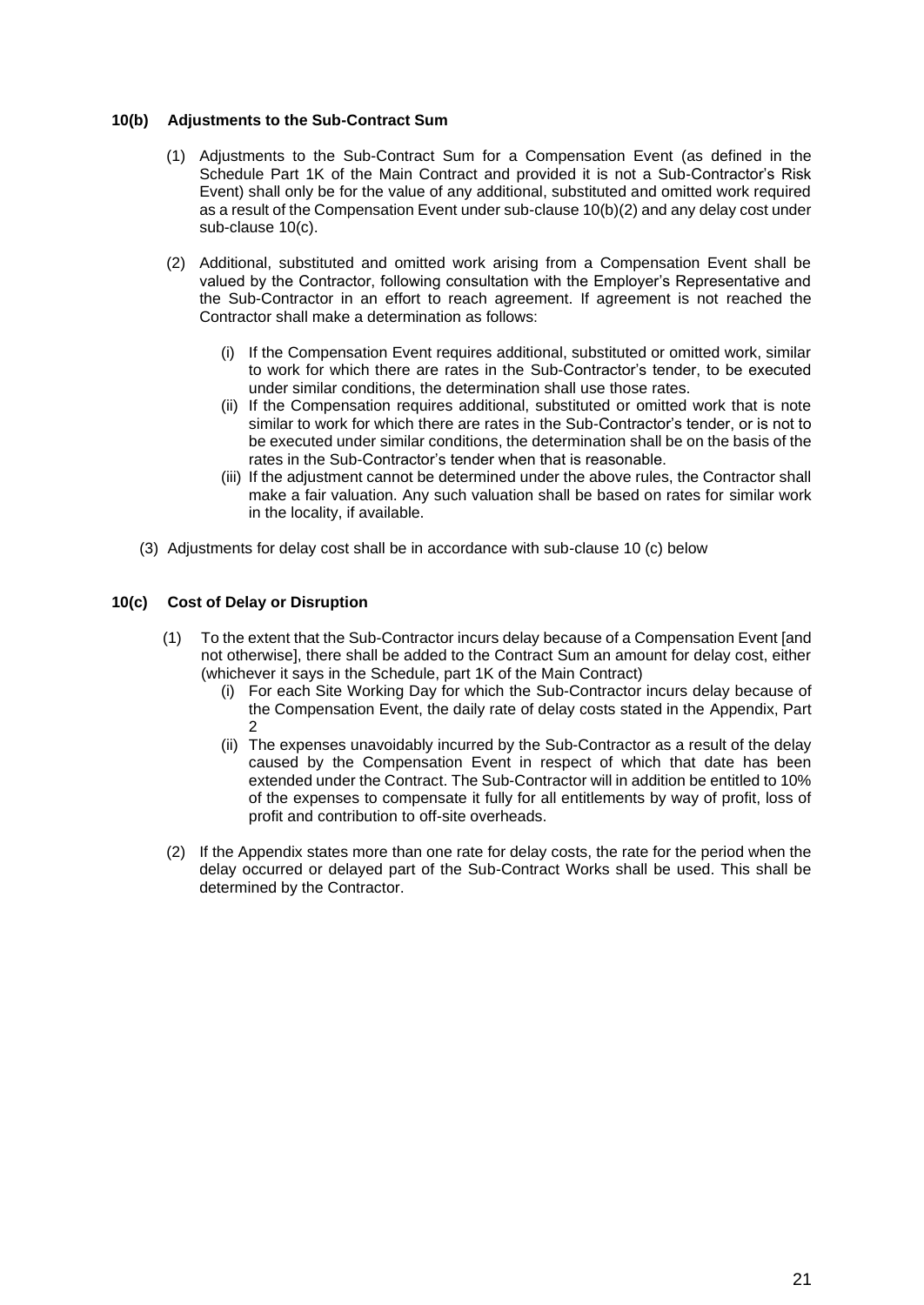#### **11. PAYMENT**

#### **11(a) Payment Claims**

- (1) The Contractor is required under Clause 9(a) to notify the Sub-Contractor of the first Payment Claim Date. Subsequent Payment Claim Dates will be 30 calendar days or such shorter time as is entered in the Appendix Part 1 after the previous Payment Claim Date. Alternatively the Contractor, when notifying the first Payment Claim Date may provide to the Sub-Contractor a list of subsequent Payment Claim Dates which shall be not more than 30 days apart.
- (2) On or before each Payment Claim Date, the Sub-Contractor shall submit to the Contractor a Payment Claim<sup>1</sup> which will include a detailed breakdown of the sum it considers to be the value of the Sub-Contract Works completed up to the Payment Claim Date and indicating the amount it considers payable, which amount will be calculated as follows:-
	- (i) the cumulative value of the Sub-Contract Works properly designed (to the extent that this is the Sub-Contractor's responsibility) and executed, valued in accordance with the rates and prices used in the calculation of the Sub-Contract Sum, plus
	- (ii) where the Sub-Contractor is required to carry out design of the Sub-Contract Works, the value of design completed to date, plus
	- (iii) if applicable [as provided for below in sub-clause 11(e)] the value of unfixed Sub-Contract Works Items, plus
	- (iv) amounts due by the Contractor in respect of Compensation Events under the Main Contract as provided for in clause 10 hereof, plus
	- (v) other sums claimed by the Sub-Contractor in accordance with clause 10 hereof, plus
	- (vi) Other adjustments in accordance with Clause 10 hereof, plus
	- (vii) If applicable, any sum payable in relation to price variation under clause 10(d) hereof, less
	- (viii) retention in accordance with this clause, less
	- (ix) the total amount of previous payments
- (3) The Payment Claim shall state the period, stage of work or activity to which it relates and the subject matter of the Payment Claim.
- (4) The Sub-Contractor's Payment Claims shall be accompanied by sufficient information in relation to progress of the Sub-Contract Works, together with any other supporting evidence required by the Employer's Representative (of which the Contractor will give reasonable notice to the Sub-Contractor), to enable the Contractor to meet the requirements of clause 11.1 ("Interim Payment") of the Main Contract.
- (5) If the Sub-Contractor fails to submit a Payment Claim as and at the time required, the Contractor may include in its Payment Claim its own estimate of the sum due in respect of the Sub-Contract Works but shall not be obliged to do so. In this event, any payment to the Sub-Contractor will be based on that estimate and will be subject to the Sub-Contractor providing a Payment Claim showing that at least this amount is due and providing the certificate (in respect of Pay and Conditions of Employment) required by clause 5(c)(4) hereof.

<sup>&</sup>lt;sup>1</sup> A Payment Claim submitted in accordance with this clause is deemed to be a payment claim notice pursuant to Section 4 of the Construction Contracts Act 2013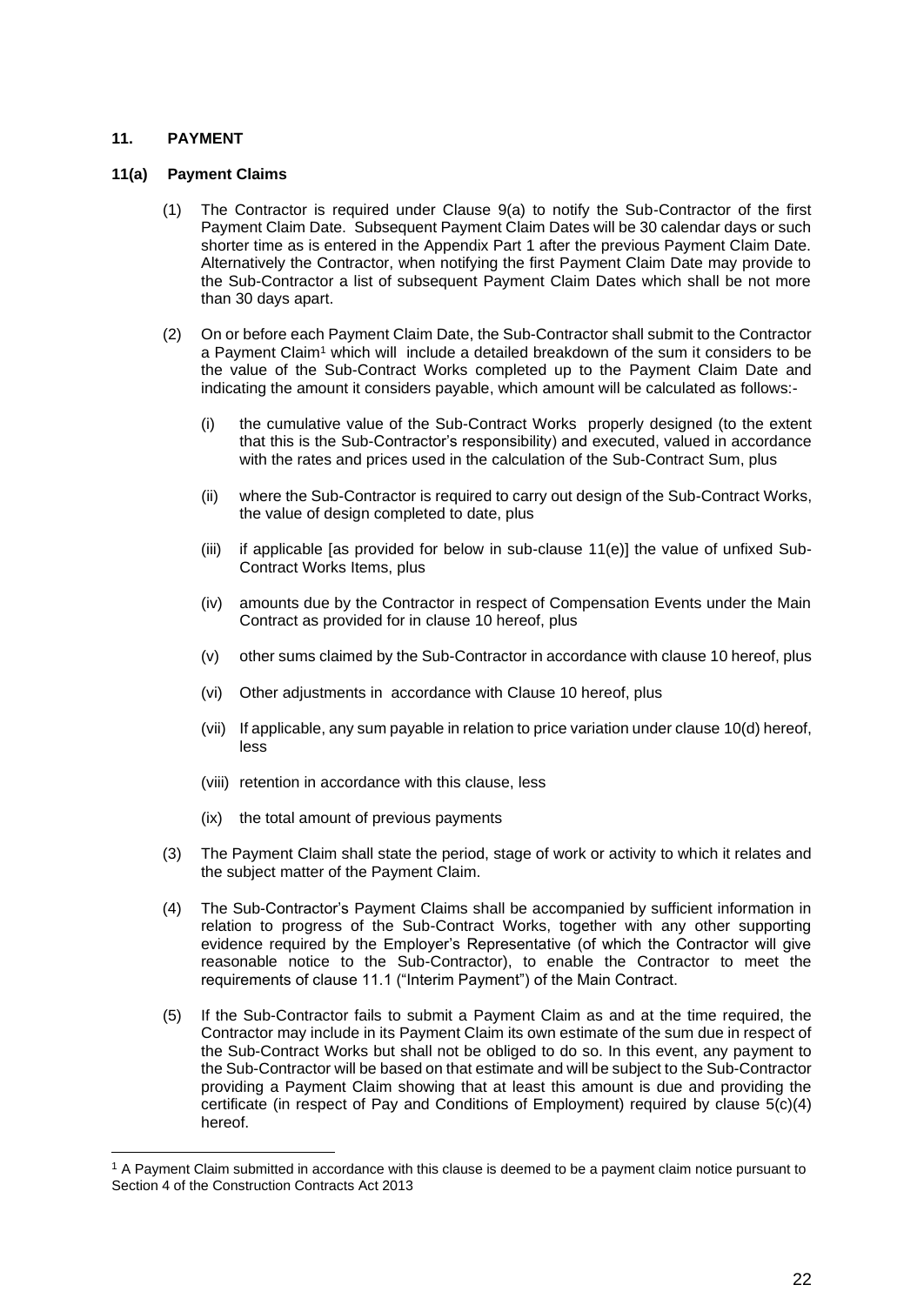#### **11(b) Deductions**

- (1) The Contractor may make equivalent pro-rata deductions from sums otherwise due to the Sub-Contractor as the Employer may make from sums due to the Contractor under clause 11.4 ("Full Payment") of the Main Contract, to the extent that the Contractor's default arises from a failure on the part of the Sub-Contractor to abide by the terms of this Sub-Contract. The Contractor shall notify the Sub-Contractor of the deduction not later than 21 days after the relevant claim date, giving particulars of how it arises and of its computation. It shall be taken into account in the next Sub-Contractor's Payment Claim or included in the Contractor's response to a Payment Claim in accordance with Clause 11(c)(1).
- (2) If the Employer's Representative in any certificate, issued in accordance with Clause 11.1.3 of the Main Contract, makes a reduction in the quantity of any item which is part of the Sub-Contract Works, the Contractor may make a corresponding reduction in the sum due to the Sub-Contractor, provided the reduction by the Employer's Representative was not caused by the Contractor's negligence or breach of contract. The Contractor shall notify the Sub-Contractor of any such deduction, not later than 21 days after the relevant Payment Claim Date, giving full particulars of how the reduction in the sum due has been calculated. It shall be taken into account in the next Sub-Contractor's Payment Claim or included in the Contractor's response to an Payment Claim in accordance with Clause  $11(c)(1)$ .
- (3) If the Employer's Representative in any certificate, issued in accordance with Clause 11.1.3 of the Main Contract, makes a deduction in the sum claimed by the Contractor for the Sub-Contract Works in respect of any Compensation Event, the Contractor may make a corresponding deduction in the sum due to the Sub-Contractor. The Contractor shall notify the Sub-Contractor of any such deduction, not later than 21 days after the relevant Payment Claim Date giving full particulars of how the deduction in the sum due has been calculated. It shall be taken into account in the next Sub-Contractor's Payment Claim or included in the Contractor's response to an Payment Claim in accordance with Clause  $11(c)(1)$ .
- (4) The Contractor may deduct from any sum otherwise due to the Sub-Contractor any sum to which the Contractor is entitled by reason of contra-charge in respect of this Sub-Contract or arising as a consequence of any breach by the Sub-Contractor of the terms of this Sub-Contract. The Contractor shall notify the Sub-Contractor of any such deduction not later than 21 days after the relevant Payment Claim Date, giving the reasons for it. The Contractor shall reasonably take into account any representations by the Sub-Contractor in respect of any deductions from interim payments. Such deductions shall be taken into account in the next Sub-Contractor's Payment Claim or included in the Contractor's response to an Payment Claim in accordance with Clause 11(c)(1).
- (5) The Contractor will not be entitled to make any deduction or withhold payment under this clause unless the Sub-Contractor has first been notified in accordance with sub-clauses (1), (2), (3) and (4).

#### **11(c) Interim Payments**

(1) The Contractor shall make each interim payment of the sum due to the Sub-Contractor not later than 30 days after Payment Claim Date. If the sum to be paid by the Contractor to the Sub-Contractor is less than shown on the Sub-Contractor's Payment Claim the Contractor, shall not later than 15 working days after the Payment Claim Date deliver a written response to the Sub-Contractor stating the amount the Contractor proposes to pay and providing a statement showing how the sum to be paid has been computed, giving reasons for the difference between the sum to be paid and the sum claimed in the Payment Claim. Where a deduction is made because of a claim for loss or damage arising from an alleged breach of contract or other obligation of the Sub-Contractor (under the sub-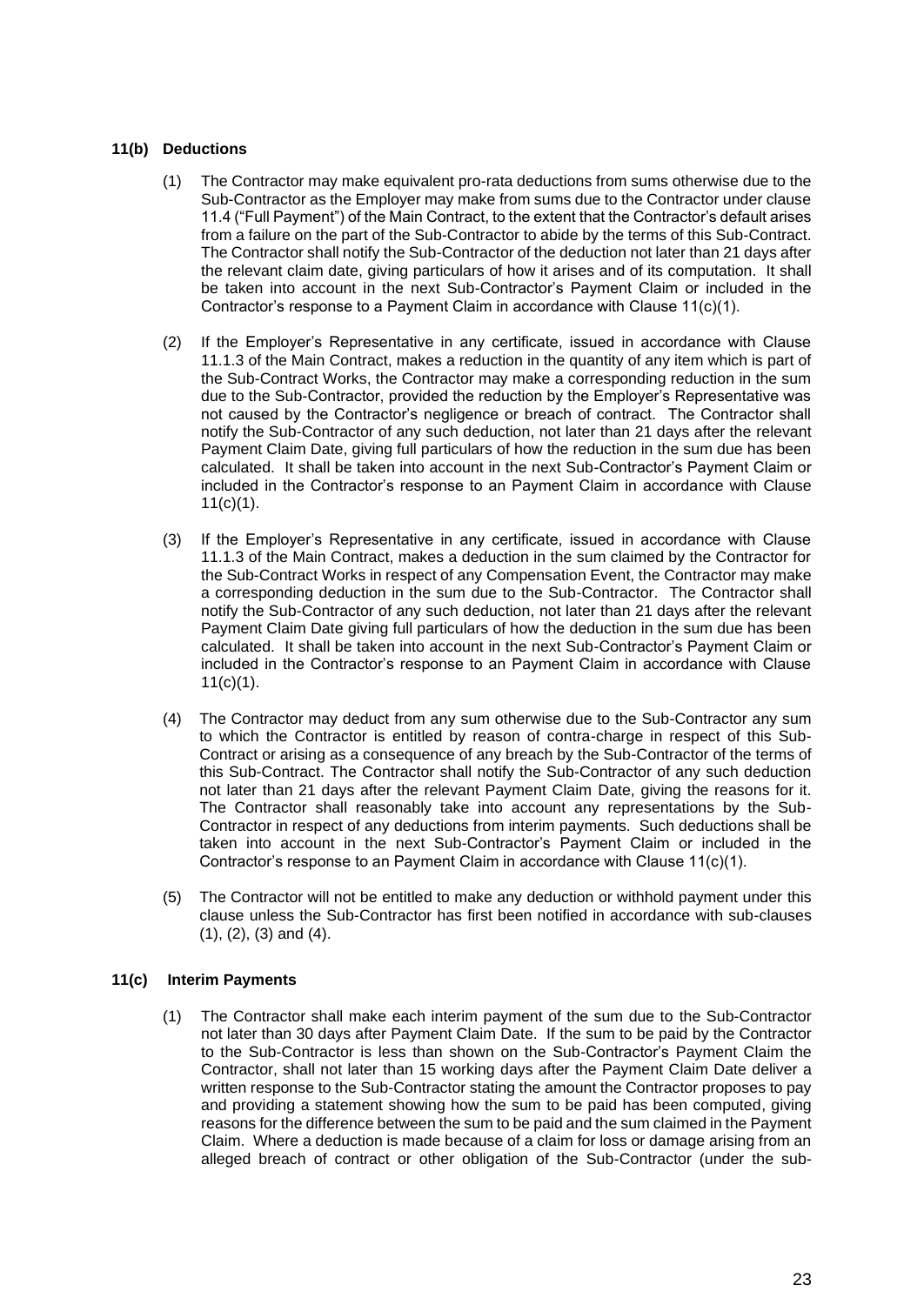contract or otherwise), or any other claim that the Contractor alleges against the Sub-Contractor, the response shall also specify-

- (a) when the loss was incurred or the damage occurred, or how the other claim arose,
- (b) the particulars of the loss, damage or claim, and
- (c) the portion of the difference that is attributable to each such particular.
- (2) If the Contractor does not issue a response to a Sub-Contractor's Payment Claim in accordance with Clause 11(c)(1) the Contractor shall pay to the Sub-Contractor the full amount claimed in the Sub-Contractor's Payment Claim without any deduction other than Retention (if not already allowed for in the Payment Claim).
- (3) If the Contractor issues a response to a Sub-Contractor's Payment Claim and the amount due is not agreed by the date payment is due the Contractor shall pay, on that date, the sum stated as due in the Contractor's response.
- (4) In the event that the sum properly deductible by the Contractor exceeds the sum which would otherwise be payable to the Sub-Contractor, there shall be a debt due from the Sub-Contractor to the Contractor which shall be payable by the Sub-Contractor within 7 working days of either the date when payment would otherwise have been due to the Sub-Contractor or of the notification by the Contractor of the debt, whichever is the later.
- (5) If, due to default by the Contractor, payment to the Sub-Contractor is delayed beyond the time limit in sub-clause 11 (c) (1) above, the Sub-Contractor will be entitled to be paid interest for the period of the delay at the rate applicable under S.I. No. 580 of 2012 European Communities (Late Payment in Commercial Transactions) Regulations 2012 (amended by S.I. No. 74 of 2013) or any subsequent superseding Statutory Instrument(s).

#### **11(d) Enforcement**

- (1) Where any amount due in accordance with Clause 11(c) is not paid in full by the day on which the amount is due, the Sub-Contractor may suspend work under the sub-contract by giving notice in writing under sub-clause (2) below.
- (2) The Sub-Contractor shall give written notice that it intends to suspend work for nonpayment
	- *(a)* not earlier than the day after the day on which the amount concerned is due, and
	- (*b*) at least 7 days before the proposed suspension is to begin.
- (3) Work may not be suspended under this clause
	- (*a*) after payment by the Contractor of the amount due, or
	- *(b)* after a Notice of Adjudication or a Notice to Refer relating to the payment has been served by either party in accordance with Clause 13.
- (4) If the sub-contractor justifiably and validly suspends work under this Clause it shall be deemed to have been a consequence of a breach of contract by the Contractor.
- (5) If another sub-contractor suspends work for non-payment and this causes delay to the Sub-Contractor's progress it shall be deemed to have been caused by the Main Contractor.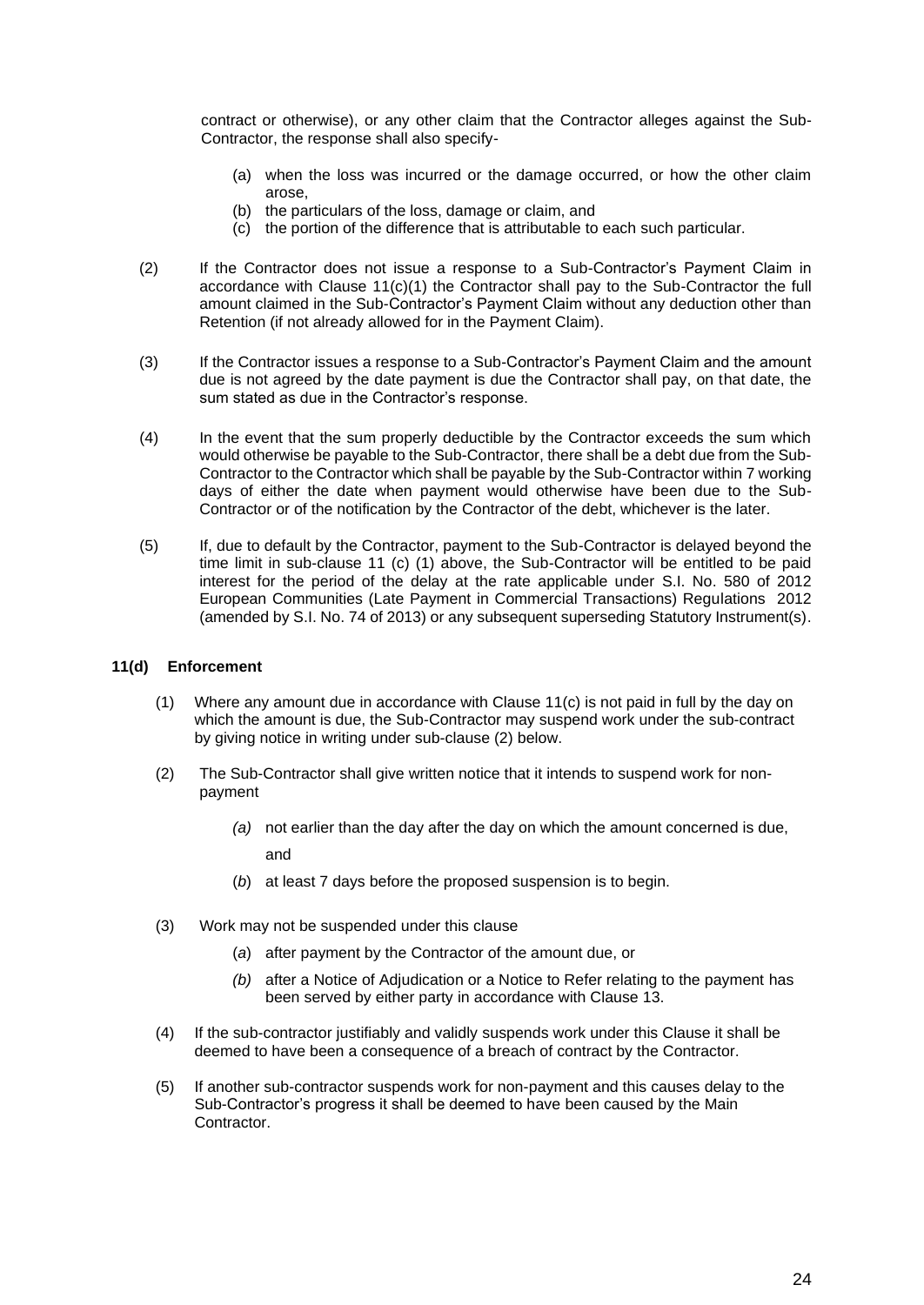#### **11(e) Payment for Unfixed Works Items**

The Sub-Contractor will be entitled to seek payment for unfixed Sub-Contract Work Items if payment for them may be claimed under the Main Contract. Payment will be subject to full compliance by the Sub-Contractor with the provisions of clause 11.2 ("Unfixed Works Items") of the Main Contract and to the title vesting in the Employer to the Sub-Contractor's Unfixed Work Items. The Sub-Contractor's entitlement to payment will be dependent upon the Employer's Representative including for such payment in a certificate for payment issued under the Main Contract.

#### **11(f) Retention**

The Contractor shall be entitled to deduct retention money from sums due as interim payments to the Sub-Contractor in accordance with this clause and such retention money shall be held in trust by the Contractor for the Sub-Contractor. Retention shall be deducted (and released) in accordance with the provisions set out in the Appendix Part 1L. In the event that the Appendix Part 1L has not been completed, retention deduction and release will be as follows:-

- (i) Retention will be deducted from all interim sums due to the Subcontractor at the rate stated in the Schedule to the Main Contract (Part 1L). 20 working days after the issue by the Employer's Representative of the Certificate of Substantial Completion, half the sum so deducted will be payable to the Sub-Contractor and the remaining half (the second moiety) will be payable 20 working days after the issue by the Employer's Representative of the Defects Certificate. If, within 10 working days of the issue of the Certificate of Substantial Completion of the Works (or another date agreed between the Contractor and the Sub-Contractor) the Sub-Contractor provides to the Contractor a retention bond in or equivalent to the form incorporated in the Main Contract Works Requirements or, if there is none, a form approved by the Contractor (which approval is not to be unreasonably withheld) for the amount of the second moiety of retention and executed by a surety approved by the Contractor (approval not to be unreasonably withheld), the Sub-Contractor shall be entitled to be paid the second moiety.
- (ii) Should the Sub-Contractor so request, the Main Contractor shall ask that the Employer's Representative issue a Certificate of Substantial Completion for a Section of the Works. If by reason of the Employer's Representative issuing a Certificate of Substantial Completion for a Section of the Works, the Contractor becomes entitled to the release of the retention relating to the Sub-Contract Works earlier than would otherwise be the case, the Contractor shall pay to the Sub-Contractor the sum due by way of released retention in respect of the Sub-Contract within 20 working days of the date of the said Certificate of Substantial Completion.

#### **11(g) Final Payment Claim**

The Sub-Contractor shall submit to the Contractor its Final Payment Claim of all sums due to the Sub-Contractor under the Sub-Contract, computed in the manner prescribed in sub-clause 11(a)(2) hereof, after the Sub-Contractor has completed all the Sub-Contract Works and, in any event, not later than 30 days after the date of the Certificate of Substantial Completion of the Works issued by the Employer's Representative (which date is to be promptly advised to the Sub-Contractor by the Contractor). The Payment Claim Date for the Final Payment Claim shall be either 30 days after the date of the Certificate of Substantial Completion or the date of submission of the Final Payment Claim if earlier. If the Sub-Contractor fails to provide its Final Payment Claim in accordance with this clause, the Contractor may but is not obliged to make its own estimate of the final value of the Sub-Contract Works and the final payment due to the Sub-Contractor will be based on that estimate irrespective of whether the Sub-Contractor considers that estimate was too low. In the event that the Sub-Contractor has failed to provide a Final Payment Claim in accordance with this clause and the Contractor does not make an estimate of the final value of the sub-contract, the Contractor shall be released from liability to pay for items not included in previous Payment Claims.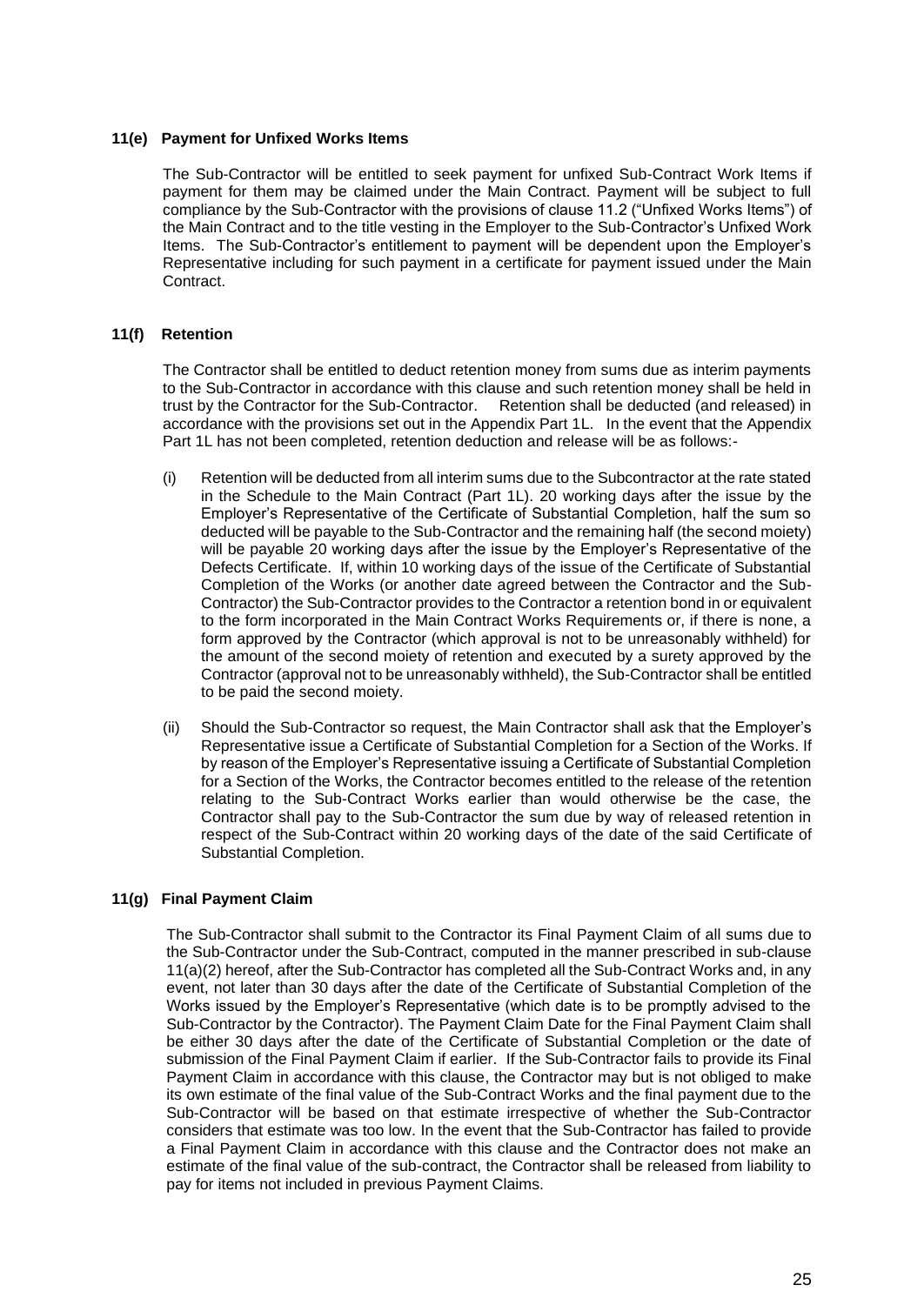#### **11(h) Payment following Final Payment Claim**

Within 30 days of the applicable Payment Claim Date the Contractor will pay to the Sub-Contractor the amount due in respect of the Final Payment Claim. The provisions relating to Interim Payments in Clause 11(b) in respect of deductions and Clause 11(c) in respect of payment also apply to the payment following the Final Payment Claim.

#### **11(i) Additional Work instructed after Substantial Completion**

- (1) If, after the date of Substantial Completion has been certified, the Contractor instructs the Sub-Contractor to carry out additional work, either as a consequence of a Compensation Event under the Main Contract or otherwise, in order to obtain payment for it the Sub-Contractor will submit a supplemental account not later than one month after the end of the Defects Period (defined in the Schedule Part 1I of the Main Contract). Payment for this additional work will be included in the final payment to the Sub-Contractor or, in the event that no other payment is due to the Sub-Contractor, payment for the additional work will be not later than four months after the date of the Defects Certificate issued by the Employer's Representative.
- (2) The Contractor shall have no liability to the Sub-Contractor under or in relation to the Sub-Contract for any matter not detailed in the Sub-Contractor's Final Payment Claim except in respect of additional work arising from an instruction from the Contractor issued after Substantial Completion of the Works was certified.

#### **11(j) Final Payment**

The Employer's Representative is required, by the Main Contract, to issue the Defects Certificate within 20 working days of the end of the Defects Period (which may have been extended in accordance with clause 8.6 ("Defects Period") of the Main Contract). The Employer's Representative is required, by the Main Contract, to issue the final payment certificate within three months of the issue of the Defects Certificate. Unless the Sub-Contractor's final account has been agreed and all payments due under it (including release of all retention) have been paid by the Contractor at an earlier date, within 20 working days of the issue by the Employer's Representative of the final payment certificate the Contractor shall pay the Sub-Contractor its final payment which shall be the sum due under this Sub-Contract and will include the final payment of retention, any amount due for additional works instructed after Substantial Completion, any amounts which were withheld from the Penultimate Payment and are now due and deduction of any sums due from the Sub-Contractor to the Contractor. The Final Payment may include other amounts that, according to the sub-contract, are to be paid after Substantial Completion of the Works [such as payments for testing after Substantial Completion]. The Contractor shall provide the Sub-Contractor with a statement with the final payment showing how the final payment sum has been computed.

#### **11(k) Taxes**

The provisions in relation to Valued Added Tax and Withholding Tax in clauses 11.7 ("Value Added Tax") and 11.8 ("Withholding Tax") of the Main Contract shall apply mutatis mutandis to the Sub-Contract.

#### **11(l) Monies held in trust**

The sums paid by the Employer to the Contractor in accordance with the provisions of the Main Contract insofar as they are payable to the NN Sub-Contractor under this Sub-Contract are held in trust by the Contractor for the NN Sub-Contractor.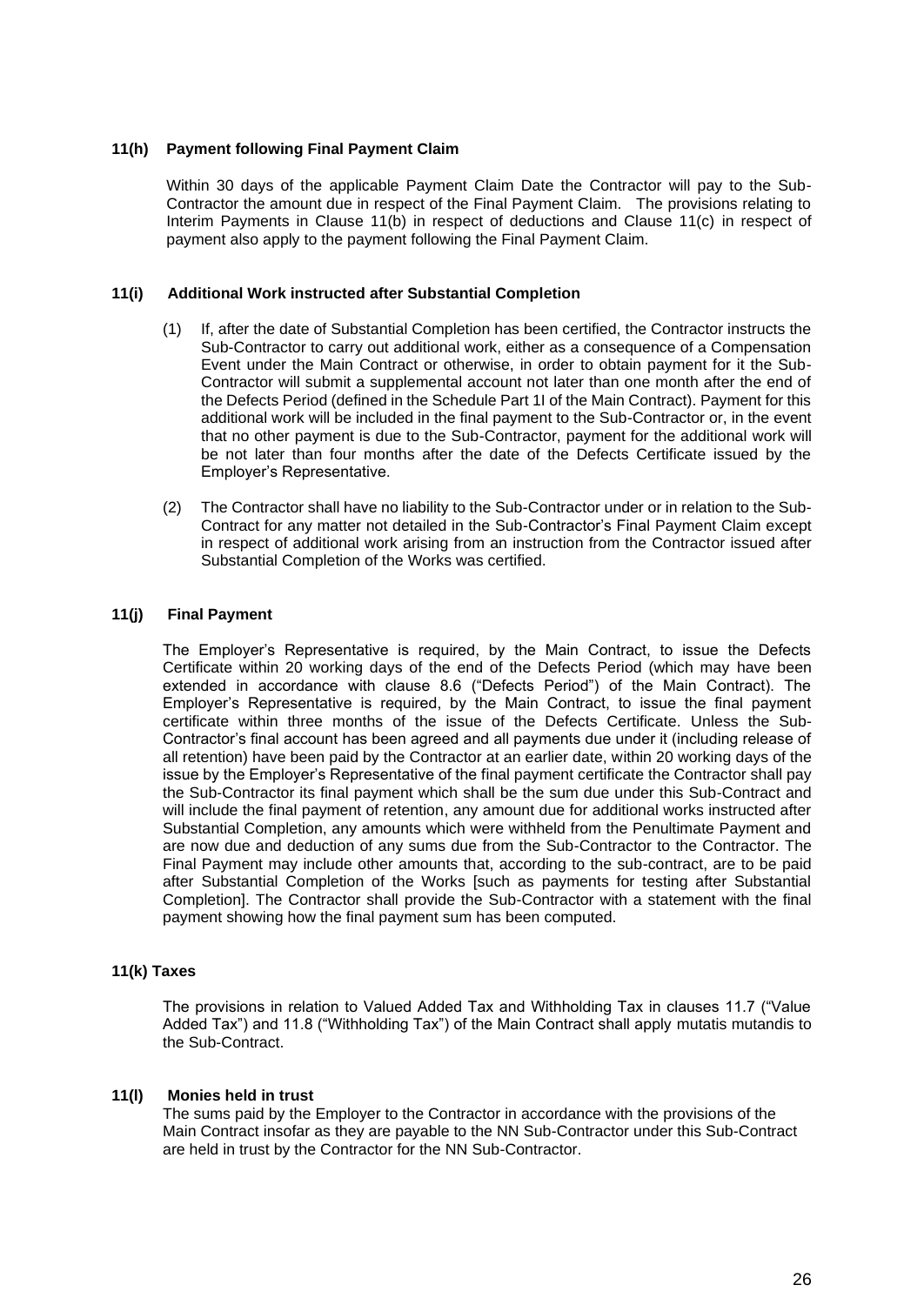### **12. TERMINATION**

#### **12(a) Termination on Sub-Contractor Default**

The Contractor may, without limiting any other rights or remedies, terminate the Sub-Contract if any of the following occurs. In the case of  $12(a)(i)$  to (viii) inclusive, where the failure can be rectified, the termination notice may only be issued where the Sub-Contractor has failed to put the matter right within a period of 7 days of receipt of a direction from the Contractor to do so. The Contractor may terminate immediately in the case of  $12(a)(ix)$  or  $12(a)(x)$  :-

- (i) the Sub-Contractor in breach of contract fails to comply with its obligations under the Sub-Contract;
- (ii) the Sub-Contractor abandons or, except where required or permitted by the Sub-Contract, suspends the execution of the Sub-Contract Works;
- (iii) the Sub-Contractor fails to proceed regularly and diligently with the execution of the Sub-Contract Works;
- (iv) the Sub-Contractor fails to provide or maintain the required insurances or performance bond;
- (v) the Sub-Contractor or Sub-Contractor's Personnel has committed or caused the Employer or the Contractor to commit a serious breach of Legal Requirements;
- (vi) the Sub-Contractor or Sub-Contractor's Personnel have committed a breach of the Safety, Health and Welfare at Work Act 2005 or any regulations or code of practice made under it;
- (vii) the Sub-Contractor or Sub-Contractor's Personnel has not complied with the requirements of clause 5(c) hereof either (a) within 10 days after notice from the Contractor requiring a failure to be put right or (b) persistently;
- (viii) the Sub-Contractor has sub-contracted all or any part of the Sub-Contract Works without the consent in writing of the Contractor;
- (ix) if any of the insolvency events referred to in clause 12.1 ("Termination on Contractor Default") of the Main Contract occur in relation to the Sub-Contractor. In this case, the Contractor will have the same rights and entitlements *mutatis mutandis* in relation to the Sub-Contractor as the Employer has in relation to the Contractor under clauses 12.1.2 and 12.1.3 of the Main Contract.
- (x) The Sub-Contractor, if an individual, dies or becomes incapable of performing the Sub-Contract.

#### **12(b) Consequences of Termination for Sub-Contractor Default**

If the Sub-Contractor's obligation to complete the Sub-Contract Works is terminated under clause 12(a) hereof, the provisions of clause 12.2 ("Consequences of Default Termination") of the Main Contract will apply, *mutatis mutandis*, as between the Contractor and the Sub-Contractor as if all references to the Contractor therein were to the Sub-Contractor and all references to the Employer, or the Employer's Representative were to the Contractor. For the avoidance of doubt it is confirmed that references to Contractor's Things, Contractor's Documents, Works Items and Works shall be read as referring to Sub-Contractor's Things, Sub-Contractor's Documents, Sub-Contract Works Items and Sub-Contract Works respectively and that like terms applicable to the Main Contract will be changed, where the context admits or requires, to meet the purpose and intent of this Sub-Contract.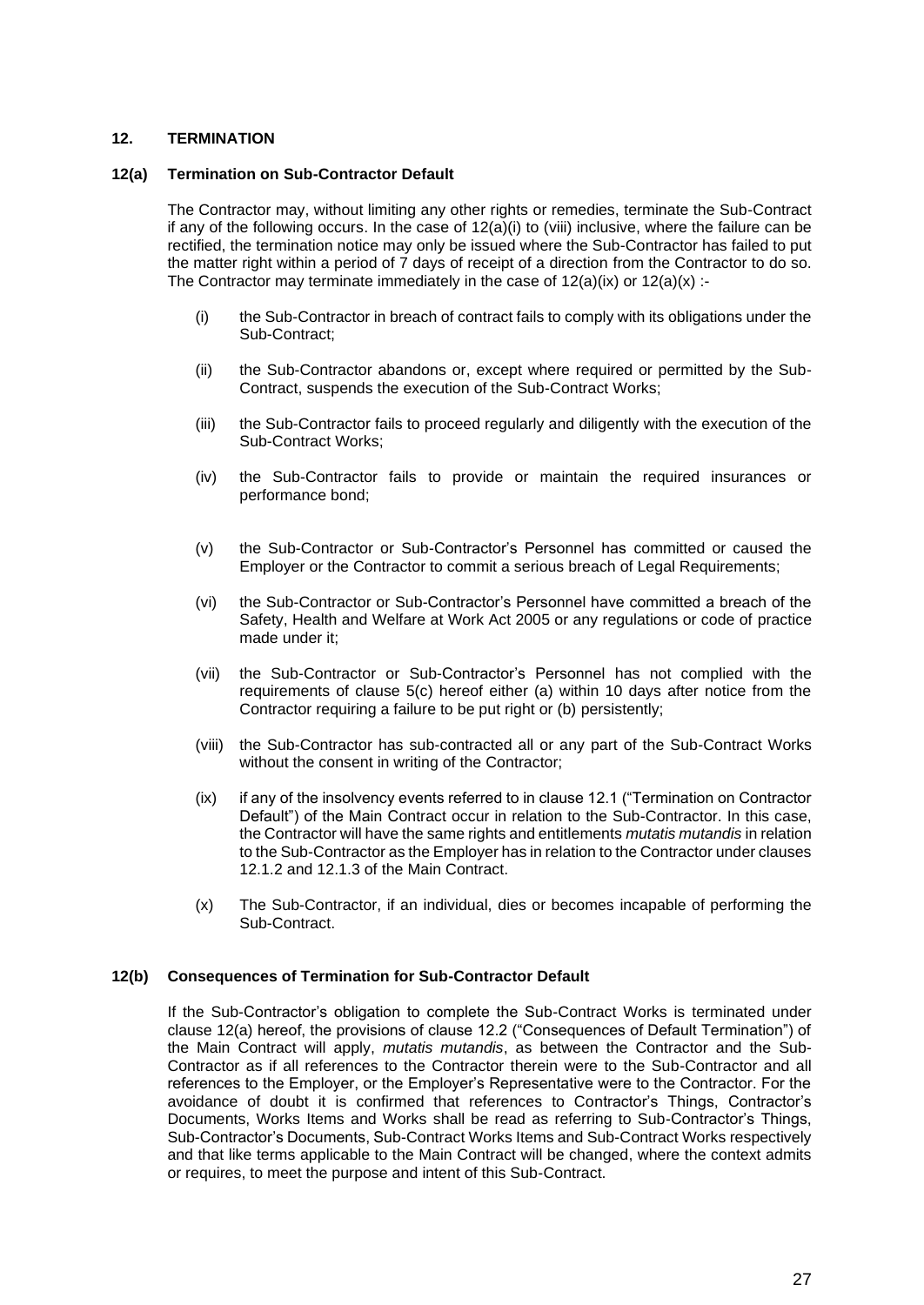#### **12(c) Termination of the Contractor's Employment under clause 12.1 ("Termination on Contractor Default") of the Main Contract**

- (1) If the Contractor's employment is terminated by the Employer under clause 12.1 ("Termination on Contractor Default") of the Main Contract, this Sub-Contract will automatically terminate.
- (2) If the termination of the Main Contract had been caused by default on the part of the Sub-Contractor, the Sub-Contractor shall be liable in damages to the Contractor for the loss suffered. Subject to the foregoing, if the validity of such termination is not disputed by the Contractor under the disputes resolution provisions of the Main Contract, or if it is disputed but the right of termination is upheld by a binding decision of a conciliator or arbitrator or court, the Contractor will indemnify the Sub-Contractor in relation to all loss and damage incurred by it by reason of the termination.
- (3) If the validity of the termination is successfully disputed by the Contractor with the effect that the Employer is held by a binding decision of a conciliator, arbitrator or court not to have been entitled to terminate, the Contractor shall take whatever steps are reasonable to recover any losses sustained by the Sub-Contractor on foot of the termination and will pay to the Sub-Contractor the proportion of any sum recovered from the Employer in relation to the termination as is referable to the Sub-Contractor's losses or, in the event of a settlement or outcome to the dispute does not clearly define the sum payable in relation to the Sub-Contractor's losses, such proportion of the sum recovered by the Contractor as is iust and reasonable in all the circumstances. In assessing what is just and reasonable, regard will be had to any reduction in the amount which might have been otherwise recoverable by the Contractor against the Employer as a result of clause 12.9 ("Reference to Conciliation") of the Main Contract. The Contractor shall provide such information as is reasonably required by the Sub-Contractor to demonstrate the Contractor's compliance with this clause.

#### **12(d) Termination by the Sub-Contractor**

The Sub-Contractor shall be entitled to terminate the Sub-Contractor's obligation to complete the Sub-Contract Works by notice to the Contractor in writing if any of the following occur:-

- (i) the Sub-Contractor has suspended the execution of the Sub-Contract Works for 15 working days in accordance with clause 11(d) hereof and the Contractor has still not paid.
- (ii) work has been suspended by direction of the Employer's Representative under subclause 9.2 ("Suspension") of the Main Contract and a right to terminate has arisen in favour of the Contractor under that sub-clause
- (iii) the execution of the Sub-Contract Works or a substantial part of the Sub-Contract Works has been suspended for a period of at least three months as a consequence of loss or damage that is at the Employer's risk under clause 3.1 (""Employer's Risks of Loss and Damage to the Works") of the Main Contract
- (iv) an event or circumstances outside the control of the parties makes it physically impossible or contrary to Law for the Sub-Contractor to fulfil its obligations under the Sub-Contract for a period of at least six months.
- (v) If the Contractor becomes insolvent as defined in clause 12.1.1(9) of the Main Contract and the Employer has not terminated the Main Contract under clause 12.1 ("Termination on Contractor Default") thereof.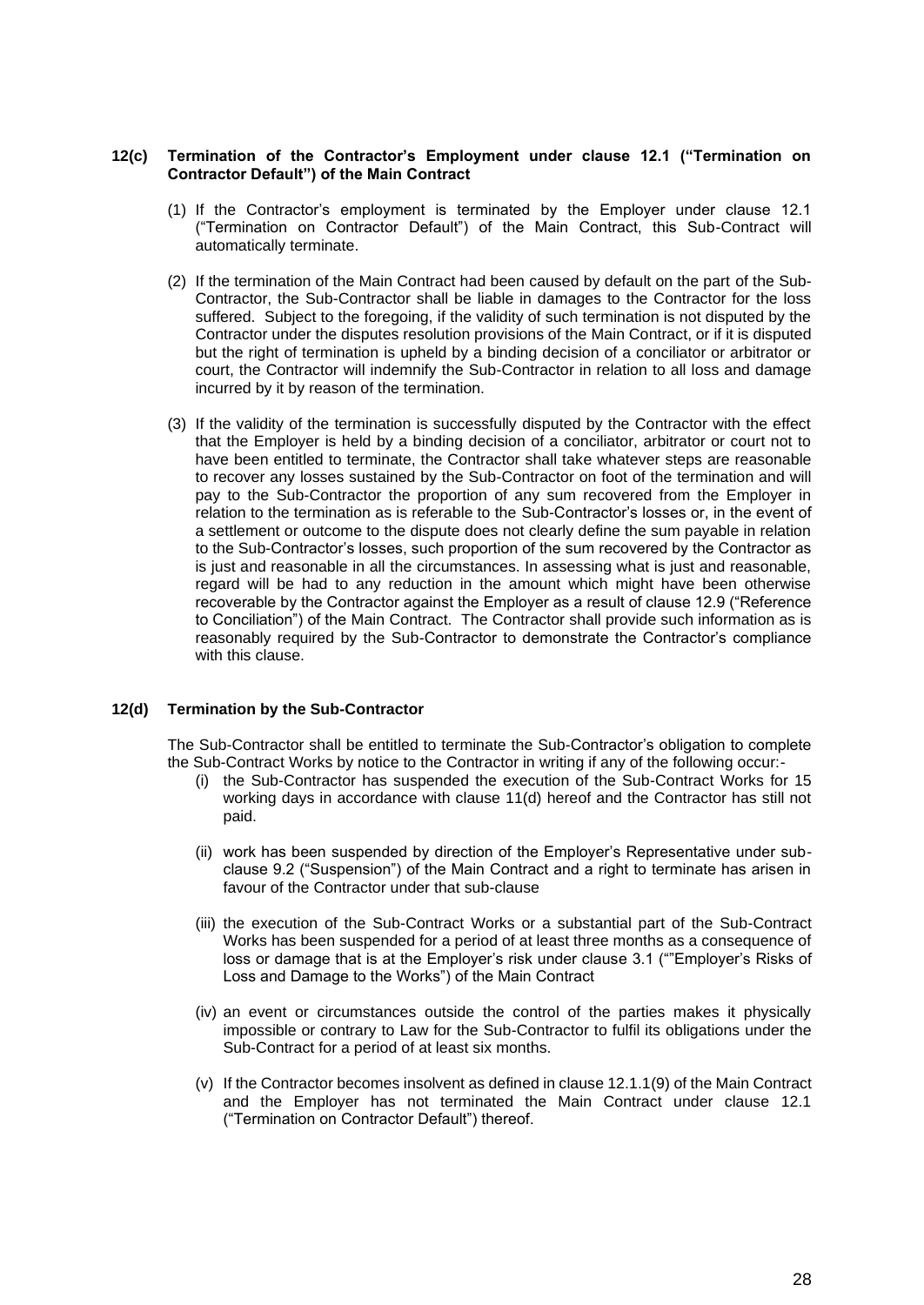#### **12(e) Consequences of Termination by Sub-Contractor or at Employer's Election**

- (1) If the Employer terminates the Main Contract under clause 12.5 ("Termination at Employer's Election") of the Main Contract that termination will automatically terminate the employment of the Sub-Contractor. In that event, or in the event of the Sub-Contractor terminating the Sub-Contract under clause 12(d)(i), (ii), (iii) or (iv) hereof, the following shall apply:-
	- (i) The Sub-Contractor shall leave the site in an orderly manner and remove any Sub-Contractor's Things
	- (ii) The Sub-Contractor shall give the Contractor all Works Requirements and all Sub-Contractor's Documents
	- (iii) The Sub-Contractor shall as soon as practicable provide to the Contractor a statement of the total of the following (the **termination sum**):-
		- the unpaid value of the Sub-Contract Works completed to the date of termination and valued in accordance with clause 11(a) hereof
		- the Sub-Contractor's reasonable costs of removal from the Site as a consequence of the termination
		- all other amounts due to the Sub-Contractor under the Sub-Contract (but not damages)

The Contractor will take all reasonable measures to recover for the Sub-Contractor from the Employer payment in respect of the Sub-Contract Works and shall pay to the Sub-Contractor a fair and reasonable proportion of any sum recovered by the Contractor from the Employer in relation to the termination. If the termination sum indicates that money is due by the Sub-Contractor to the Contractor, the same will be paid forthwith by the Sub-Contractor to the Contractor. The Contractor shall provide such information as is reasonably required by the Sub-Contractor to demonstrate the Contractor's compliance with this sub-clause.

(2) Termination by the Sub-Contractor under clause  $12(d)(i)$  or (v) constitutes a termination by reason of the Contractor's default or breach of contract and the Sub-Contractor will be entitled to be compensated in accordance with 10(c)(1) hereof.

#### **12(f) Survival**

Termination of the Sub-Contractor's obligation to complete the Sub-Contract Works shall not affect the Sub-Contractor's obligations under the Sub-Contract, (other than the obligation to complete the Sub-Contract Works, after termination) and in particular the obligations of the Contractor which survive the termination of the Main Contract under clause 12.7 ("Survival") thereof shall continue to apply to the Sub-Contractor, in so far as they relate to the Sub-Contract, after termination.

#### **13. DISPUTES**

#### **13(a) Method of Resolution**

- (1) The parties agree to use their best endeavours to resolve any disputes that may arise between them in a speedy and proportionate manner.
- (2) Both parties have a statutory right under the Construction Contracts Act 2013 to refer a dispute relating to payment (a Payment Dispute) to adjudication at any time.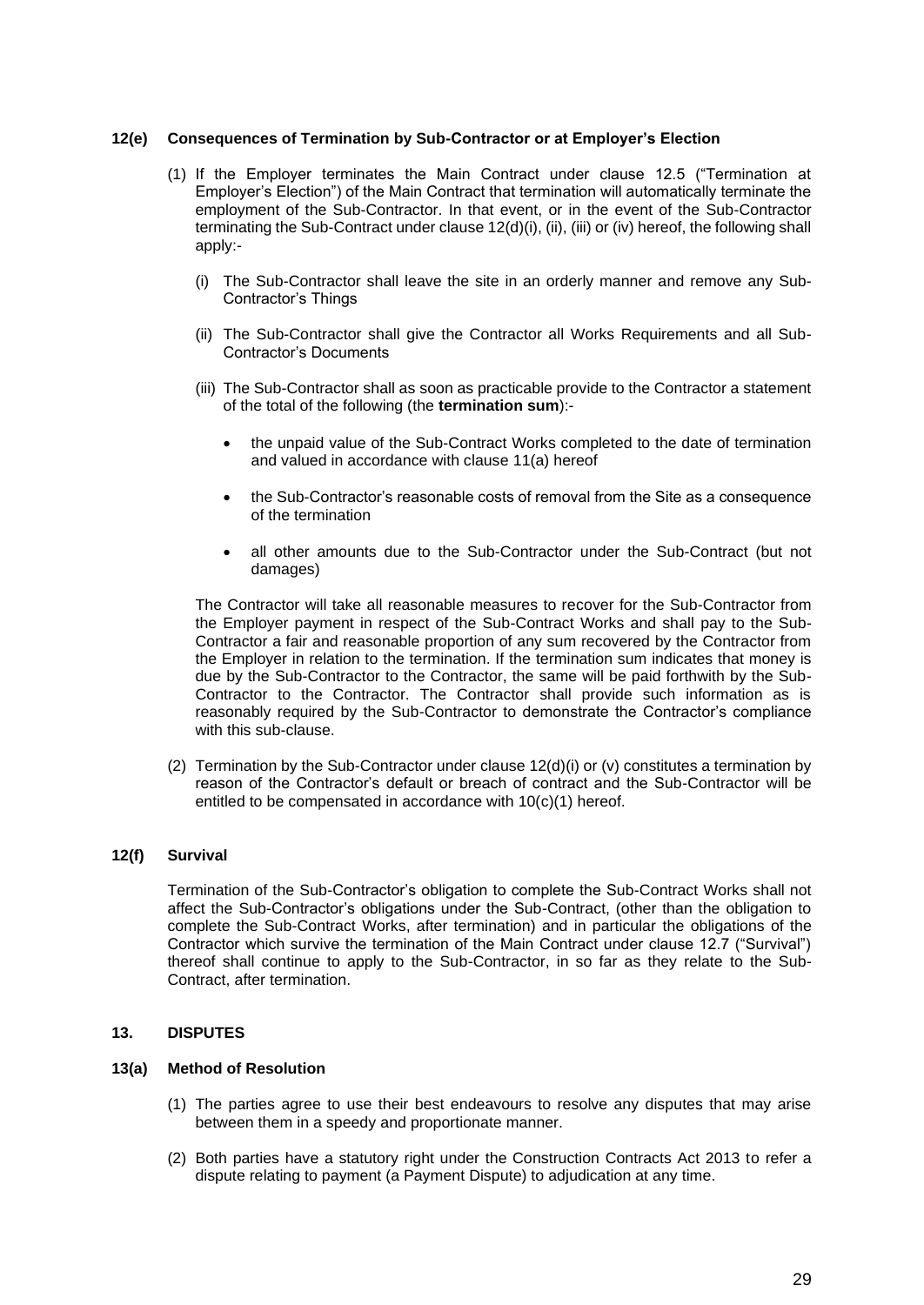#### **13(b) Adjudication of Payment Disputes**

- (1) Either party may commence the adjudication of a Payment Dispute by serving on the other party at any time a notice of intention to refer the payment dispute to adjudication (a "Notice of Adjudication"). The Notice of Adjudication may be in the form of Annex 1 of the Code of Practice.
- (2) If either party serves a Notice of Adjudication, the parties should then attempt to appoint an adjudicator of their choice who is competent to adjudicate the payment dispute in accordance with the Code of Practice published by the Minister for Public Expenditure and Reform.
- (3) If the parties fail to appoint an adjudicator of their choice within 5 days of the serving of the Notice of Adjudication, the referring party may submit a written request to the Chair of the panel appointed by the Minister to appoint an adjudicator. This request shall be copied to the other party. The request shall include
	- (a) a copy of the Notice of Adjudication
	- (b) a statement of when the Notice of Adjudication was served on the Responding Party and how this was done
	- (c) any information which it is considered will assist the chair in appointing an adjudicator with the appropriate expertise to deal with the payment dispute.
- (4) The adjudication shall be conducted in accordance with the Code of Practice published by the Minister. Within 7 days of the adjudicator's appointment the Referring Party shall refer the Payment Dispute to the Adjudicator. The referral may be in the form of Annex 2 of the Code of Practice. At the same time the referring party shall send a copy of the Referral and all accompanying documents to the other party. The date on which the referral is made is the start of the adjudication. The Adjudicator shall reach his decision within 28 days which he may extend to 42 days with the consent of the referring party or within such longer period as may be agreed by the parties.
- (5) In the event that a Payment Dispute is referred to adjudication and the adjudicator's decision does not finally resolve the Payment Dispute either party is entitled to refer the payment dispute to arbitration in accordance with sub-clause (g) below. The adjudicator's decision shall be binding until overturned by an arbitrator's award.
- (6) If a dispute between the Parties is referred to Adjudication, any mediation or conciliation relation to that dispute immediately adjourns. In the event that the dispute is not resolved by the adjudicator, the parties may resume the mediation or conciliation as it stood at the date the dispute was referred to Adjudication. In the event that the dispute is resolved by the adjudicator, the mediation or conciliation for that dispute shall be terminated.

#### **13(c) Notice to Refer**

- (1) If a dispute arises between the parties in connection with or arising out of the Sub-Contract, either party may, by notice to the other, refer the dispute for arbitration by serving on the other a Notice to Refer. The Notice to Refer shall state the issues in dispute. The service of the Notice to Refer will be deemed to be the commencement of arbitration proceedings. Either party may within a period of 14 days of the Notice to Refer give notice to the other of further disputes and, if such notice is given, those further disputes will be deemed to be included in the reference to arbitration.
- (2) If the Notice to Refer is served by the Sub-Contractor, and the Contractor is of the view that the issues in dispute relate in whole or in part to a dispute between the Contractor and the Employer, provided the Contractor so indicates by notice to the Sub-Contractor in writing within 10 days of service of the Notice to Refer, the dispute,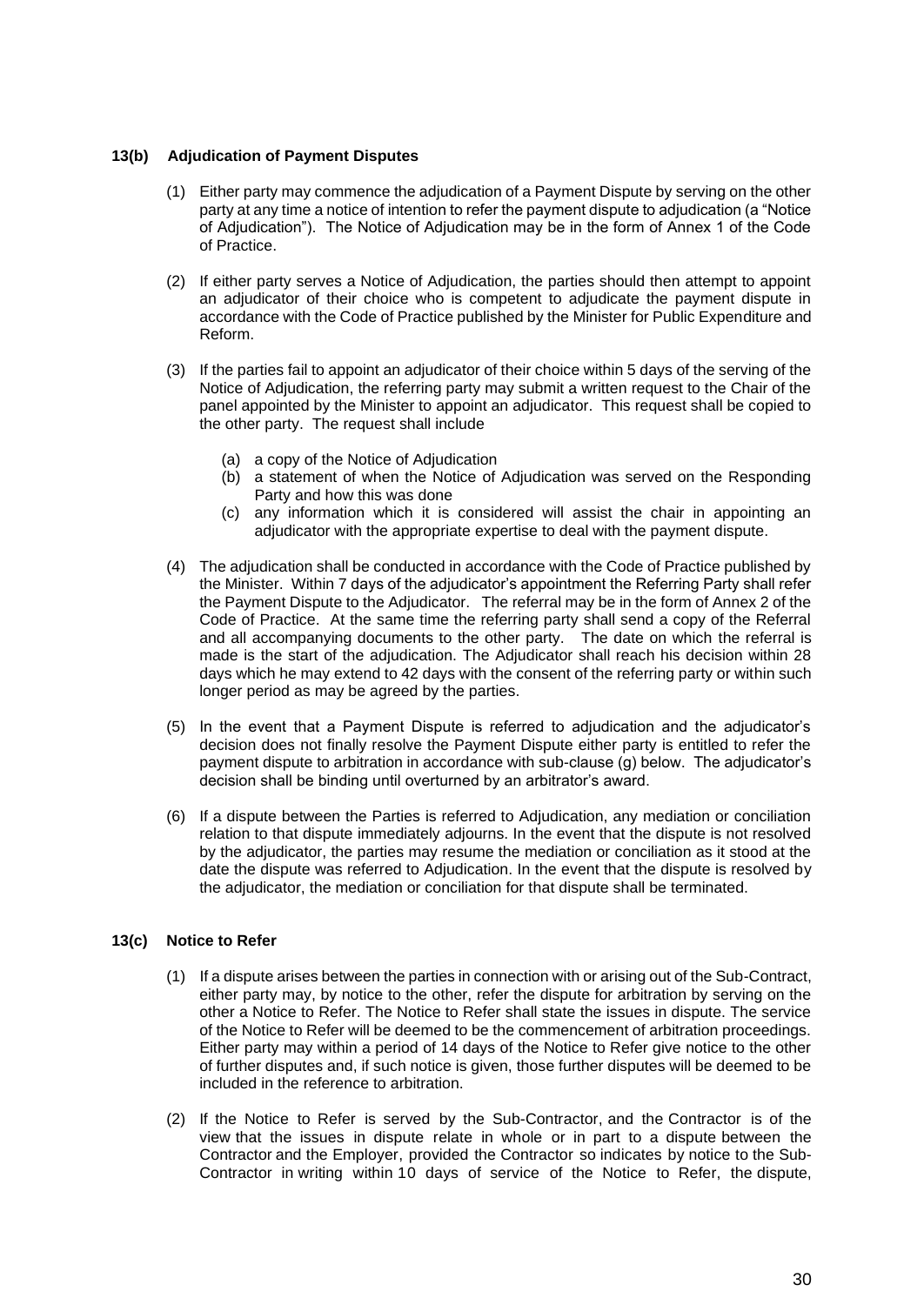as between the Contractor and the Sub-Contractor in respect of those issues will be dealt with under sub-clause 13(f) hereof.

(3) Except to the extent that the disputes which are the subject matter of the Notice to Refer have been the subject of notice served by the Contractor under the preceding sub-clause  $13(c)(2)$  hereof, no step will be taken in the arbitration after the Notice to Refer has been served until the disputes have first been referred to conciliation.

#### **13(d) Mediation**

- (1) The parties may agree to refer the dispute to mediation before Conciliation. In that case the parties shall try to agree the appointment of a mediator within 10 working days from service of the Notice to Refer.
- (2) If the parties are unable to agree upon a person to act as mediator within a period of 10 working days of the Notice to Refer, either party may apply to the President for the time being of the Construction Industry Federation who shall appoint a mediator. If there is a fee for making the appointment, the parties shall share it equally.
- (3) Once a mediator has been appointed to a dispute between the parties, unless the parties agree otherwise, the same mediator shall deal with all other disputes between the parties, provided he/she is agreeable to do so. The mediation shall be conducted in accordance with the Mediation Procedure included in the Appendix Part 4 to this sub-contract.
- (4) If mediation does not resolve the dispute it shall then be referred to conciliation in accordance with Clause 13(e).

#### **13(e) Conciliation**

- (1) The parties shall try to agree the appointment of a conciliator. If the parties fail to agree a conciliator within 10 working days of the Notice to Refer or, if the parties have agreed to refer the dispute to mediation, within 10 working days of the termination of the mediation, either party may apply to the President for the time being of the Construction Industry Federation who shall appoint a conciliator. If there is a fee for making the appointment, the parties shall share it equally.
- (2) The Conciliation shall be conducted in accordance with the Conciliation Procedure 2013 published by Engineers Ireland except for Section 1.3 (the appointment of the Conciliator) which is not applicable.
- (3) If the Conciliator issues a Recommendation either party may issue a Notice of Dissatisfaction within 10 working days of its date of issue or within such other time as the Conciliator, after consultation with the parties, may determine. The Conciliator's Recommendation is binding on the parties but may be overturned by a subsequent arbitrator's decision. If no Notice of Dissatisfaction is issued within the period stipulated in this clause and the Conciliator's Recommendation is finally binding and neither party may refer the dispute to arbitration or seek to have the dispute tried in a Court.
- (4) If notice of dissatisfaction has been given as provided for in sub-sub-clause (3) above, either party may proceed to have the issues the subject matter of the Notice to Refer resolved through arbitration.
- (5) If a party fails to comply with a conciliator's recommendation which is binding, the other party may take such court proceedings as are appropriate to force compliance with the conciliator's recommendation without availing further of the conciliation or arbitration processes.

#### **13(f) Joint Disputes**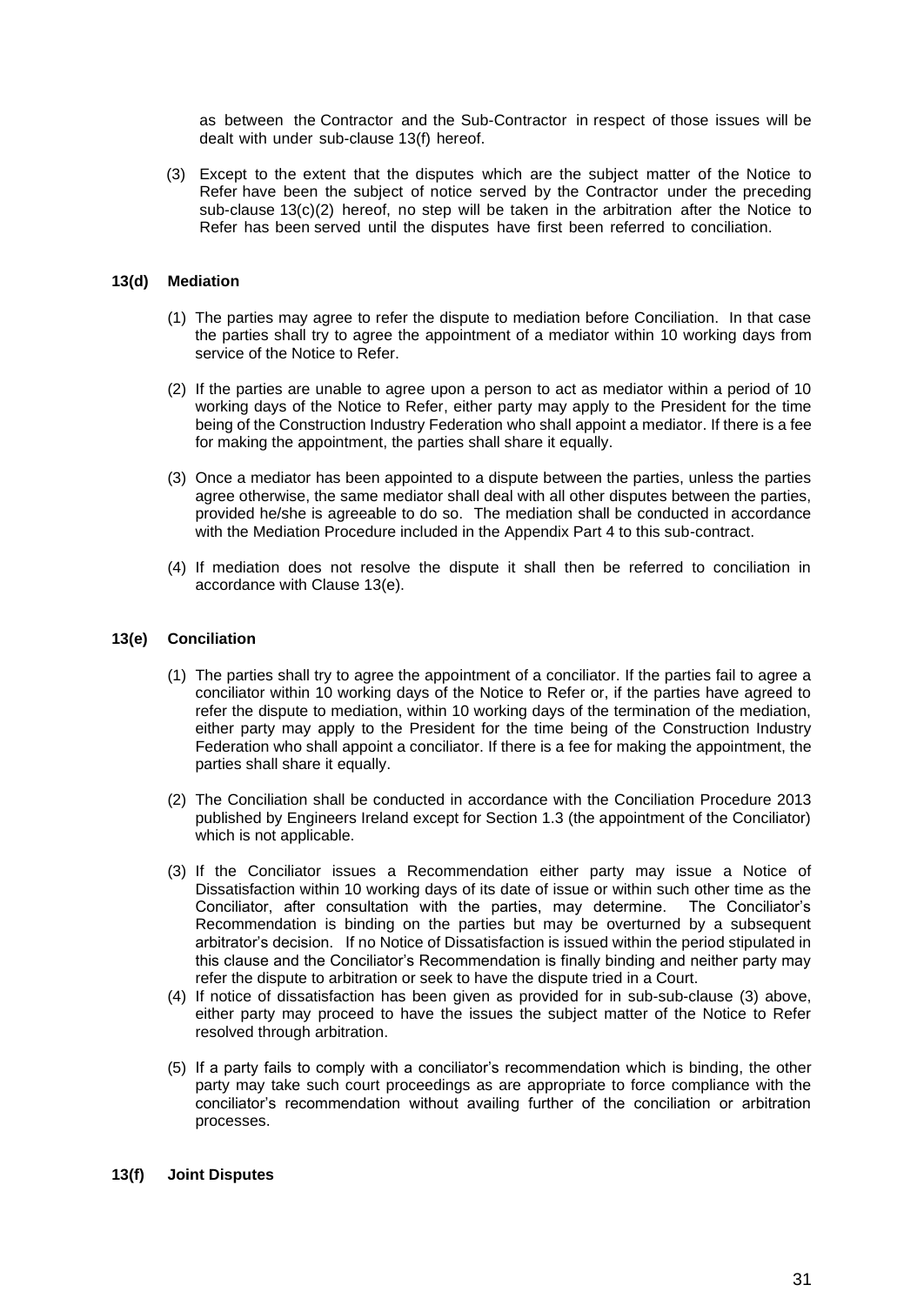Any disputes the subject matter of the Contractor's notice under sub-clause 13(c)(2), hereof will be dealt with jointly with the dispute under the Main Contract on the following basis:-

- (i) the Contractor shall pursue the issue or issues in dispute under the Main Contract diligently
- (ii) The Sub-Contractor shall furnish the Contractor with all necessary information and documents in its possession in a timely manner and shall participate in and provide all necessary assistance for the preparation of submissions and pleadings and will indemnify the Contractor in respect of any loss or expense incurred as a result of the Sub-Contractor's failure to do so
- (iii) the Contractor shall consult with the Sub-Contractor in regard to all pleadings and procedural matters in pursuing the dispute
- (iv) the Contractor shall ensure that the views of the Sub-Contractor in relation to the disputes, in so far as they relate to the Sub-Contract, are transmitted to any conciliator or arbitrator appointed in relation to the dispute and will, as far as practicable, safeguard the interests of the Sub-Contractor
- (v) the Sub-Contractor shall indemnify the Contractor in relation to any costs incurred in any such conciliation or arbitration to the extent that this is fair and reasonable having regard to the respective financial interests of the parties in relation to the issues in dispute and any provisions in the main contract concerning the liability for the Employer's costs and recovery of the Contractor's costs and all other relevant circumstances. The Sub-Contractor will make such payments on account as the conciliation or arbitration proceeds as are reasonably sought by the Contractor
- (vi) the Contractor and the Sub-Contractor will be bound by the outcome of any such binding conciliation or arbitration between the Employer and Contractor in so far as it relates to disputes connected with the Sub-Contract

#### **13(g) Arbitration**

- (1) Except in the case of a dispute to which sub-clause 13(f) hereof applies, the parties shall jointly appoint the arbitrator and, if the parties are unable to agree an arbitrator to be appointed under this clause, the arbitrator will be appointed by the President for the time being of the Construction Industry Federation. The appointment of a conciliator or arbitrator when Clause 13(f) applies will be made in accordance with the Main Contract.
- (2) Any arbitration [other than under Clause 13(f) hereof] between the Contractor and the Sub-Contractor will be governed by the Arbitration Procedure 2011 published by Engineers Ireland and will be subject to the Arbitration Act 2010.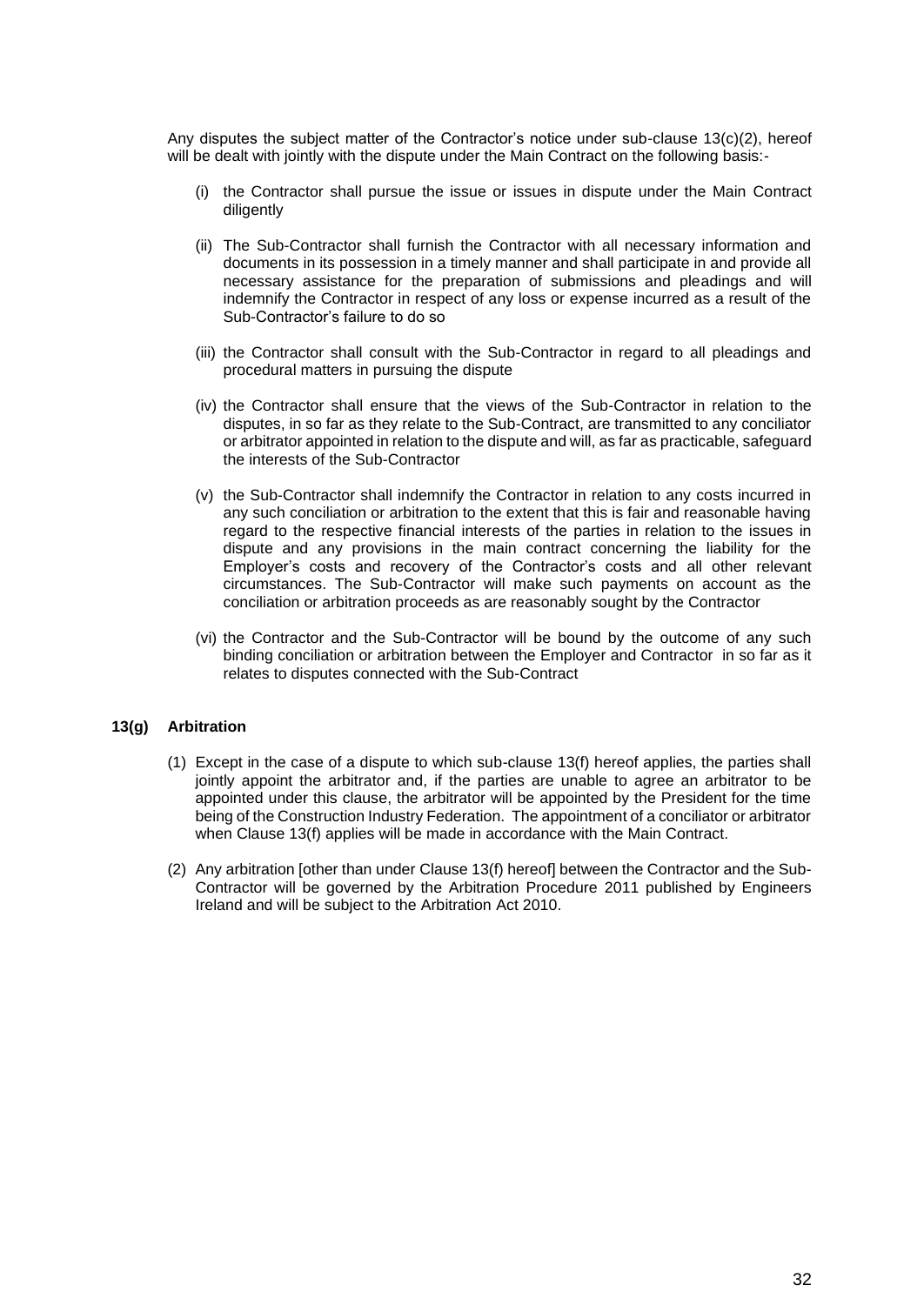## **APPENDIX**

## **PART 1**

### **to be completed by the Contractor before tenders are invited**

## **A MAIN CONTRACT**

**The Main Contract Conditions are** *Conditions of Contract for Private Sector Building and Engineering Works Designed by the Employer* 

## **B SUB-CONTRACT DOCUMENTS**

### **Additional Documents relating to the Sub-Contract Works**

*Article 5 of Agreement* 

| 3. |  |
|----|--|
|    |  |
| 5. |  |

## **C INSURANCES**

## **Public Liability and Employer's Liability Insurance**

*Clauses 3 (d) (2) and 3 (d) (3)* 

Minimum indemnity limits for public liability and employers' liability insurance:

- public liability insurance: €……………………….. for any one event, but this limit may be on an annual aggregate basis for products liability, collapse, vibration, subsidence, removal and weakening of supports and sudden and accidental pollution. (If not stated, €6,500,000).
- Employer's liability insurance: €……………………….. for any one event. (If not stated, €13,000,000).

Maximum excess for Insurance:

- public liability: €…………………………………. in respect of property damage only (If not stated, €10,000). There shall be no excess for death, injury or illness.
- employer's liability: no excess.

Permitted exclusions from the Insurances:

The Sub-Contractor's insurance policies may include only the exclusions permitted Under the Main Contract as detailed in the Schedule Part 1 D thereof.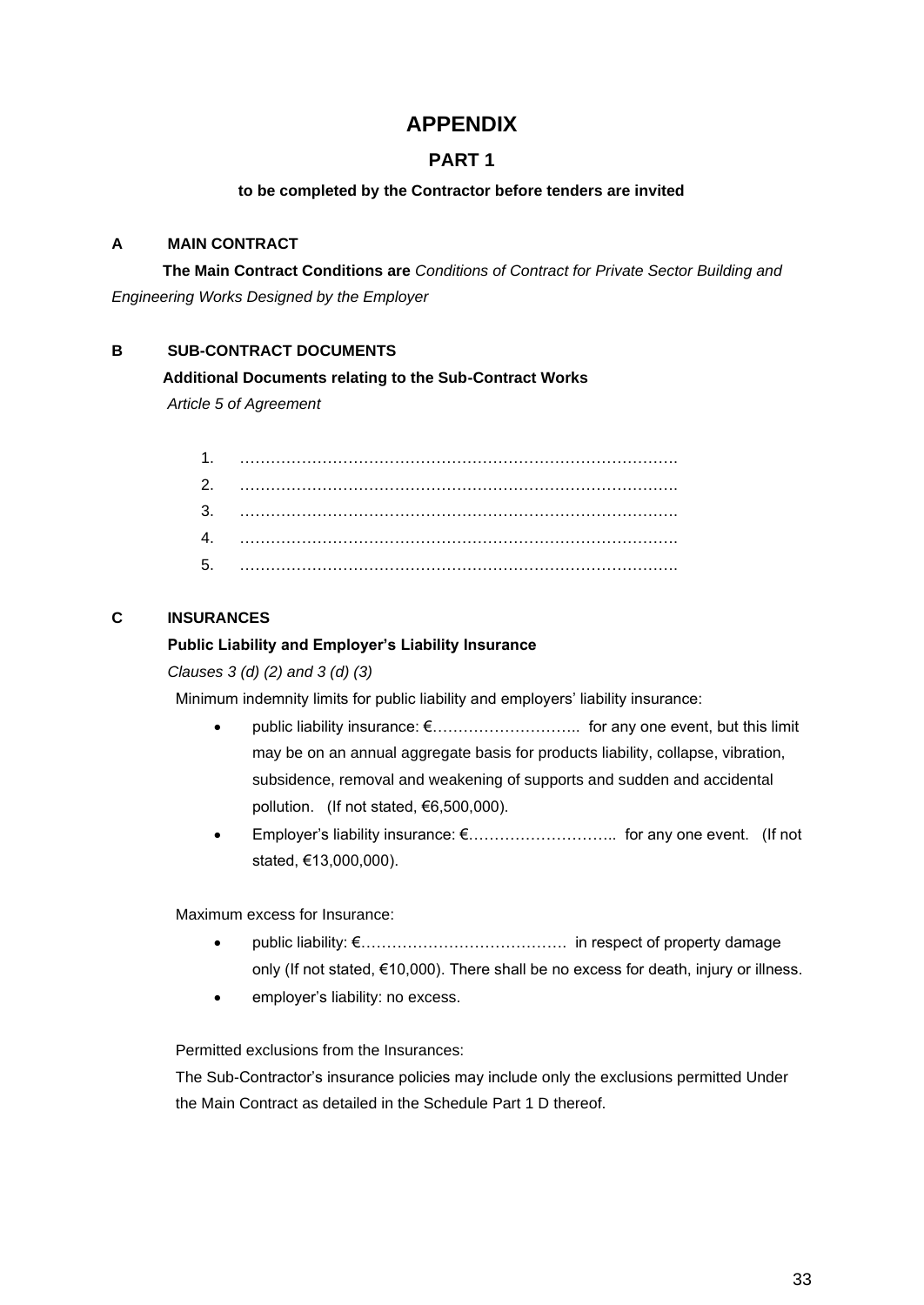#### **Professional Indemnity Insurance**

#### *Clause 3 (e)*

Professional indemnity insurance is/is not (*delete one*) required. (If neither deleted, professional indemnity insurance is not required). If required, the professional indemnity insurance is to be kept in place for …………. years after Substantial Completion of the Works is certified by the Employer's Representative (If not stated, 6 years). If Professional Indemnity Insurance is required, the minimum indemnity limit for professional indemnity insurance shall be €……………………. for each and every claim or series of claims arising from the same originating cause/annual aggregate limit *(delete one. If none deleted, read as "annual aggregate limit").* The maximum excess shall be €…………………. (If none stated, €50,000).

#### **D THE SITE.**

*Clause 7 (c)* 

#### **Method of Measurement**:

The Method of Measurement defining the general attendances is

………………………………………………………………………………………<sup>2</sup>

(if left blank, the Method of Measurement (if any) defined in the Schedule part 1 B of the Main Contract will apply or (if none so defined) the Method of Measurement most commonly used in Ireland for the type of work being constructed in this case.

#### **Special Attendances to be provided by the Contractor:-**

### **E PERFORMANCE BOND**

#### *Clause 1(i)*

A Performance Bond is / is not *(DELETE ONE)* required. If neither is deleted a Performance Bond is not required.

Initial value of the Performance Bond to be ……….. % of the Initial Sub-Contract Sum. [If left blank 10%]

## **F COLLATERAL WARRANTY**

*Clause 5(e)*

<sup>&</sup>lt;sup>2</sup> This should be the same as the Method of Measurement (if any) specified in the Schedule Part 1 B of the Main **Contract**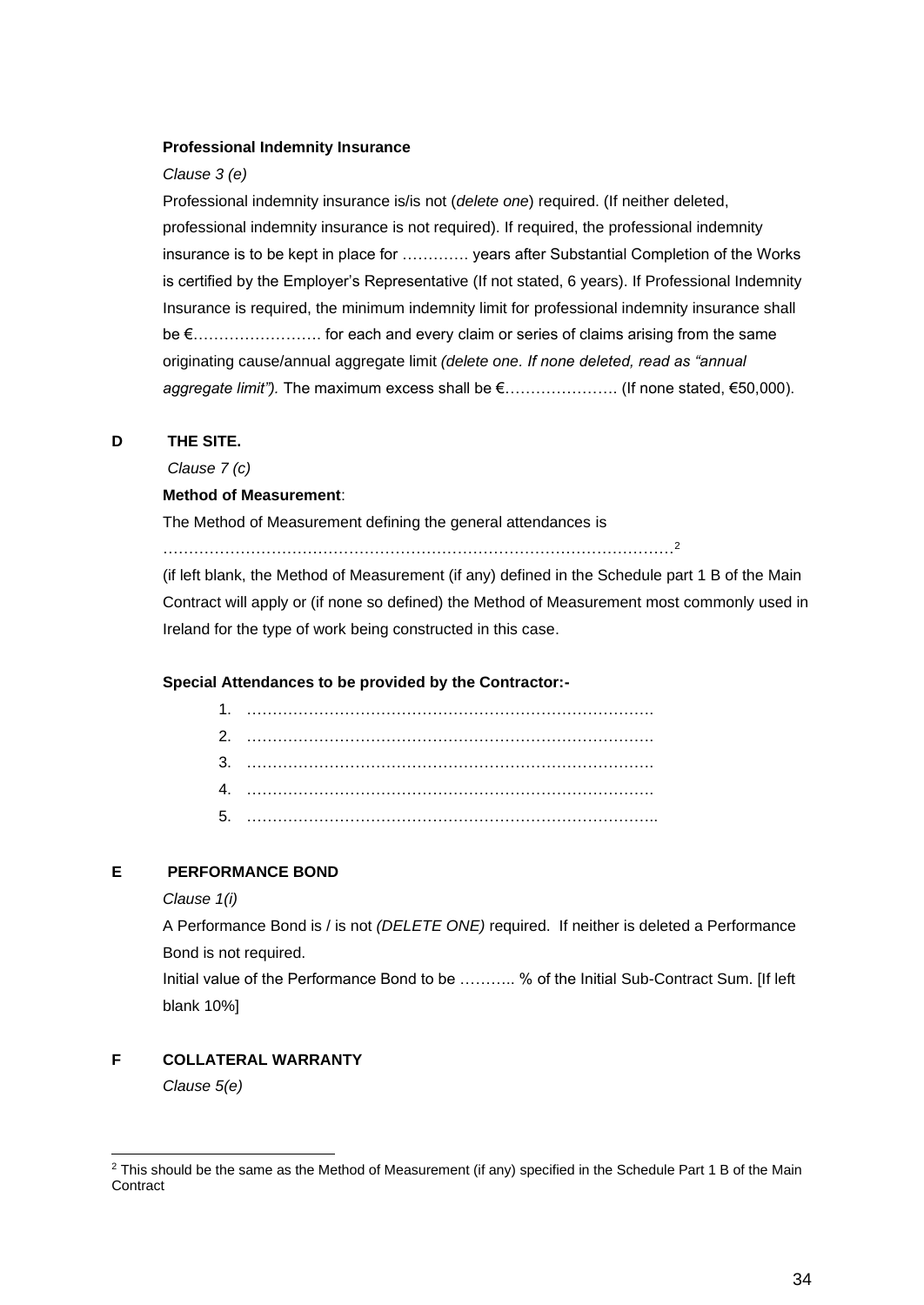A Collateral Warranty is / is not *(DELETE ONE)* required from the Sub-Contractor. If neither is deleted a Collateral Warranty is not required

#### **G TIME AND COMPLETION**

#### **Commencement Date**

*Clause 9(a)*

Period following receipt of a written instruction from the Contractor within which the Sub-Contractor must start work ………………………… working days (if left blank the period is 10 working days).

### **H NOT USED**

## **I CONTRACTOR'S RISK EVENTS**

The Contractor will compensate the Sub-Contractor in respect of the following events (which are not Compensation Events under the Main Contract):-

……………………………………………………………………………………………………………... ……………………………………………………………………………………………………………..

## **J SUB-CONTRACTOR'S RISK EVENTS**

The Contractor will not compensate the Sub-Contractor in respect of the following events (irrespective of whether they are Compensation Events under the Main Contract):-

……………………………………………………………………………………………………………... ……………………………………………………………………………………………………………..  $\mathcal{L}_{\mathcal{M}}$  , and the contract of the contract of the contract of the contract of the contract of the contract of the contract of the contract of the contract of the contract of the contract of the contract of the cont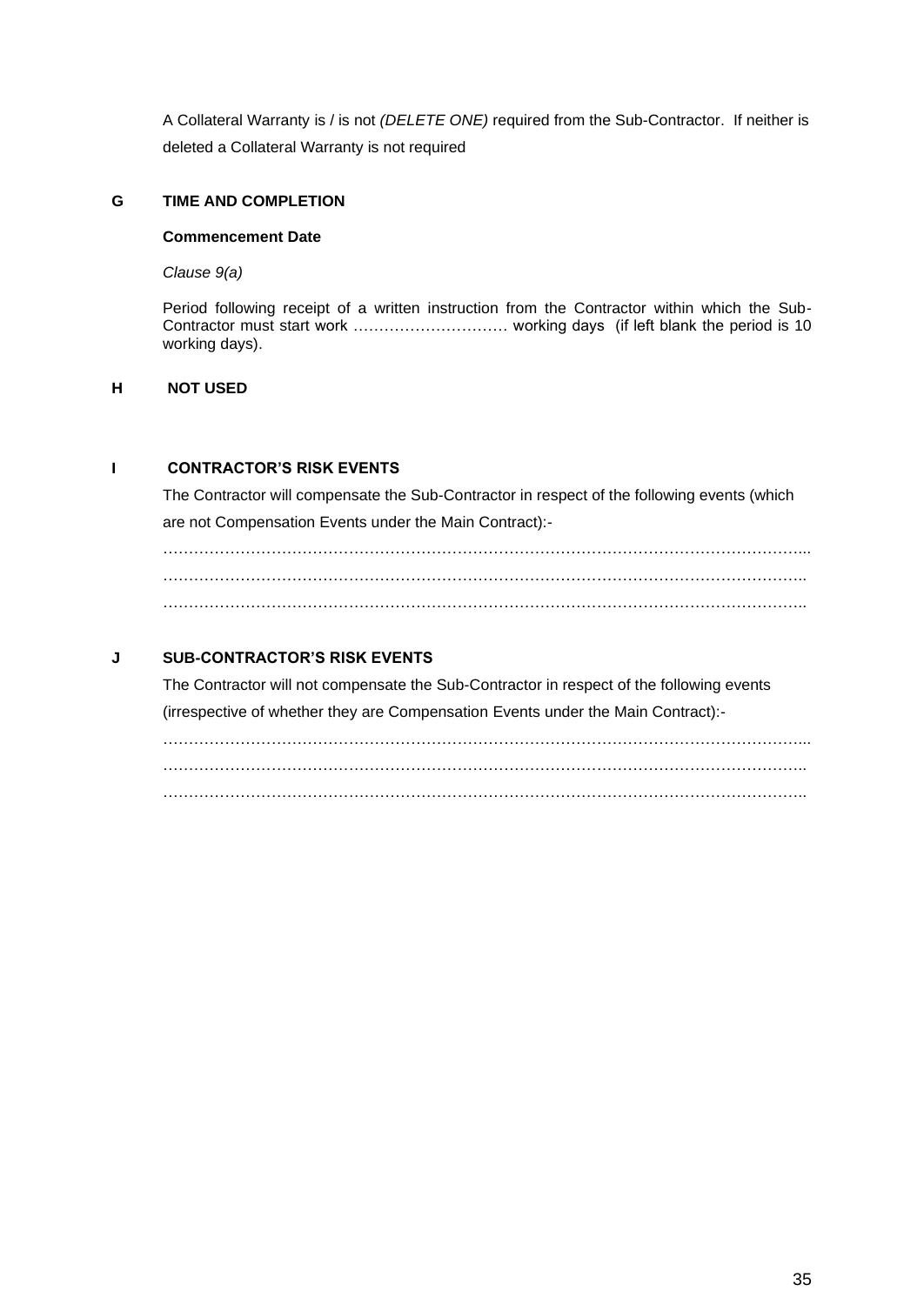## **K FREQUENCY OF PAYMENT CLAIM DATES**

#### *Clause 11(a)*

Payment Claim Dates (if more frequent than every 30 days) shall be every ………….. days or on the dates (not more than 30 days apart) to be advised by the Contractor when notifying the first Payment Claim Date.

## **L RETENTION**

*Clause 11(f)*

## **[if this Section is left blank, retention will be deducted and released in accordance with Clauses 11(f)(i) and 11(f)(ii)]**

Retention shall be deducted from interim payments to the Sub-Contractor at the rate of

………..% subject to a limit of €…………………………………………... The first moiety of the retention shall be released to the Sub-Contractor<sup>3</sup> ……………………………………………………………………………………… ……………………………………………………………………………………… ……………………………………………………………………………………… ……………………………………………………………………………………… The second moiety of the retention shall be released to the Sub-Contractor ………………………………………………………………………………………. ………………………………………………………………………………………. ………………………………………………………………………………………. ……………………………………………………………………………………….

Optional release of second moiety of retention in exchange for retention bond:

The final (second) moiety of the retention **shall / shall not\***

be released to the Sub-Contractor at the time of release of the first moiety provided the Sub-Contractor provides a retention bond from an insurance company or bank approved by the Contractor and in a form which is either approved by the Contractor or is in the form included in the Appendix Part 3 hereto. In neither case shall the Contractor's approval be unreasonably withheld.

\*delete as applicable – if neither deleted "shall not" will apply

<sup>&</sup>lt;sup>3</sup> It is suggested that a suitable entry would be "after the Sub-Contract Works are substantially complete at the next Payment Claim Date"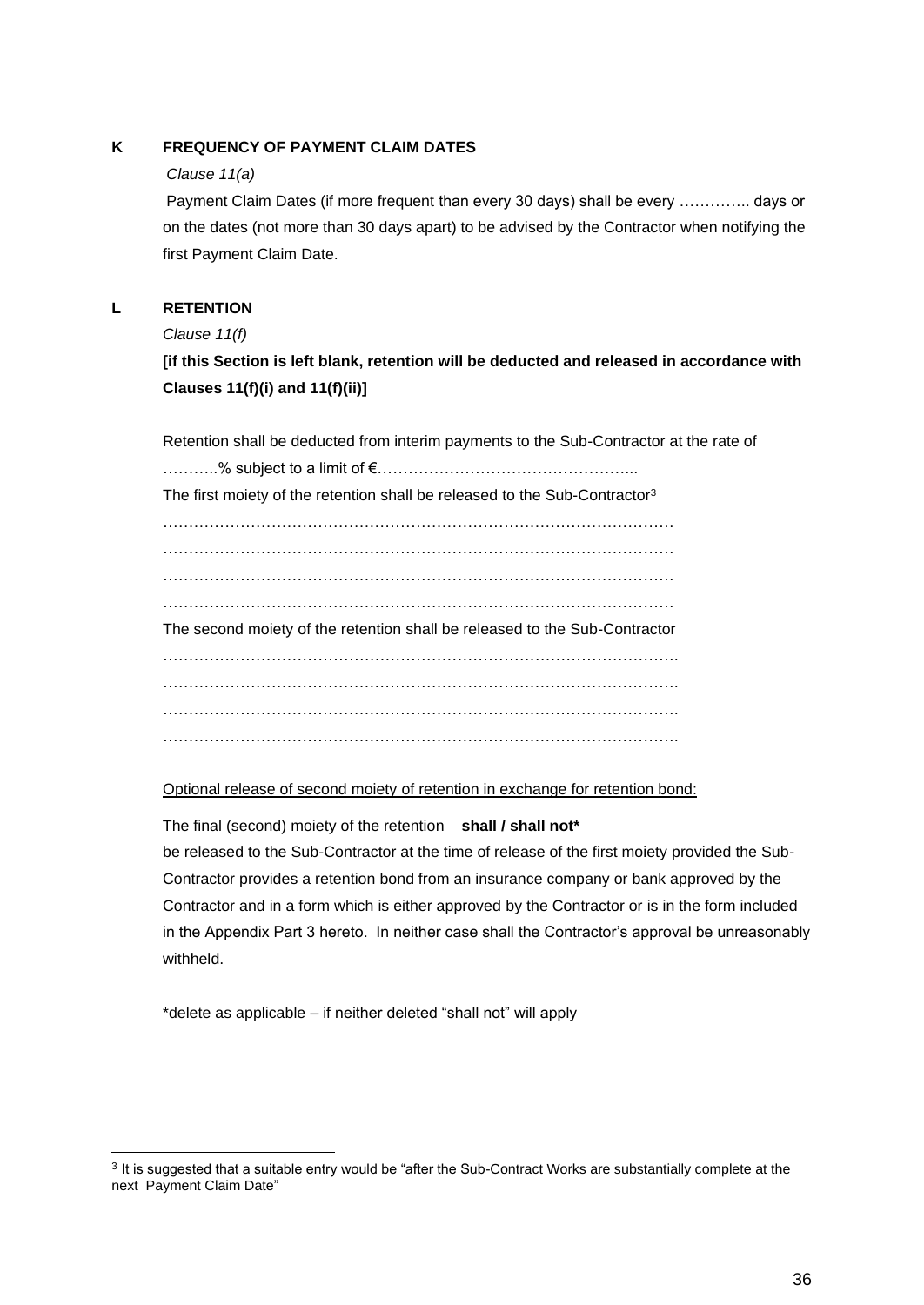## **VERY IMPORTANT NOTE**

The Contractor should also provide to tendering Sub-Contractors a copy of all relevant documentation from the Main Contract including (as appropriate) the completed Schedule or parts thereof.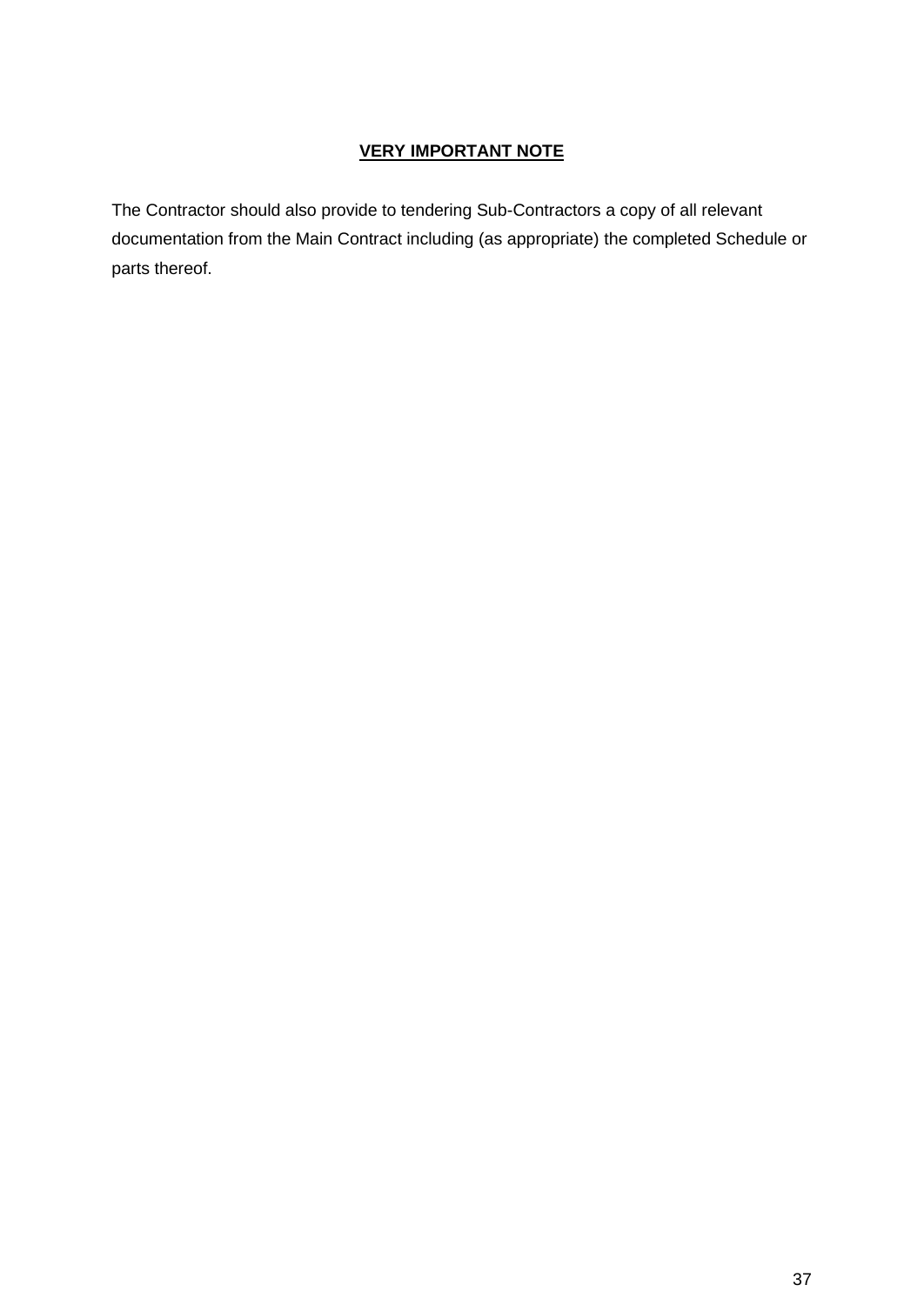## **APPENDIX PART 2**

#### **to be completed by Sub-Contractor and submitted with tender**

#### **ADJUSTMENTS TO THE SUB-CONTRACT SUM INCLUDING DELAY COSTS**

#### *Clause 10(c)(1)(i)*

The Sub-Contractor's tendered hourly rates for labour and related costs [including PRSI, benefits, tool money, travelling time and country money]:

| • Craftspersons      | $\epsilon$ per hour |
|----------------------|---------------------|
| • General Operatives | $\epsilon$ per hour |
| • Apprentices        | $\epsilon$ per hour |

(If left blank, or stated as a negative value, read as zero)

The Sub-Contractor's tendered percentage addition for costs of materials…………..% The Sub-Contractor's tendered percentage addition/deduction for costs of plant…………….. % All of the above shall include on-costs, overheads and profit, and exclude VAT. (If either of the above is left blank, read as zero.)

The Sub-Contractor's tendered rate of delay costs is €………….. excluding VAT per Site Working Day. (If left blank, or stated as a negative value, read as zero.)

If part 1K of the Schedule to the Main Contract states that separate rates are to be tendered for separate periods or parts of the Works, the Sub-Contractor's tendered rates are as follows:

Period or part of the Works (part 1K of Main Contract) Tendered Rate

|  | € per site working day |
|--|------------------------|

Hourly rates for items of plant which are not listed in the document specified in Section K of the Schedule Part 1 of the Main Contract

| Item of plant | Hourly Rate $(\epsilon)$ |
|---------------|--------------------------|
|               |                          |
|               |                          |
|               |                          |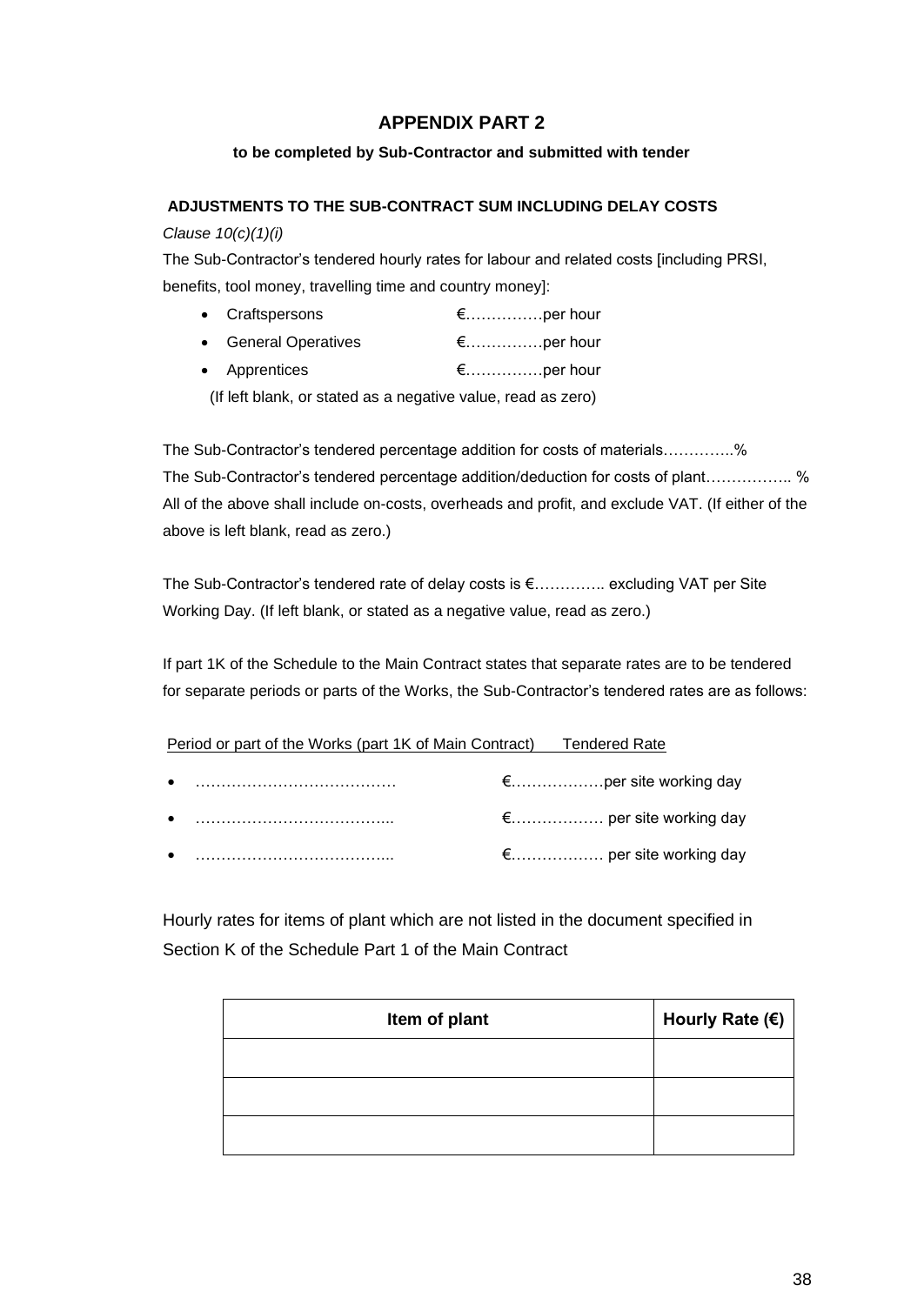## **APPENDIX PART 3**

## **Retention Bond**

|                                                                                                      |  | the |
|------------------------------------------------------------------------------------------------------|--|-----|
|                                                                                                      |  |     |
|                                                                                                      |  |     |
| Contract value by way of the second moiety of retention monies ("the Retention Monies") and that you |  |     |
| are prepared to release the said Retention Monies against a guarantee.                               |  |     |

In consideration of your releasing the sum of €………………………………….. to the Applicant, we ……………………………………… hereby guarantee the repayment to you on demand of up to €…………………(say …………..…………………………..) in the event of the Applicant failing to fulfil the said Contract, provided that your claim hereunder is received in writing at this office accompanied by your signed statement that:-

1. the Applicant has failed to fulfil his obligations under the terms of the Contract,

#### and

2. the Applicant has been advising in writing at least 30 (thirty) days before the date of your claim of the obligations of the Contract which have not been fulfilled and your intention to claim payment under this guarantee.

This guarantee shall remain valid until close of business at this office on the date on which, in the absence of this guarantee, the second moiety of retention would have become payable to the Applicant ("**Expiry"**) subject to any matter of claim in dispute with the Applicant notified to this office before Expiry. Any claim hereunder must be received in writing at this office before Expiry accompanied by your signed statement as aforesaid, and such claim and statement shall be accepted as conclusive evidence that the amount claimed is due to you under this guarantee.

Claims and statements as aforesaid must bear the dated confirmation of your Bankers that the signatories thereon are authorised so to sign.

This guarantee shall become operative upon receipt of the Retention Monies by the Applicant.

Upon Expiry, the guarantee shall become null and void, whether returned to us for cancellation or not and any claim or statement received after Expiry shall be ineffective.

This guarantee is personal to yourselves and is not transferable or assignable, except by agreement which agreement shall not be unreasonably withheld.

This guarantee shall be governed by and construed in accordance with the Laws of Ireland and shall be subject to the exclusive jurisdiction of the Irish Courts.

#### **Arbitration Clause**

If either party to this bond shall be aggrieved regarding matters covered by this guarantee the party so aggrieved shall forthwith by notice in writing to the other refer such dispute or difference to arbitration of a person to be agreed upon between the parties or (if the parties fail to appoint an arbitrator within one calendar month of service of the notice as aforesaid) a person to be appointed on application of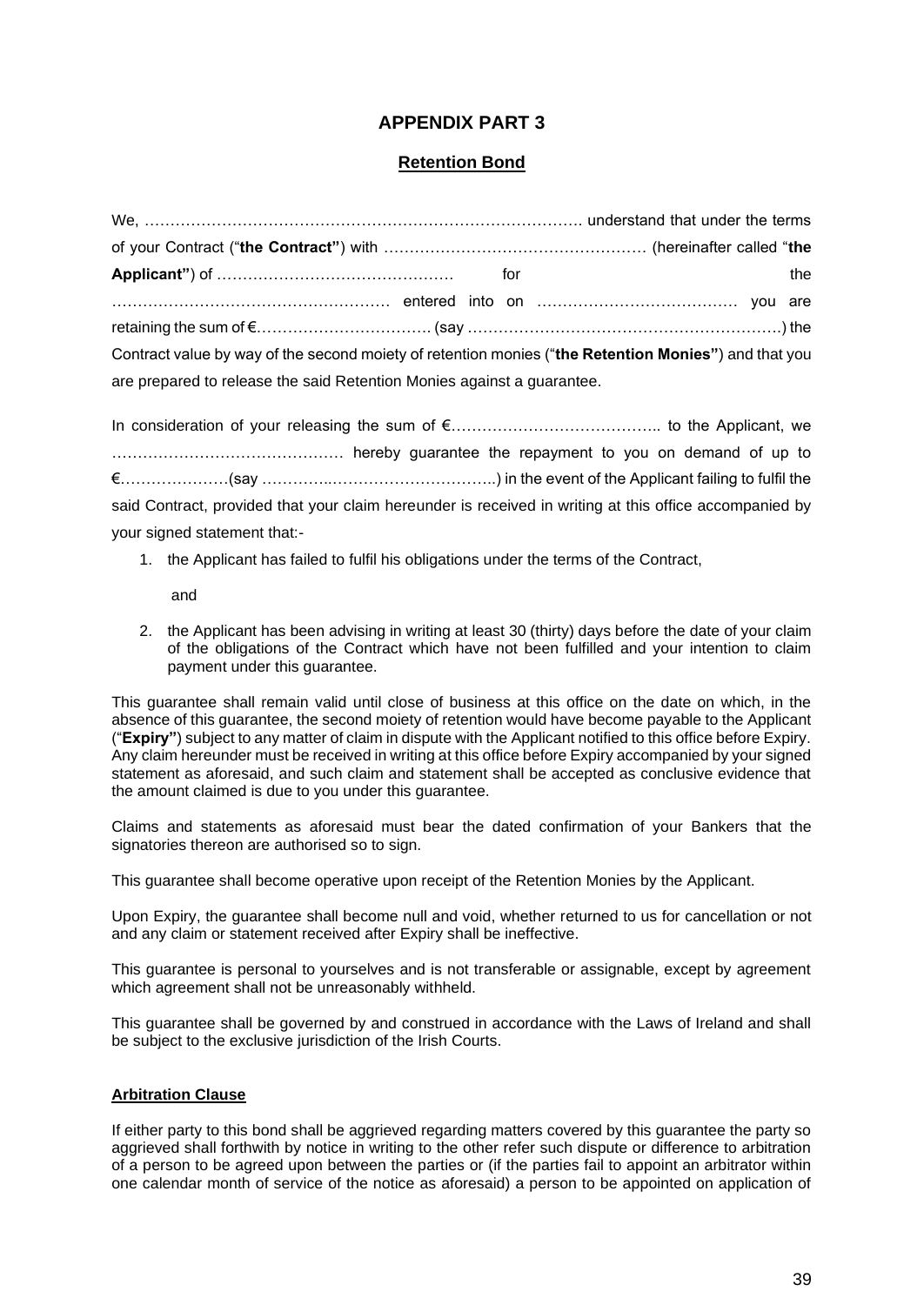either party by the President for the time being of the Construction Industry Federation and such arbitrator shall forthwith and with all due expedition enter upon the reference and make an award thereon which award shall be final and conclusive. If the arbitrator declines the appointment or after appointment is removed by order of a competent Court or is incapable of acting or dies and the parties do not within one calendar month of the vacancy arising fill the vacancy then the President for the time being of Construction Industry Federation may on application of either party appoint an arbitrator to fill the vacancy. In any case where the President for the time being of Construction Industry Federation is not able to exercise the aforesaid functions conferred upon him the said function may be exercised on his behalf by the Vice President for the time being of the said Construction Industry Federation.

Executed as a Deed this …………….. day of …………………………20……

The Common Seal of …………………………………………………….

Was hereunto affixed in the presence of

………………………………………………………………………………… . The same state of the same state of the same state of the same state of the same state of the same state of the same state of the same state of the same state of the same state of the same state of the same state of the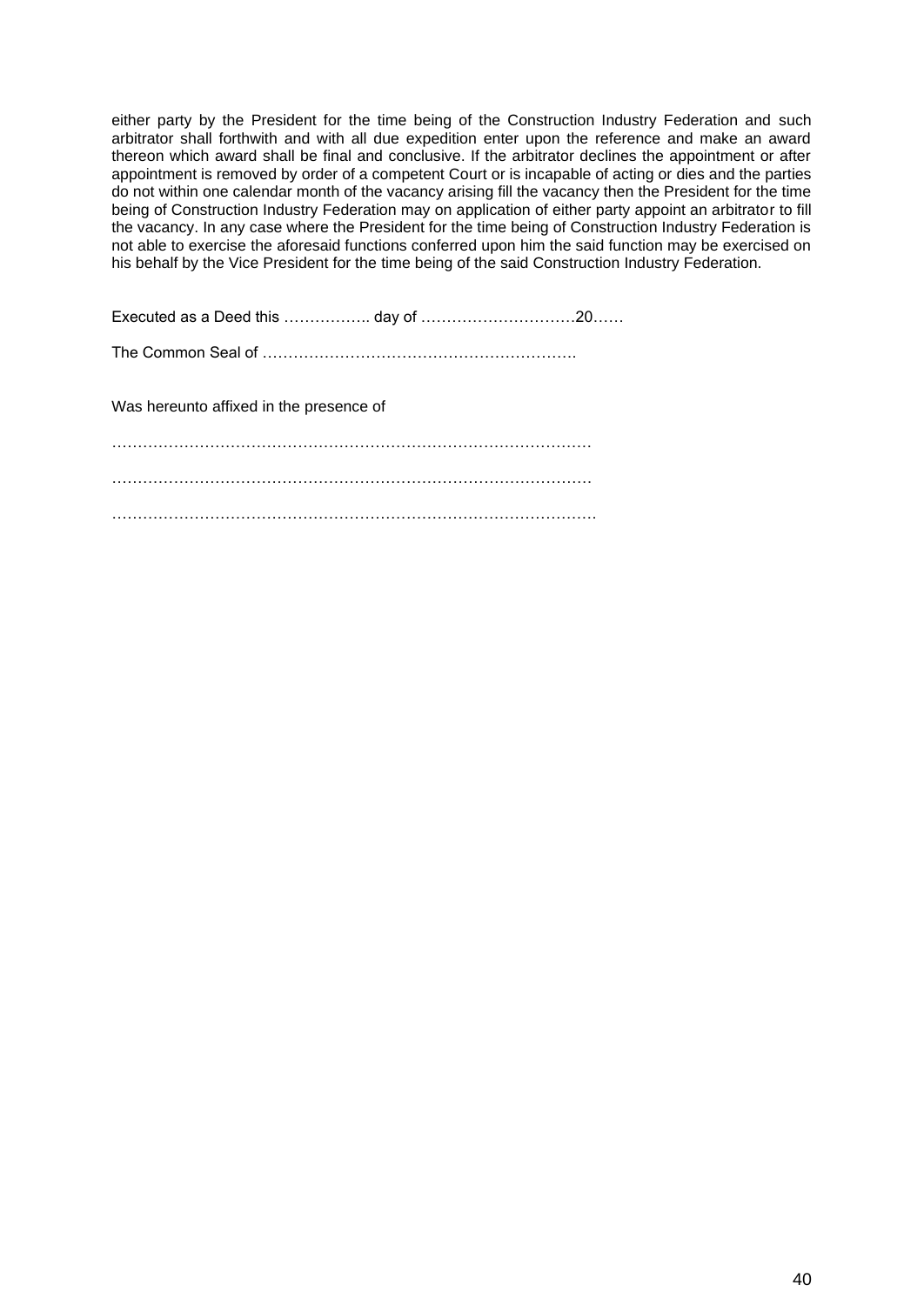## **APPENDIX PART 4**

#### **Mediation Procedure**

- 1. This procedure shall apply to any mediation under Clause 13(d) of the Conditions of Sub-Contract for use with the Conditions of Contract for Private Sector Building and Engineering Works Designed by The Employer.
- 2. Within ten working days of appointment, the mediator shall contact both parties to arrange for a mediation meeting for the purpose of resolving the dispute, such meeting to take place within a further ten working days. Mediation is a flexible process and may be conducted in the manner the Mediator considers most appropriate. The Mediator may meet the parties either together or separately at the Mediator's discretion.
- 3. At least five working days prior to the mediation meeting each of the parties will supply to the mediator a concise summary of its position in relation to the matters in dispute, appending copies of the relevant documents. These summaries will not be exchanged between the parties or disclosed by the mediator except with the consent of the parties.
- 4. The mediator may consider and discuss such solutions to the dispute as he/she thinks appropriate or as may be suggested by either party. All information given to the mediator is confidential and shall remain so unless authorised by the party who supplied the information.
- 5. The mediation is confidential and all involved shall respect this confidentiality. Mediations are settlement negotiations and are without prejudice to the rights of the disputants. The summaries submitted to the Mediator in accordance with Clause 3, all written submissions, statements made, offers or proposals for settlement (made orally or in writing) in connection with the mediation shall be privileged and it shall not be permissible for the other party (not the author or originator of the document, statement, offer or proposal) to use or refer to such items in any subsequent conciliation, arbitration or legal proceedings (except as may be expressly agreed between the parties). Similarly, in any subsequent conciliation, arbitration or legal proceedings, it shall not be permissible for either party to use of refer to any proposals put forward by the Mediator during the Meditation.
- 6. The disputants agree not to summon or otherwise require the mediator to appear or testify or produce records, notes or any other information or material in any legal proceedings, in court or arbitration, and no recording or stenographic records will be made of the mediation.
- 7. Each party to the mediation shall pay its own costs. The parties shall be jointly and severally liable for the mediator's fees and costs and shall discharge these in equal shares.
- 8. Any agreement reached by the parties through the mediation shall be set down in writing and duly executed by their authorised representatives and shall not otherwise be legally binding.
- 9. In the event of the parties failing to reach settlement, the mediation will terminate when the mediator, at his absolute discretion, so decides or when the parties agree. Upon such termination either party will be entitled immediately to commence conciliation.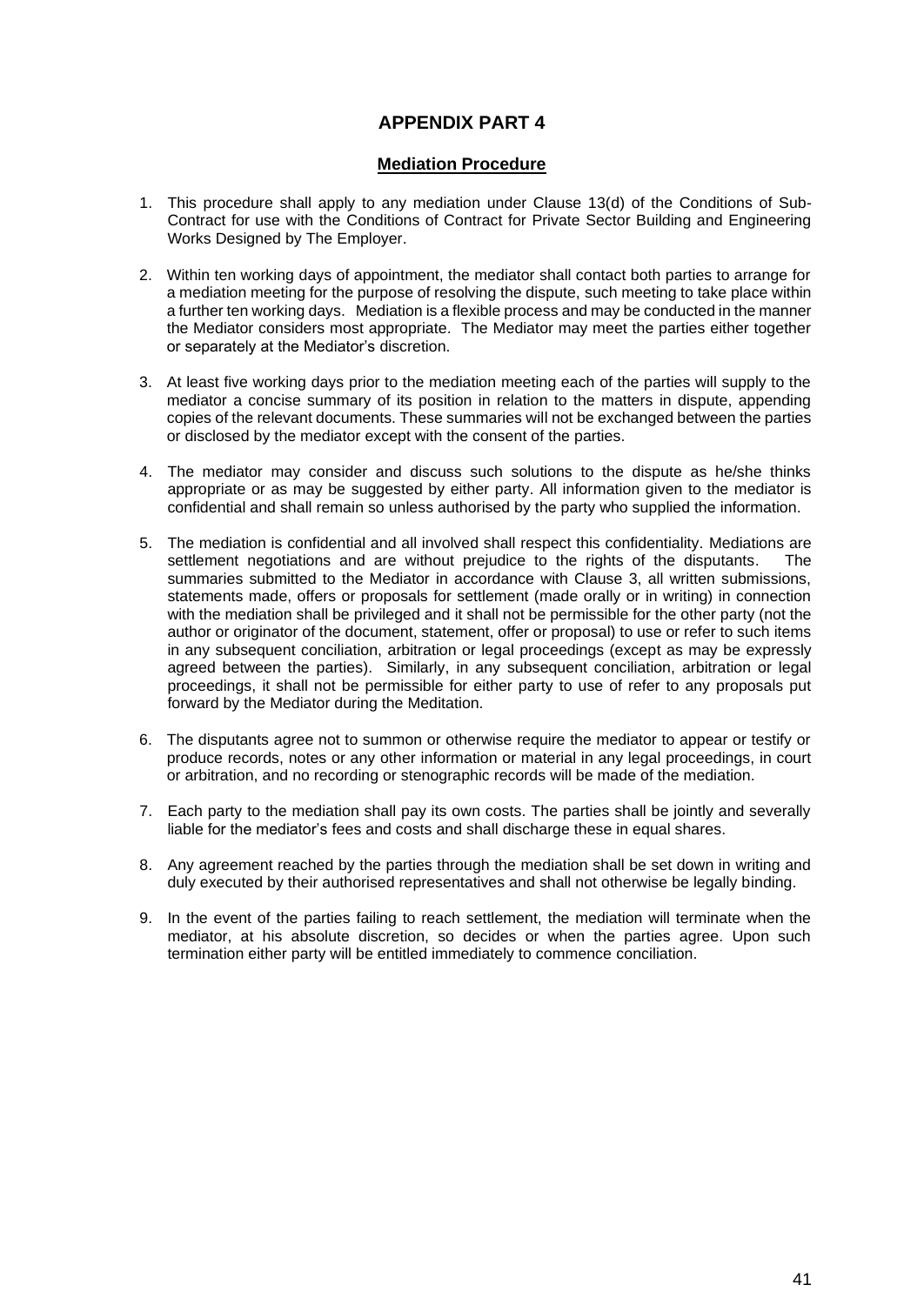# **Appendix 5**

In accordance with Clause 2(e)(3) the Sub-Contractor will provide for the Contractor the following Certificates of Compliance in respect of the Sub-Contract works as are reasonably required by the Contractor for compliance with the Building Control Regulations. This schedule shall be completed prior to the Commencement of the works.

| Certificate<br>Reference | Sub-contract works<br>requiring Certificate of<br>Compliance | Form of Certificate<br>required, i.e. CIF01,<br>CIF <sub>02</sub> . | Number of days following<br>completion of the<br>Subcontract package of<br>works before which the<br>Subcontractor must provide<br>Certificate(s) of Compliance<br>to the Main Contractor. |
|--------------------------|--------------------------------------------------------------|---------------------------------------------------------------------|--------------------------------------------------------------------------------------------------------------------------------------------------------------------------------------------|
|                          |                                                              |                                                                     |                                                                                                                                                                                            |
|                          |                                                              |                                                                     |                                                                                                                                                                                            |
|                          |                                                              |                                                                     |                                                                                                                                                                                            |
|                          |                                                              |                                                                     |                                                                                                                                                                                            |
|                          |                                                              |                                                                     |                                                                                                                                                                                            |
|                          |                                                              |                                                                     |                                                                                                                                                                                            |
|                          |                                                              |                                                                     |                                                                                                                                                                                            |
|                          |                                                              |                                                                     |                                                                                                                                                                                            |
|                          |                                                              |                                                                     |                                                                                                                                                                                            |
|                          |                                                              |                                                                     |                                                                                                                                                                                            |
|                          |                                                              |                                                                     |                                                                                                                                                                                            |
|                          |                                                              |                                                                     |                                                                                                                                                                                            |
|                          |                                                              |                                                                     |                                                                                                                                                                                            |
|                          |                                                              |                                                                     |                                                                                                                                                                                            |
|                          |                                                              |                                                                     |                                                                                                                                                                                            |
|                          |                                                              |                                                                     |                                                                                                                                                                                            |
|                          |                                                              |                                                                     |                                                                                                                                                                                            |
|                          |                                                              |                                                                     |                                                                                                                                                                                            |
|                          |                                                              |                                                                     |                                                                                                                                                                                            |
|                          |                                                              |                                                                     |                                                                                                                                                                                            |
|                          |                                                              |                                                                     |                                                                                                                                                                                            |
|                          |                                                              |                                                                     |                                                                                                                                                                                            |
|                          |                                                              |                                                                     |                                                                                                                                                                                            |
|                          |                                                              |                                                                     |                                                                                                                                                                                            |
|                          |                                                              |                                                                     |                                                                                                                                                                                            |